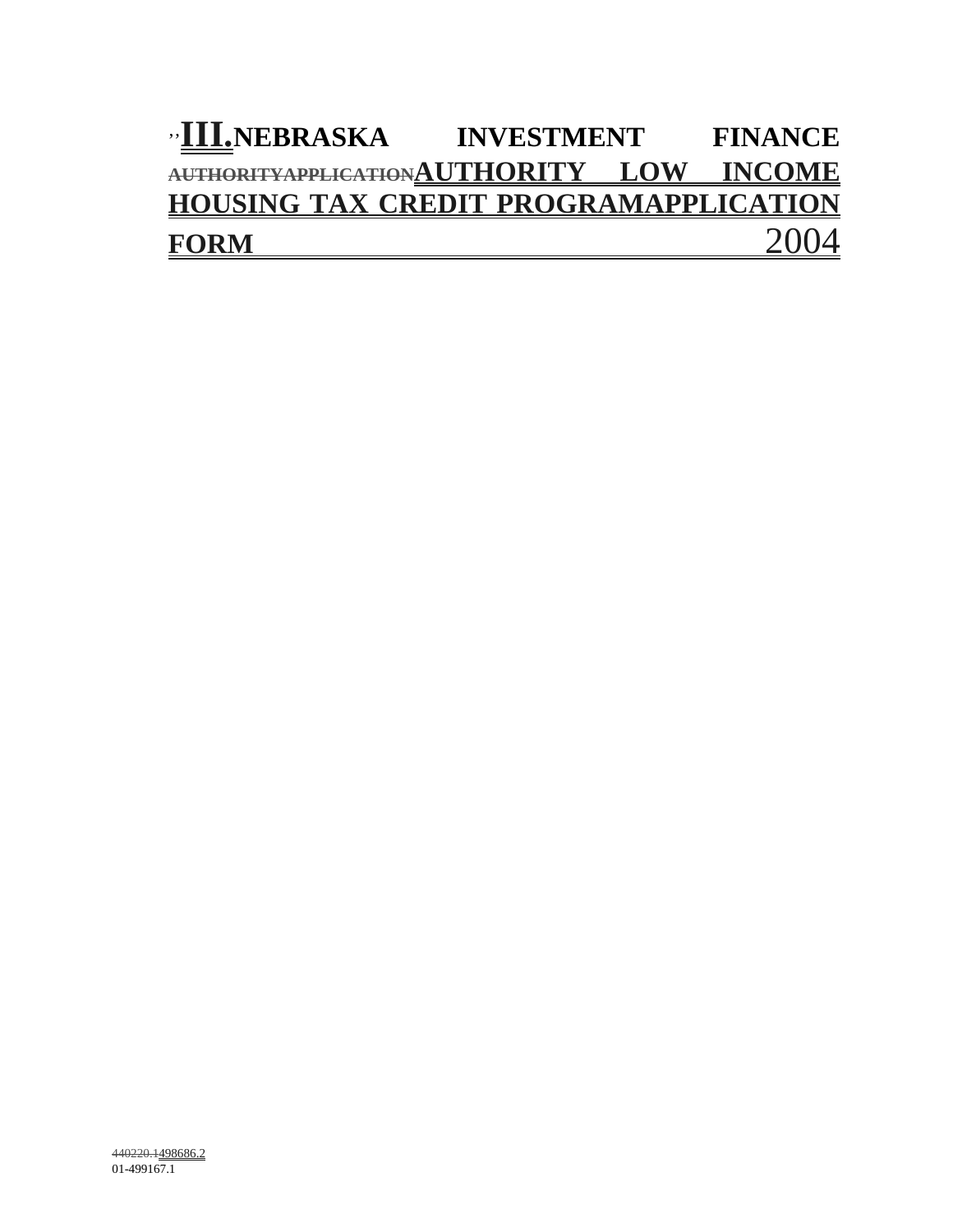**NEBRASKA INVESTMENT FINANCE AUTHORITYLOW INCOME HOUSING TAX CREDIT PROGRAMTable of Contents**Application Form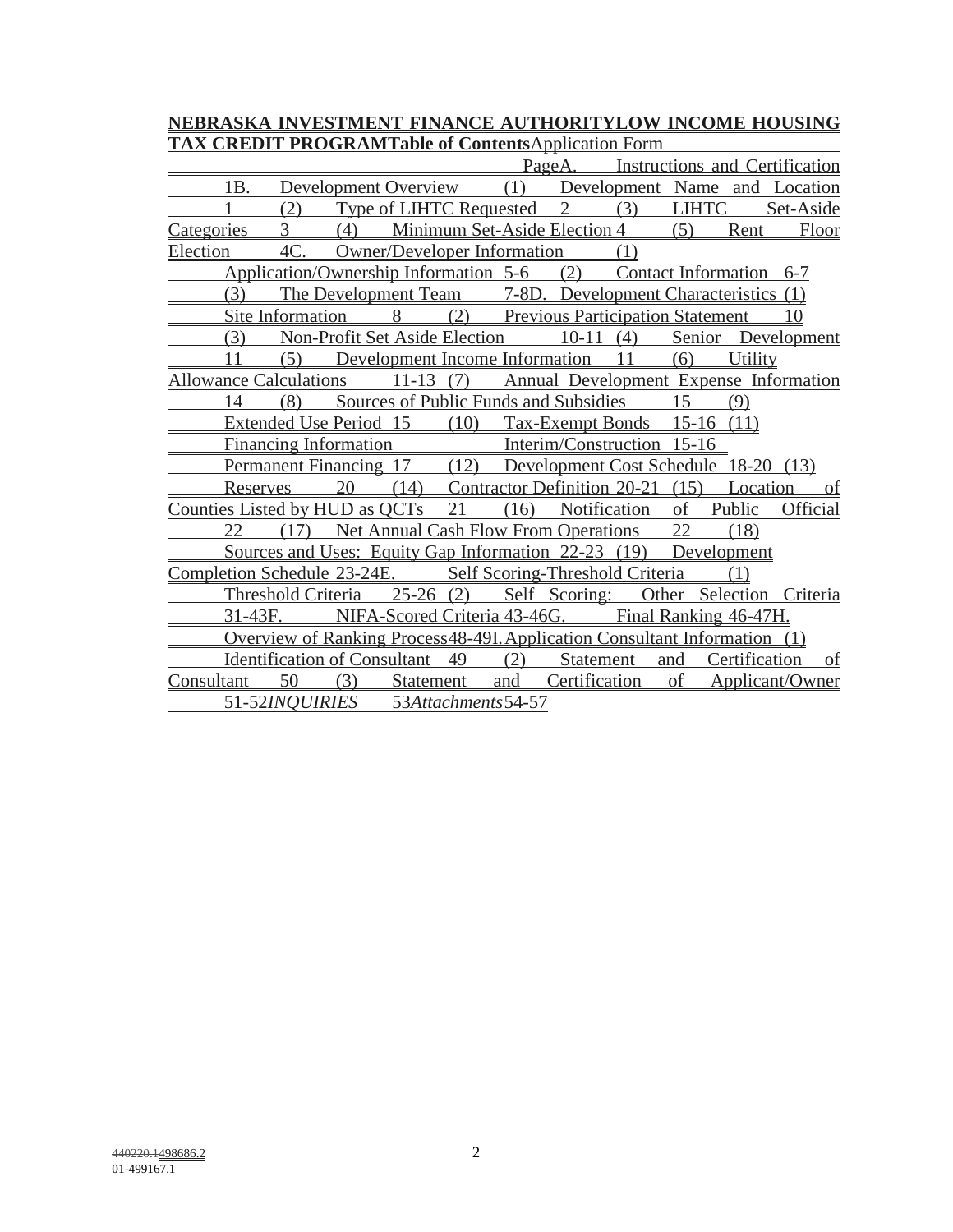NEBRASKA INVESTMENT FINANCE AUTHORITYAPPLICATION FOR LOW-INCOME HOUSING TAX CREDIT A. INSTRUCTIONS AND *CERTIFICATION*TheCERTIFICATIONThe undersigned applicant hereby makes application to the Nebraska Investment Finance Authority ("NIFA") for a reservation of federal low-income housing tax credits ("LIHTC"). Applications must be submitted to NIFA no later than 5:00p.m. on the last day of the application cycle as described in NIFA's LIHTC Allocation Plan. For each application submitted, NIFA must receive an original and two copies. Each copy of the application must be standard two-hole-punched at the top and all exhibit numbers must be clearly identified by tabs. Failure to submit the required tabbed copies will result in the application being returned to the applicant without NIFA's review. The original application package must have an original signature. Certain items in the application package (architect's drawings, oversized maps, brochures, etc.) need not be reproduced. The application may be clipped or banded for delivery purposes but should not be bound. If the application is submitted via facsimile, an original and copies must follow. The application must be filled out completely, with all questions and spaces completed. If a question does not pertain to your development, insert "N/A" in the answer space.The undersigned hereby certifies that the information set forth in this application and in any exhibits in support thereof is true, correct and complete. The undersigned understands that any misrepresentation may result in cancellation of an LIHTC reservation or allocation. The undersigned also agrees that NIFA may request additional information to evaluate this application:

Development

Owner/Developer Signature Date

# *B. DEVELOPMENT OVERVIEW*

## **1. DEVELOPMENT NAME AND LOCATION**

Development Name Development Address City County Zip Provide a complete legal description and label it "*Exhibit 1*."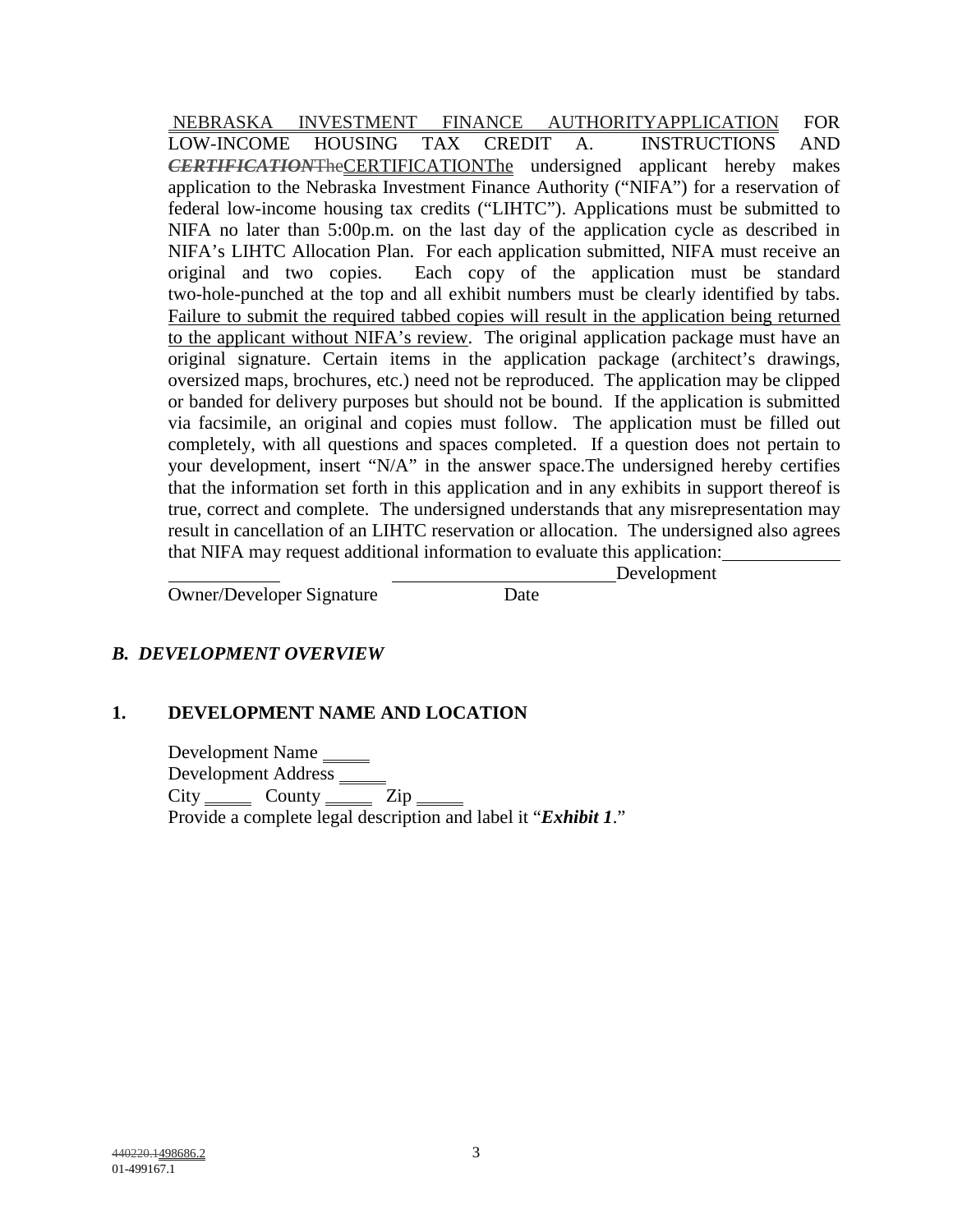# 2**. TYPE OF LIHTC REQUESTED**

| New Construction without Federal Subsidy<br>Rehabilitation without Federal Subsidy<br>Acquisition/Rehabilitation without Federal<br>Subsidy<br>Acquisition/Rehabilitation with a 10-year<br>waiver | New Construction with Federal Subsidy<br>Rehabilitation with Federal Subsidy<br>Acquisition/Rehab with Federal<br>Subsidy<br><b>Tax-Exempt Bond Financing</b><br>Allocation |                |                |
|----------------------------------------------------------------------------------------------------------------------------------------------------------------------------------------------------|-----------------------------------------------------------------------------------------------------------------------------------------------------------------------------|----------------|----------------|
| (a) Will the development owner receive any federal, state or local subsidy/<br>assistance?                                                                                                         |                                                                                                                                                                             | <b>YES</b>     | N <sub>O</sub> |
| (If "YES," provide a detailed description of the type of subsidy the<br>development will receive and attach it as " <i>Exhibit 2</i> .")                                                           |                                                                                                                                                                             |                |                |
| (b) Does this development provide a lease-purchase option to qualified<br>tenants?                                                                                                                 |                                                                                                                                                                             | <b>YES</b>     | N <sub>O</sub> |
| (c) Please state the date of the most recent sale or transfer of the building(s).                                                                                                                  |                                                                                                                                                                             |                |                |
| (d) Was rehabilitation work greater than 25% of the building's adjusted basis<br>performed by the previous owner in the last 10 years?                                                             |                                                                                                                                                                             | <b>YES</b>     | N <sub>O</sub> |
| (e) Was the building occupied or suitable for occupancy at the time of<br>purchase?                                                                                                                | <b>YES</b>                                                                                                                                                                  | N <sub>O</sub> |                |
| (f) If the building is a single-family detached residence, was it used by the<br>previous owners as their principal residence during the past 10years?                                             |                                                                                                                                                                             | <b>YES</b>     | N <sub>O</sub> |
| (g)- Is the development located in a qualified census tract? (See list on<br>page 2423; correspond to appropriate page).                                                                           |                                                                                                                                                                             | <b>YES</b>     | N <sub>O</sub> |
| County $\equiv$<br>$Census\ tract\ number_{\perp}$                                                                                                                                                 |                                                                                                                                                                             |                |                |
| <b>LIHTC SET-ASIDE CATEGORIES</b><br>3.                                                                                                                                                            |                                                                                                                                                                             |                |                |
| Applicant is requesting LIHTC from one of the following categories:<br>(a)<br>For Profit<br>Non-profit                                                                                             |                                                                                                                                                                             |                |                |

- (b) Applicant is requesting LIHTC from the following categories:  $\overline{\perp}$  Urban (MSA) Rural (not in an MSA)
- (c) Applicant is requesting LIHTC under the CraneCRANE Program: YES NO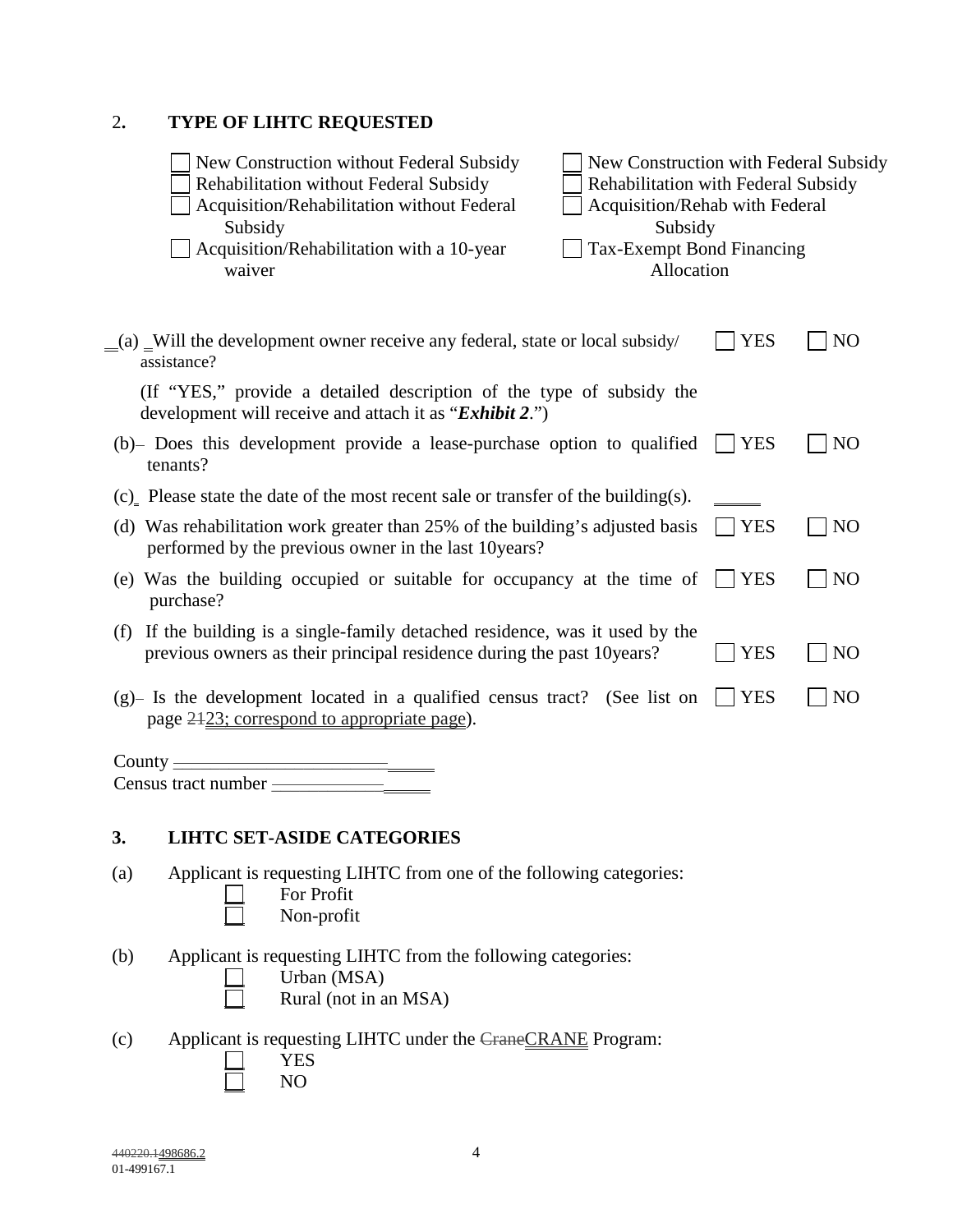#### **4. MINIMUM SET-ASIDE ELECTION**

Pursuant to IRC Section  $42(g)(1)(A)$  and (B), the term "qualified low income housing development" means any development for residential rental property if the development meets the requirements of subparagraph (A) or (B), whichever is elected by the taxpayer. Please select one of the following set-aside categories:

- 20-50test: (A) Development meets the requirements of this subparagraph if 20% or more of the residential units in such development are both rent-restricted and occupied by individuals whose income is 50% or less of the area median gross income.
- 40-60test: (B) Development meets the requirements of this subparagraph if 40% or more of the residential units in such development are both rent-restricted and occupied by individuals whose income is 60% or less of the area median gross income.

#### **5. RENT FLOOR ELECTION**

*Rent Floor Election—*The development owner elects the gross rent floor in IRC Section  $42(g)(2)(A)$  to take effect as indicated below (check one only):

- On the date of NIFA's initial allocation of LIHTC.
- On the placed-in-service date of the building(s).

# *C. OWNER/DEVELOPER INFORMATION*

Please note that NIFA reserves, commits and allocates LIHTC to partnerships, limited liability companies, corporations and individuals. Reservations, commitments and allocations of LIHTC are non-transferable, and **any change in ownership of the development requires NIFA's approval**. NIFA verifies development ownership through closing documents, warranty deeds and title reports. NIFA reserves the right not to reserve LIHTC for any development, regardless of ranking/scoring, if NIFA determines, in its discretion, that the development does not further the purposes and goals of NIFA. For purposes of this determination, the information taken into account includes, but is not limited to, comments of officials of local governmental jurisdictions and the owner/developer prior experience and performance with NIFA's and other states' LIHTC programs. The prior performance of the development's owner/developer includes, but is not limited to, progress made with previous LIHTC reservations, development compliance and payment of monitoring fees.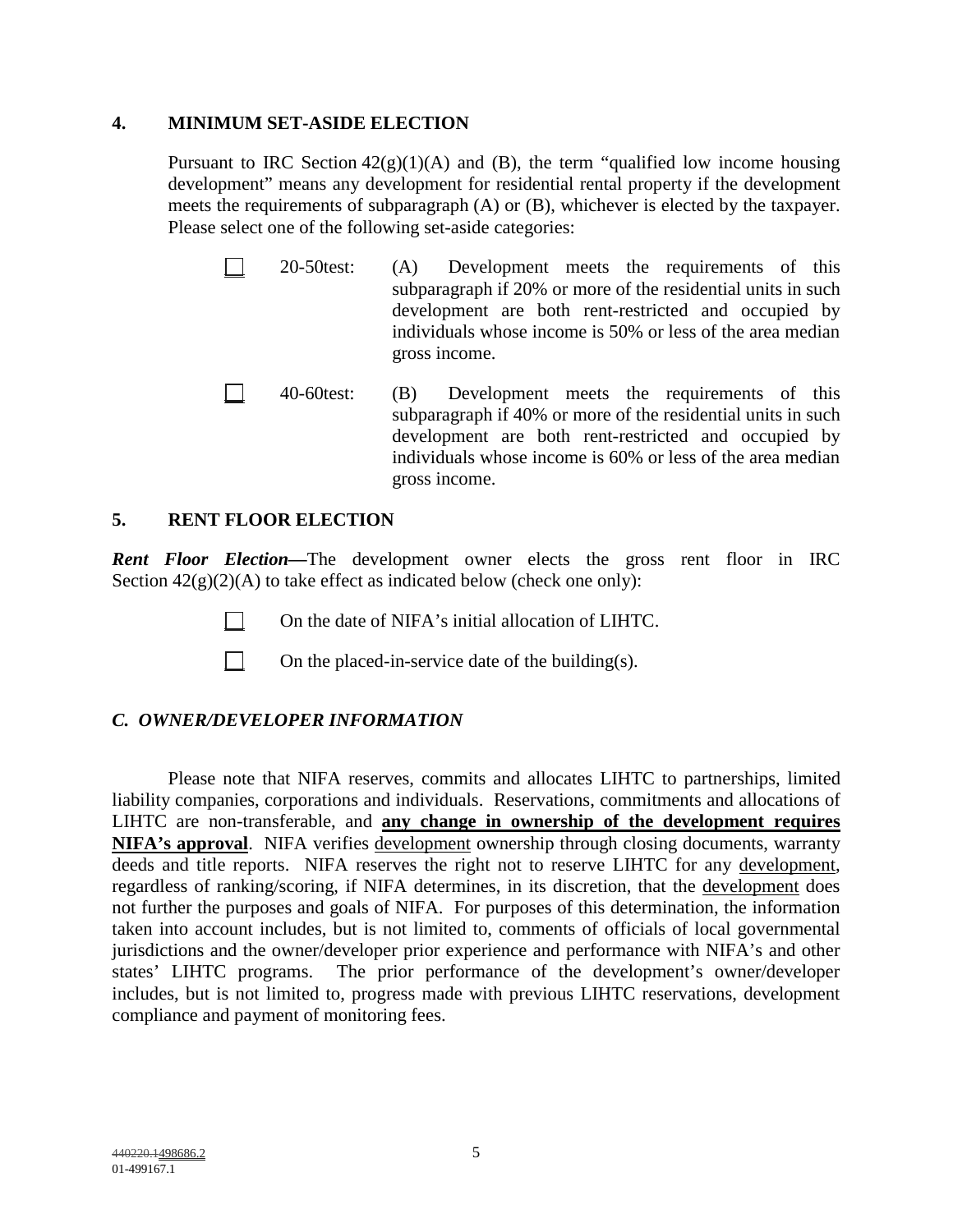# **1. APPLICANT/OWNERSHIP INFORMATION**

| (a) | The applicant is the current development owner and anticipates retaining<br>ownership. |                                                                                                                                                                                                                                                                       |  |  |  |  |  |
|-----|----------------------------------------------------------------------------------------|-----------------------------------------------------------------------------------------------------------------------------------------------------------------------------------------------------------------------------------------------------------------------|--|--|--|--|--|
|     |                                                                                        | The applicant is the developer of the development and will be part of the<br>final ownership entity.                                                                                                                                                                  |  |  |  |  |  |
|     |                                                                                        | The applicant is the developer of the development and will not be a part of<br>the final ownership entity.                                                                                                                                                            |  |  |  |  |  |
|     |                                                                                        | Other: (Provide a detailed explanation of the ownership entity to be<br>formed and label it " <i>Exhibit 3.</i> ")                                                                                                                                                    |  |  |  |  |  |
| (b) |                                                                                        | Development Ownership Name (LIHTC recipient) ______                                                                                                                                                                                                                   |  |  |  |  |  |
|     | Applicant Name                                                                         |                                                                                                                                                                                                                                                                       |  |  |  |  |  |
|     |                                                                                        | Use exact legal name(s)                                                                                                                                                                                                                                               |  |  |  |  |  |
|     |                                                                                        |                                                                                                                                                                                                                                                                       |  |  |  |  |  |
|     |                                                                                        | $City$ $\frac{1}{\sqrt{1-\frac{1}{2}}}\left  \frac{1}{\sqrt{1-\frac{1}{2}}}\right $ $\frac{1}{\sqrt{1-\frac{1}{2}}}\left  \frac{1}{\sqrt{1-\frac{1}{2}}}\right $                                                                                                      |  |  |  |  |  |
|     |                                                                                        | Telephone Number (Comparently Facsimile Number (Comparently Comparently Telephone Number (Comparently Telephone                                                                                                                                                       |  |  |  |  |  |
|     | E-mail Address______                                                                   |                                                                                                                                                                                                                                                                       |  |  |  |  |  |
| (c) |                                                                                        | Have you ever sold or transferred LIHTC to a new ownership entity prior to placing the<br>buildings in service or within a year thereafter?<br>$\Box$ YES<br>$\Box$ NO                                                                                                |  |  |  |  |  |
|     | $transfer(s)$ .                                                                        | If "YES," provide the full details of the transfer, as " <i>Exhibit 3(a)</i> ," including the<br>name and address of the new entity, and a contact person; also provide the<br>development's name, address and development number, and the date of the                |  |  |  |  |  |
| (d) |                                                                                        | Indicate the development's ownership entity below: (For items followed by an asterisk,<br>include a copy of the articles of incorporation, bylaws, partnership agreement, operating<br>agreement and other relevant materials regarding legal status as "Exhibit 4.") |  |  |  |  |  |
|     |                                                                                        | Federal I.D. Number:                                                                                                                                                                                                                                                  |  |  |  |  |  |
|     |                                                                                        | Limited Partnership*<br>Non-profit organization*                                                                                                                                                                                                                      |  |  |  |  |  |
|     |                                                                                        | Corporation*<br>Limited Liability Company*                                                                                                                                                                                                                            |  |  |  |  |  |
|     |                                                                                        | Individual $(SSN \_$<br>Other (specify) $\frac{1}{2}$                                                                                                                                                                                                                 |  |  |  |  |  |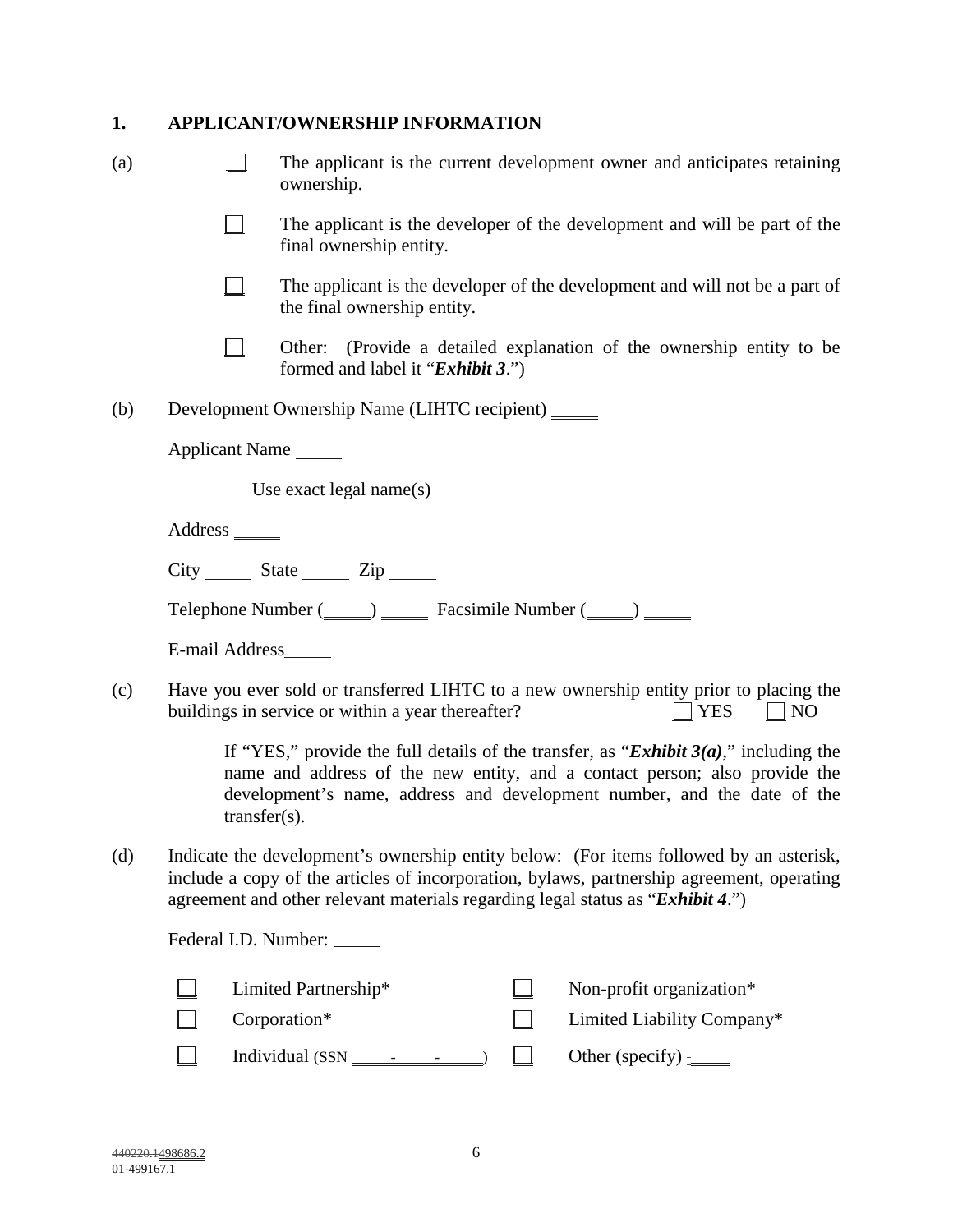(e) Provide the following information regarding the general partner(s), managing member(s) or principal owner(s):

| Name                                  | Telephone Number                                                                                                                                                                                                                                                                                                                 | $\%$<br>Ownership Interest |
|---------------------------------------|----------------------------------------------------------------------------------------------------------------------------------------------------------------------------------------------------------------------------------------------------------------------------------------------------------------------------------|----------------------------|
| $\overline{\overline{\mathbf{Name}}}$ | Telephone Number                                                                                                                                                                                                                                                                                                                 | $\%$<br>Ownership Interest |
| $\overline{\overline{\mathbf{Name}}}$ | Telephone Number                                                                                                                                                                                                                                                                                                                 | Ownership Interest         |
|                                       | $\mathbf{F}$ <b>1</b> $\mathbf{F}$ $\mathbf{F}$ $\mathbf{F}$ $\mathbf{F}$ $\mathbf{F}$ $\mathbf{F}$ $\mathbf{F}$ $\mathbf{F}$ $\mathbf{F}$ $\mathbf{F}$ $\mathbf{F}$ $\mathbf{F}$ $\mathbf{F}$ $\mathbf{F}$ $\mathbf{F}$ $\mathbf{F}$ $\mathbf{F}$ $\mathbf{F}$ $\mathbf{F}$ $\mathbf{F}$ $\mathbf{F}$ $\mathbf{F}$ $\mathbf{F}$ |                            |

If necessary, provide an additional page labeled as "*Exhibit 5*."

Does the ownership entity currently exist?  $\Box$  YES  $\Box$  NO

If "NO," provide an estimated date for formation of the ownership entity: NIFA requires that materials regarding the ownership entity be provided upon its formation.

## **PLEASE NOTE THAT THE OWNERSHIP ENTITY MUST BE FORMED, AND THE FEDERAL TAX I.D. NUMBER ESTABLISHED, PRIOR TO THE ISSUANCE OF A CARRYOVER ALLOCATION OR IRS FORM(S) 8609.**

## **2. CONTACT INFORMATION**

- **Note**: *Up to* the placed-in-service date for the development, NIFA will mail all correspondence and notifications to the contact person listed in Section 2(a) below.
- (a) Contact person **during** the application/allocation process will be:

| Name $\frac{ }{ }$                                           |
|--------------------------------------------------------------|
| $Company$ <sub>_______</sub>                                 |
| $Address$ <sub><math>\_\_</math></sub>                       |
| $City$ $State$ $Zip$ $Iip$                                   |
|                                                              |
| E-mail Address -                                             |
| Participatory Role (e.g., sponsor, consultant, etc.) _______ |

**Note**: *After* the placed-in-service date for the development, NIFA will mail all correspondence and notifications to the contact person listed in 2(b) below. Unless otherwise authorized by this contact person in writing, all communication with applicant/owner shall be conducted through the contact person. The contact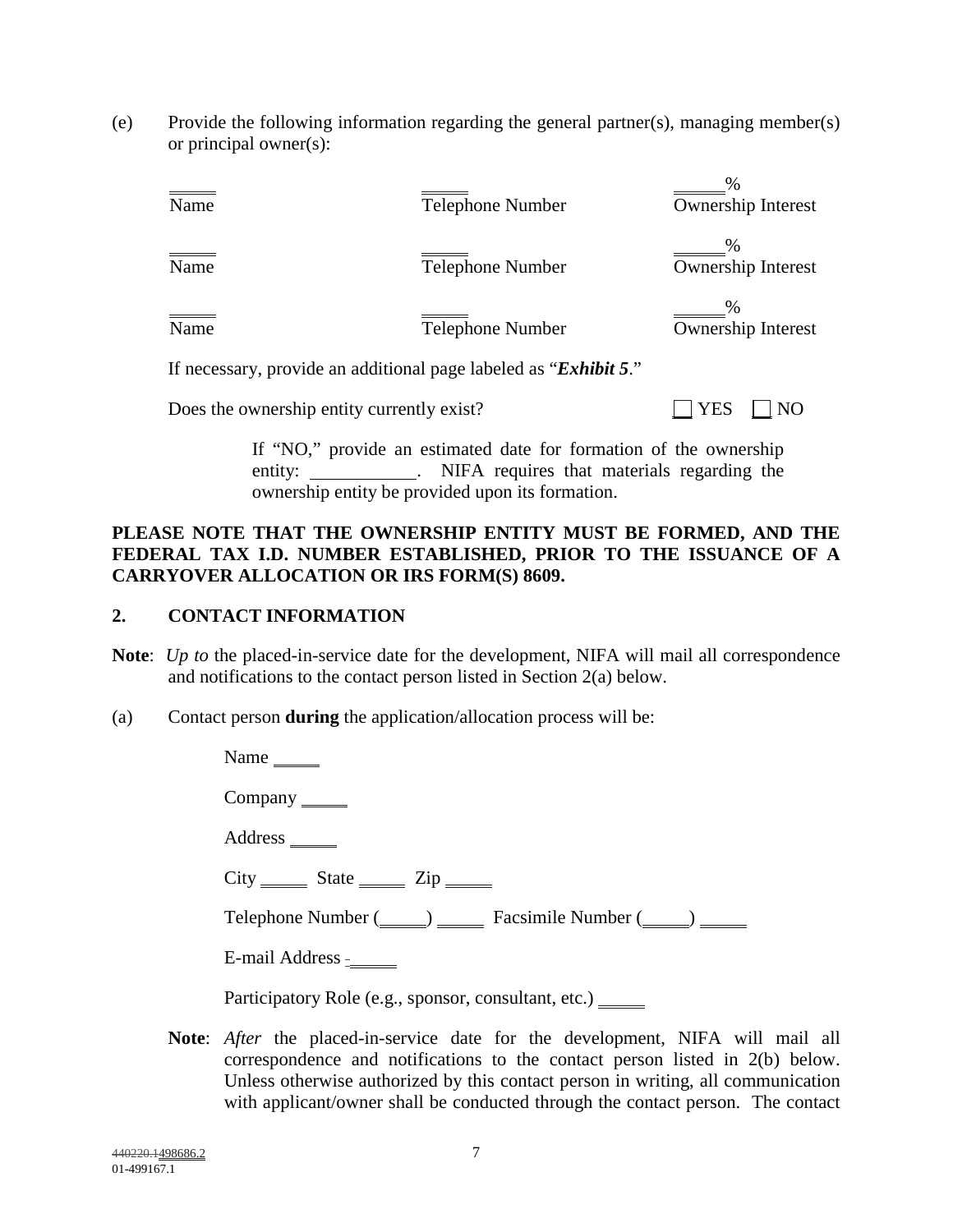person's statements, representations and/or other information shall be deemed to be that of the applicant/owner. Furthermore, no information shall be released (other than information released to the IRS and other federal and state agencies or departments) without prior consent of the contact person.

(b) Contact person **after** the development is placed in service will be:

| Name $\frac{ }{ }$          |
|-----------------------------|
| $Company$ <sub>______</sub> |
|                             |
| $City$ $State$ $Zip$ $I$    |
|                             |
| E-mail Address ______       |

Participatory Role (e.g., sponsor, management agent, owner, etc.) \_\_\_\_\_\_

# **3. THE DEVELOPMENT TEAM**

- (a) NIFA must be satisfied that those who will own or operate the development are familiar with and are prepared to comply with the requirements of the LIHTC program. At the time the application is filed, the applicant must be either the owner or developer of the development.
	- (i) If the applicant is the developer of the development, the applicant/developer must disclose whether it intends to sell or transfer the development before the LIHTC is claimed. If a sale or transfer of the development is anticipated, describe the disposition plan and timing for such disposition and attach as "*Exhibit 6*." Failure to report this information may result in forfeiture of the LIHTC reserved or allocated to the development.
	- (ii) Describe the degree of control the developer of the development will retain in managing the development and attach as "*Exhibit 7*."
- (b) Provide the full name of the firm and/or individual, street address, city, state, zip code, telephone number, facsimile number and the name of a contact person for each individual listed below and attach as "*Exhibit 8*."
	- (i) Developer
	- (ii) Architect
	- (iii) Management Agent/Company (Federal I.D. Number  $\qquad$ )
	- (iv) Consultant (if any)
	- (v) Engineer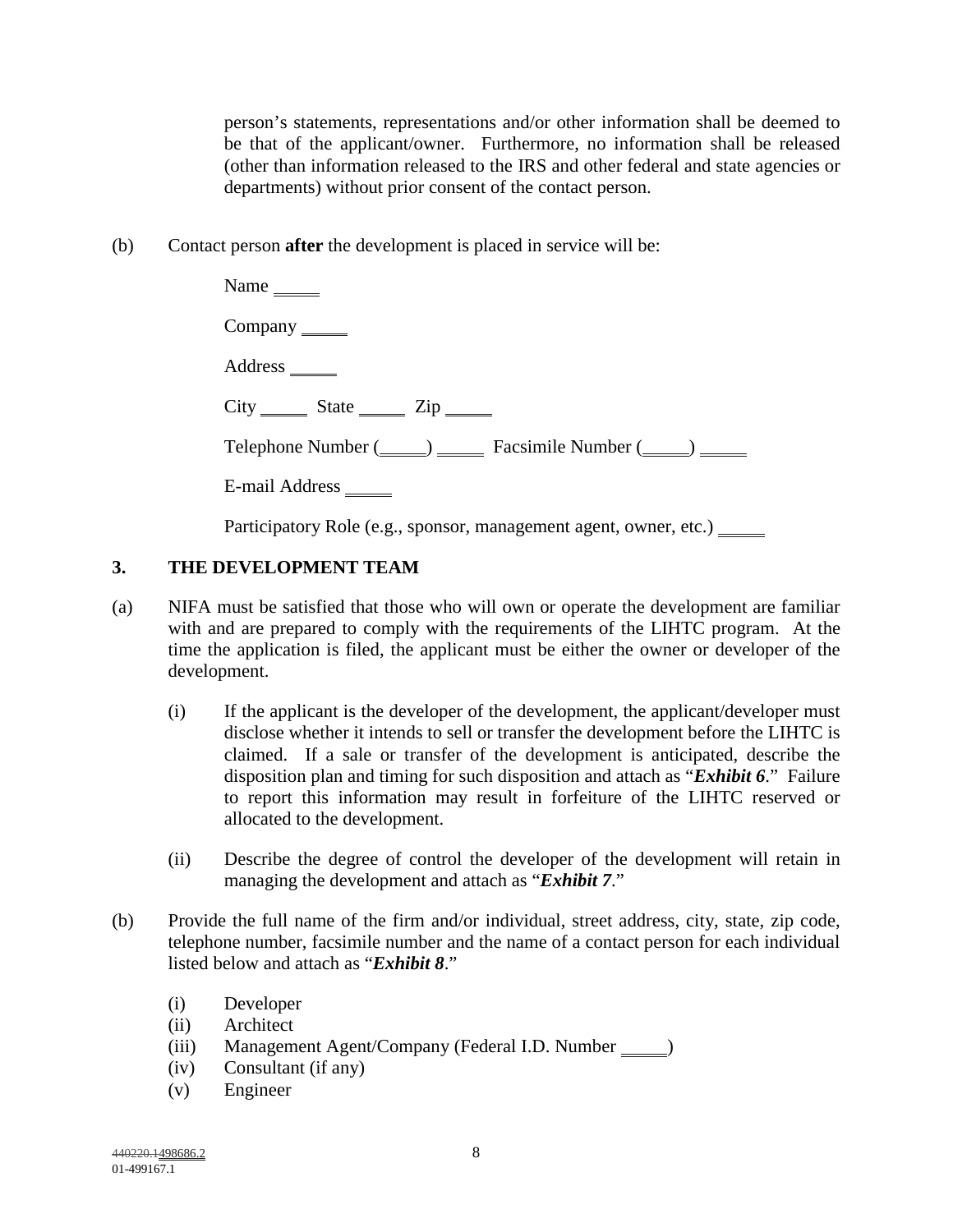- (vi) General Contractor
- (vii) (vii) Development Attorney (including Bond Counsel)
- (viii) Bond Counsel (if a 4% transaction)
- (viii) Syndication Firm (if any)
- (ix) Development Accountant
- (x) Bond Trustee
- (xi) Investor Bank
- (xii) Investment Banker
- $(xiii)$  Private Placement Document Agent
- (c) The applicant must disclose any and all relationships with others involved in the development (financial interests or family ties). Attach a description of any such relationships as "*Exhibit 8(a)*."
- (d) The applicant must disclose the names and addresses (including corporate officials, where applicable) of all parties that have a significant role in the development. These parties include, but are not limited to: accountants, architects, engineers, financial consultants and any other consultants, management agents, the general contractor and all subcontractors whose aggregate contract will exceed 10% of the cost of development (exclusive of the acquisition of land). Attach a description of any such relationships as "*Exhibit 8(b)*."

## *D. DEVELOPMENT CHARACTERISTICS*

#### **1. SITE INFORMATION**

- Total number of buildings in development
- Number of stories in the tallest building
- Total number of units in development
- Total number of LIHTC units in development
- Percentage of LIHTC units in development
- Total net rentable square footage of all rental
- units in development
- Total square footage for LIHTC units
- Total Square Footage of the development
- Percentage of floor area for LIHTC units
	- Total site area (land) to be used in development (acres or square footage)
- (a) Percentage of floor area used for commercial space 1892
- (b) Square footage of area to be used for commercial space
- (c) Will the development owner require a manager/maintenance unit?  $-\Box$  YES
- NO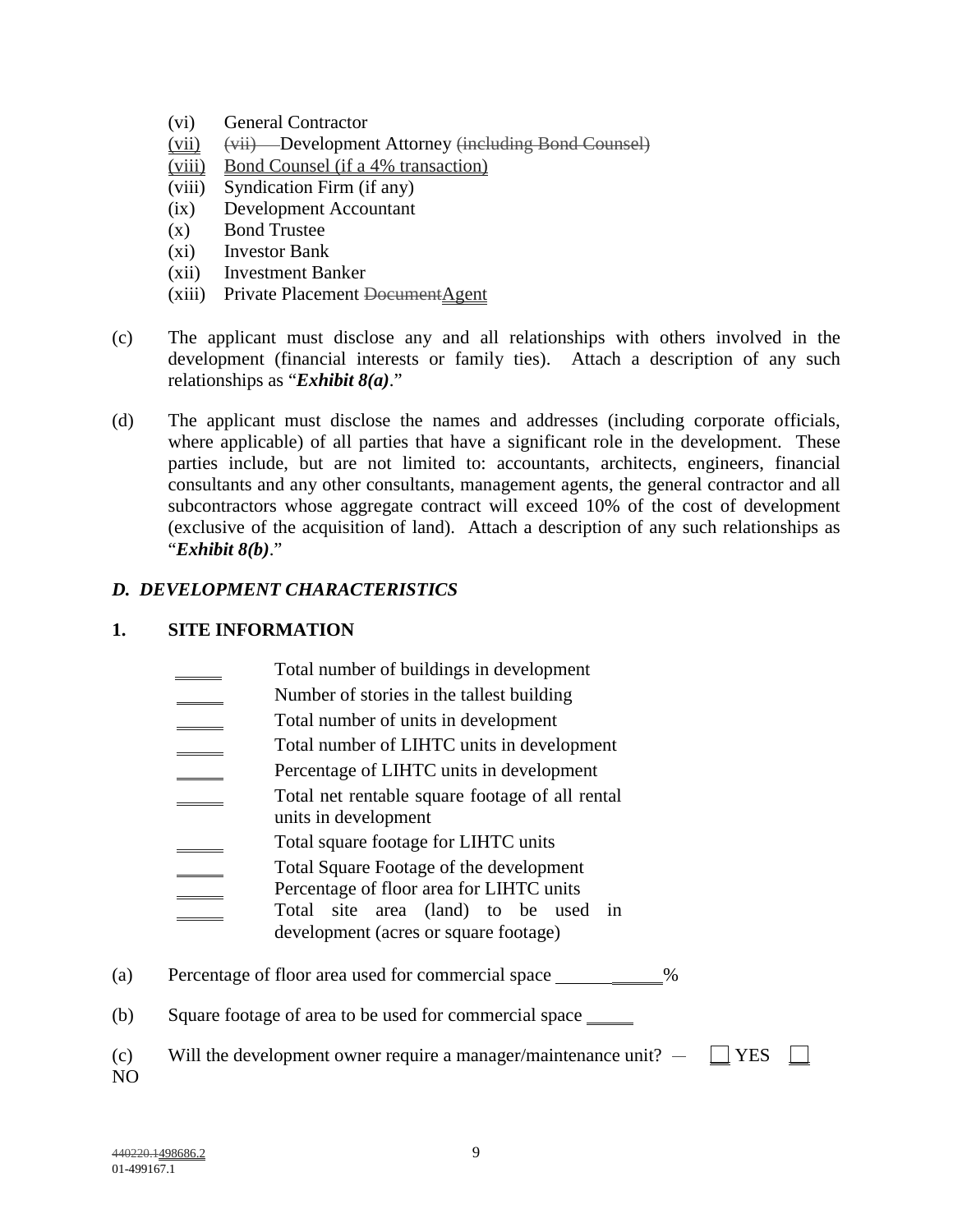(d) Development structure will be one of the following:

| $\Box$ Multifamily residential   | $\Box$ Single-room occupancy         |
|----------------------------------|--------------------------------------|
| $\Box$ Single-family residential | $\Box$ Fourplex                      |
| $\Box$ Congregate care facility  | $\Box$ Other (please describe below) |
| $\Box$ Elderly housing           |                                      |
| $\vert$ Duplex                   |                                      |
|                                  |                                      |

(e) Have any of the buildings in the development been condemned or are uninhabitable?

 $\Box$  YES  $\Box$  NO (f) Has the development received an allocation of LIHTC in a previous year?  $\Box \cdot$  YES  $\Box \cdot NO$ 

#### If "YES,"

- (i) State the year and the development's number
- (ii) Building(s) Identification Number(s) (ex.:  $NE-01-00xxx$ )
- (iii) Are the buildings being purchased held by an institution that acquired the property through foreclosure?  $\Box$  YES  $\Box$  NO

If "YES," provide the name of the financial institution foreclosing on the property and the date of foreclosure:

(g) Will the development involve relocation of any tenants?—  $\Box$  YES  $\Box$  NO

 If "YES," attach a detailed description of the proposed relocation assistance to be provided to the tenants as "*Exhibit 9*."

- (h) Attach a legible location map(s) and four pictures of the site taken from each direction as "*Exhibit 10*."
- (i) Provide a city location map and show the location of the development attached as "*Exhibit 11*."
- (j) Control of the development site is evidenced by (must check one) (NOTE options/contracts to purchase must be valid for 90days beyond the submitted application dead line):

| Deed                              |  |
|-----------------------------------|--|
| Purchase Contract                 |  |
| Exercise of Eminent Domain Action |  |
| $\Box$ Option                     |  |

Expiration date of option or purchase contract: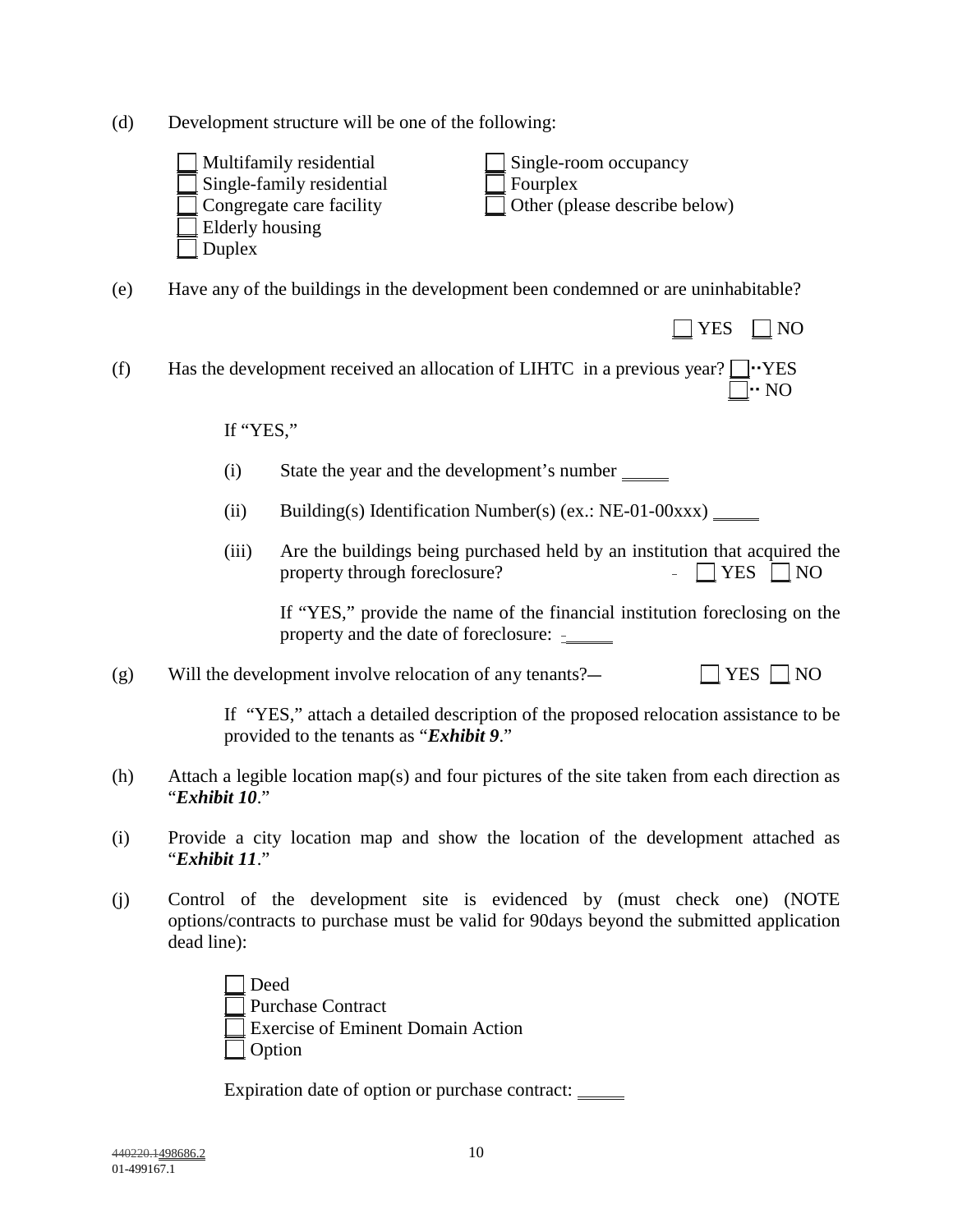Name of Seller:

Address of Seller:

 $City:$   $Subset:$   $Zip:$   $Zip:$   $()$ 

Telephone Number: (Compared Facsimile Number: (Compared 1)

# **2. PREVIOUS PARTICIPATION STATEMENT**

- (a) Provide a previous participation statement for the general partner, managing member or developer listing all the developments for which such entity has requested an allocation of LIHTC and provide the following information and attach as "*Exhibit 12*":
	- (i) Development Name and Location
	- (ii) Date of Application
	- (iii) Status of Development

# **3. NON-PROFIT SET ASIDE ELECTION** THES TWO

(a) To qualify for the non-profit preferenceset-aside, a non-profit must materially participate in the development and operation of the development throughout the development's compliance period. Under IRC Section 469(h), "a (non-profit) shall be treated as materially participating in an activity only if the (non-profit) is involved in the operations of the activity on a basis thatwhich is regular, continuous, and substantial."

A non-profit must demonstrate a history of material and clearly verifiable capacity to produce affordable housing, that it is operating the housing in good standing, that it conforms with the provisions of Section  $501(c)(3)$  or  $501(c)(4)$  of the IRC and that it performs the primary function of ownergeneral partner, managing member, manager or developer.

IRC Section 42(h)(5) specifies the requirements that must be met to be considered a qualified non-profit. Be sure you meet all the requirements of that section.

Indicate the type of non-profit determination for this development:

$$
\square 501(c)(3)
$$
  

$$
\square 501(c)(4)
$$

- (b) If the development is to be considered for the non-profit LIHTC set-aside, the following information must be attached and labeled as "*Exhibit 13*":
	- (i) Describe the non-profit's participation in the development and operationdaily operations of the development. List all names, addresses and phone numbers of the board members for the non-profit organization.
	- (ii) Describe the non-profit's ownership percentage in the development.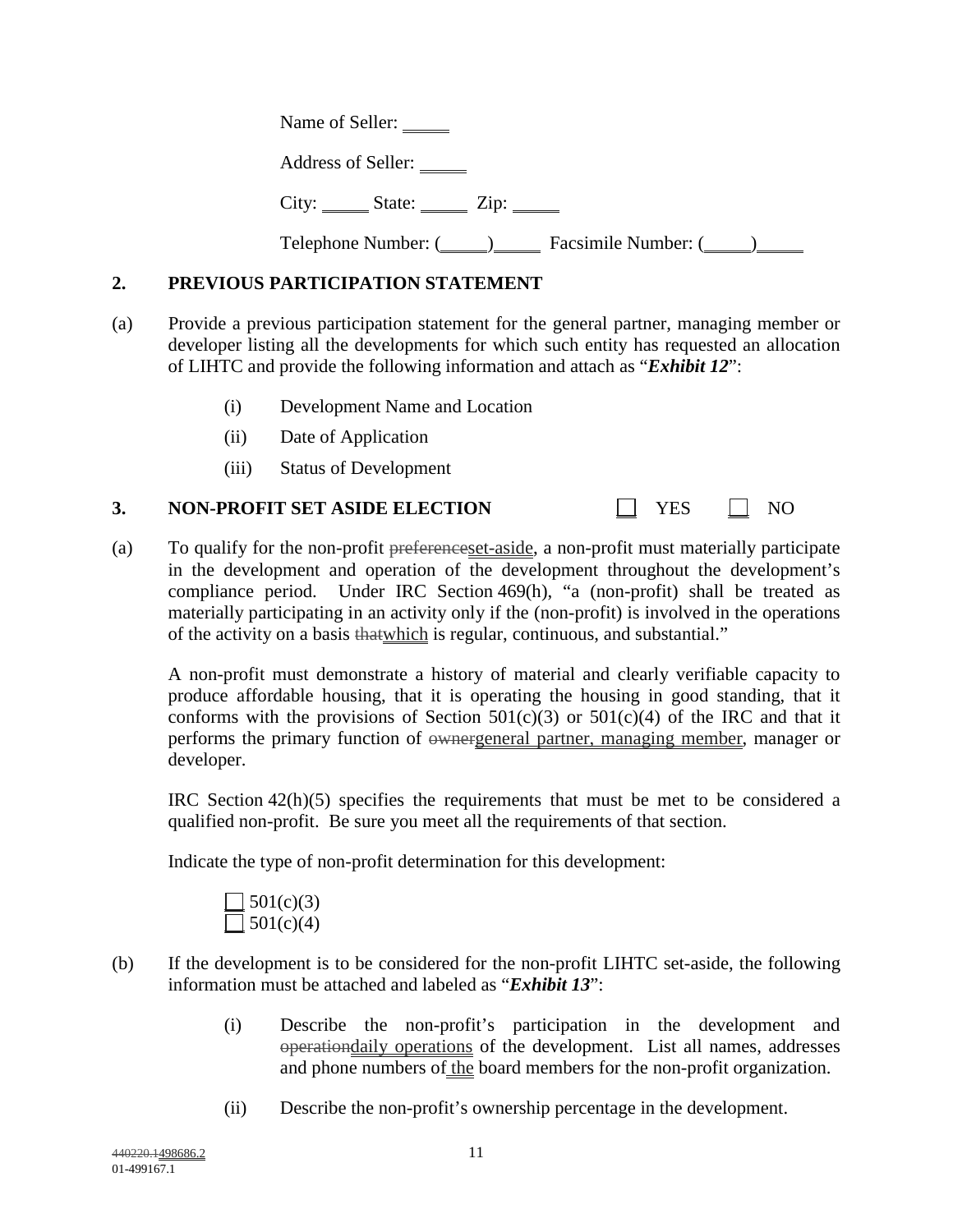- (iii) State whether the non-profit ownership is expected to remain the same throughout the compliance period.
- (iv) Identify all paid full-time staff and sources of funds for annual operating expenses and current programs.

# **4. SENIOR DEVELOPMENT**

Will the development be reserved for seniorselderly tenants aged 55?



Will the development be reserved for seniorselderly tenants aged 62 and older?



If "YES," complete "*Exhibit 205"* and designate if the development will be reserved for seniors aged 55 or 62.

# **5. DEVELOPMENT INCOME INFORMATION**

(a) Check the types of rental residential or federal subsidies/assistance, if any, that will be available to this development?

| Section 8 New Construction           | <b>Section 8 Project-based Assistance</b><br>$\perp$ |
|--------------------------------------|------------------------------------------------------|
| Section 8 Substantial Rehabilitation | Section 8 Moderate Rehabilitation<br>$\mathbf{1}$    |
| Section 8 Certificates or Vouchers   | $\Box$ HOME Program Funds                            |
| <b>FHA Loan Guarantees</b>           | $\Box$ McKinney Act Funding                          |
| RD 515 Rental Assistance             | $\Box$ Other (please identify) $\Box$                |

- (b) Provide "*Exhibit 14*," explaining in detail the planned manner in which the units will receive assistance, the number of units receiving said assistance, the number of years remaining on the development will be under contract, and any and all other information pertinent to the assistance program.
- (c) Provide a copy of the contract or documentation verifying the assistance program to the development and attach as "*Exhibit 14(a)*."

# **6. UTILITY ALLOWANCE CALCULATIONS**

Provide "*Exhibit 15*," a copy of the current Section 8 utility allowance established by the local public housing authority with jurisdiction over the subject development's area, or other organizations that would qualify under IRC  $\S$ Section 42(g)(2)(B)(ii).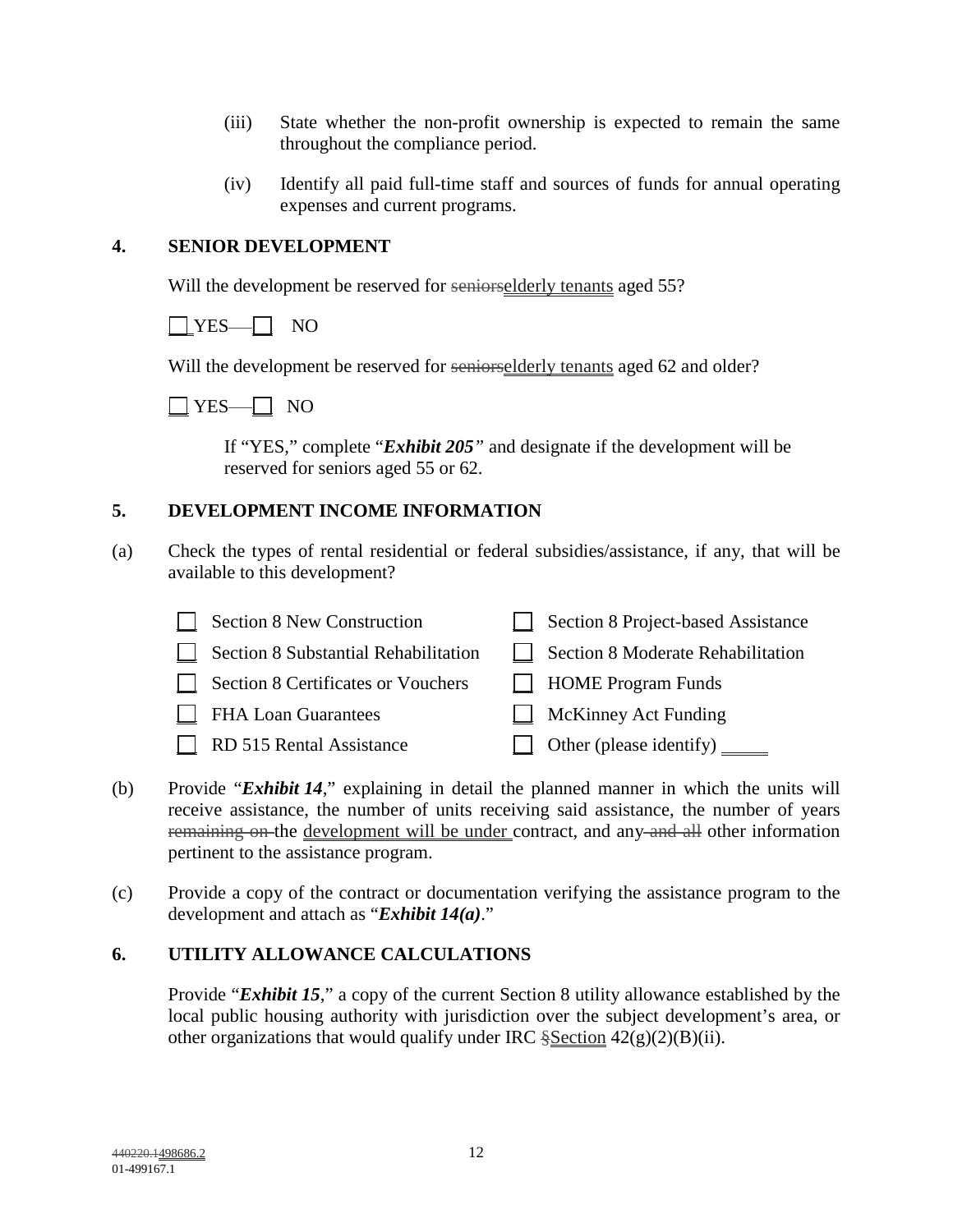| (Check One)                        |                                            | <b>Allowance Amount</b>                  |                           |                   |                   |                            |                           |  |
|------------------------------------|--------------------------------------------|------------------------------------------|---------------------------|-------------------|-------------------|----------------------------|---------------------------|--|
| <b>Utility</b><br>Paid by<br>Owner | <b>Utility</b><br>Paid by<br><b>Tenant</b> | <b>Type of</b><br><b>Utility</b>         | <b>Efficiency</b><br>Unit | One<br><b>Bed</b> | Two<br><b>Bed</b> | <b>Three</b><br><b>Bed</b> | <b>Four</b><br><b>Bed</b> |  |
|                                    |                                            | Heating (gas)                            |                           |                   |                   |                            |                           |  |
|                                    |                                            | Air Conditioning                         |                           |                   |                   |                            |                           |  |
|                                    |                                            | Lighting (electric)                      |                           |                   |                   |                            |                           |  |
|                                    |                                            | Water/Sewer                              |                           |                   |                   |                            |                           |  |
|                                    |                                            | Trash                                    |                           |                   |                   |                            |                           |  |
|                                    |                                            | Cable TV                                 |                           |                   |                   |                            |                           |  |
|                                    |                                            | (if required)                            |                           |                   |                   |                            |                           |  |
|                                    |                                            | <b>Total Utility Allowance for units</b> |                           |                   |                   |                            |                           |  |
|                                    |                                            | Total Utility Allowance paid by tenants  |                           |                   |                   |                            |                           |  |
| Source of data                     |                                            |                                          |                           |                   |                   |                            |                           |  |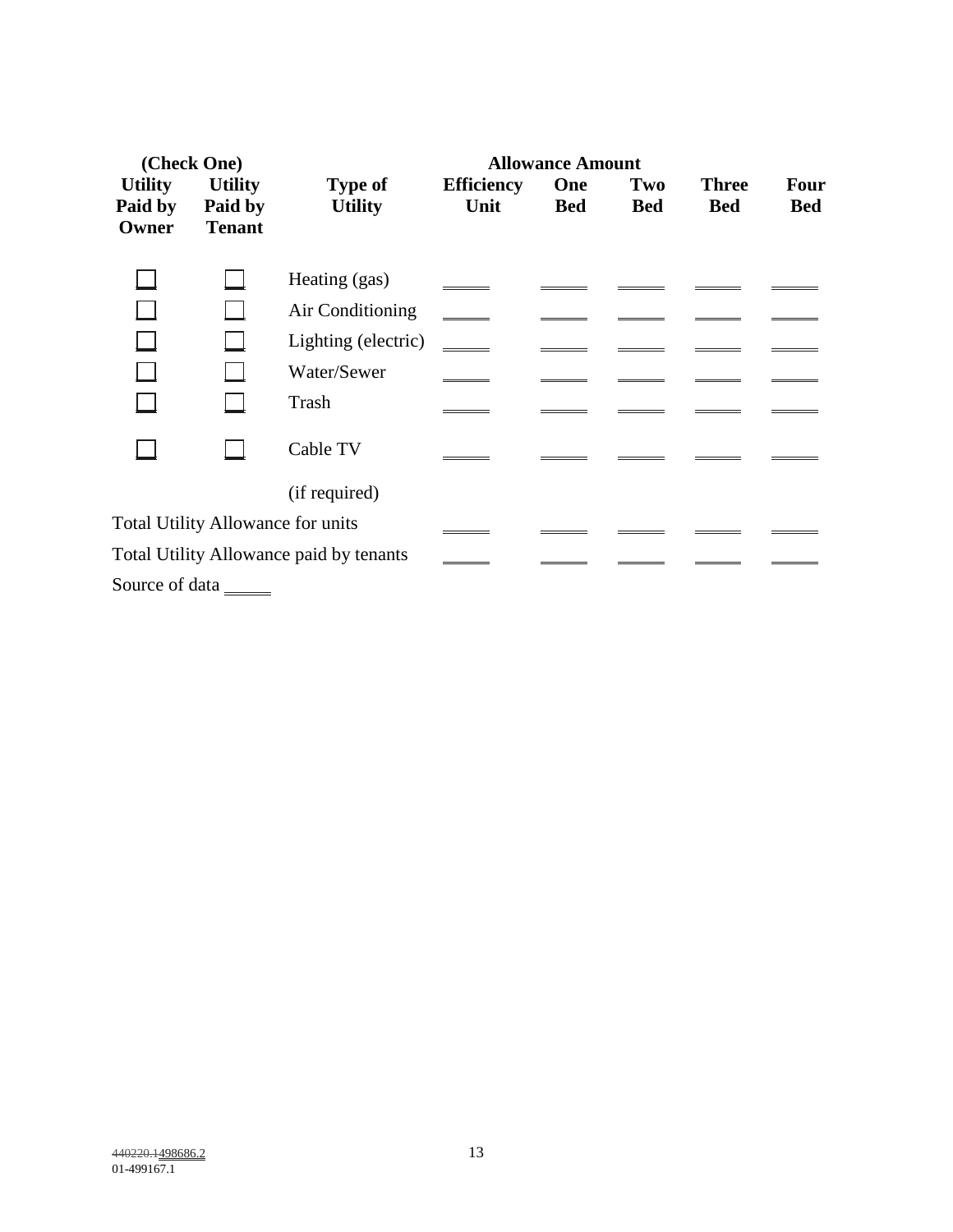#### **LIHTC UNITS ONLY**

**Number of Bedrooms per Unit (1) Number of Units (2) Square Footage per Unit (1) x (2) Total Square Feet Number of Baths per Unit Dishwasher Refrigerator Parking Facilities Washer/Dryer Hookup Washer/ Dryer Furnished Fire Sprinklers Security System (3) Gross Monthly Rent per Unit (4) Less Tenant Paid Utility**   $(3) - (4)$ **= (5) Net Monthly Rent per Unit (1) x (5) Total Net Monthly Rent**  Total

(a) Characteristics of the LIHTC units—enter a corresponding number or "YES" if appropriate.

- (a1) Total Number of Units in the Development:
- (a2) Total Number of LIHTC Units in Development:
- (a3) Total Net Monthly Rent Income from LIHTC Units:

#### **MARKET RATE UNITS ONLY**

| <b>Number</b><br>of<br><b>Bedrooms</b><br>per Unit | (1)<br><b>Number</b><br>of<br><b>Units</b> | (2)<br><b>Square</b><br>Footage<br>per Unit | (1) x (2)<br>Total<br><b>Square</b><br>Feet | <b>Number</b><br>of<br><b>Baths</b><br>per Unit | <b>Dishwasher</b> | Refrigerator | Parking<br><b>Facilities</b> | Washer/<br><b>Dryer</b><br>Hookup | Washer/<br><b>Dryer</b><br><b>Furnished</b> | Fire<br><b>Sprinklers</b> | <b>Security</b><br>System | (3)<br>Gross<br><b>Monthly</b><br>Rent per<br>Unit | (4)<br>Less<br><b>Tenant</b><br>Paid<br><b>Utility</b> | $(3) - (4)$<br>$= (5)$<br><b>Net</b><br><b>Monthly</b><br>Rent per<br>Unit | $(1) \times (5)$<br><b>Total Net</b><br><b>Monthly</b><br>Rent |
|----------------------------------------------------|--------------------------------------------|---------------------------------------------|---------------------------------------------|-------------------------------------------------|-------------------|--------------|------------------------------|-----------------------------------|---------------------------------------------|---------------------------|---------------------------|----------------------------------------------------|--------------------------------------------------------|----------------------------------------------------------------------------|----------------------------------------------------------------|
|                                                    |                                            |                                             |                                             |                                                 |                   |              |                              |                                   |                                             |                           |                           |                                                    |                                                        |                                                                            |                                                                |
|                                                    |                                            |                                             |                                             |                                                 |                   |              |                              |                                   |                                             |                           |                           |                                                    |                                                        |                                                                            |                                                                |
|                                                    |                                            |                                             |                                             |                                                 |                   |              |                              |                                   |                                             |                           |                           |                                                    |                                                        |                                                                            |                                                                |
|                                                    | ___                                        |                                             | ____                                        | ___                                             |                   |              | $\equiv$ $\equiv$            | $\sim$ $\sim$                     | ____                                        | $\sim$ $\sim$             | $\sim$ $\sim$             | ___                                                | $\sim$ $\sim$                                          | $\sim$ $\sim$                                                              |                                                                |

Total Net Monthly Rent Income from Market Units \$

Other Monthly Income Source(s) \$

Vacancy Allowance %

Vacancy Allowance Amount

Total Net Monthly Income From Housing Units \$

(If applicable) Total Net Monthly Income From Commercial Space

Estimated Annual Increase in Rental Rates \_\_\_\_\_\_%

Total Net Monthly Income for the Development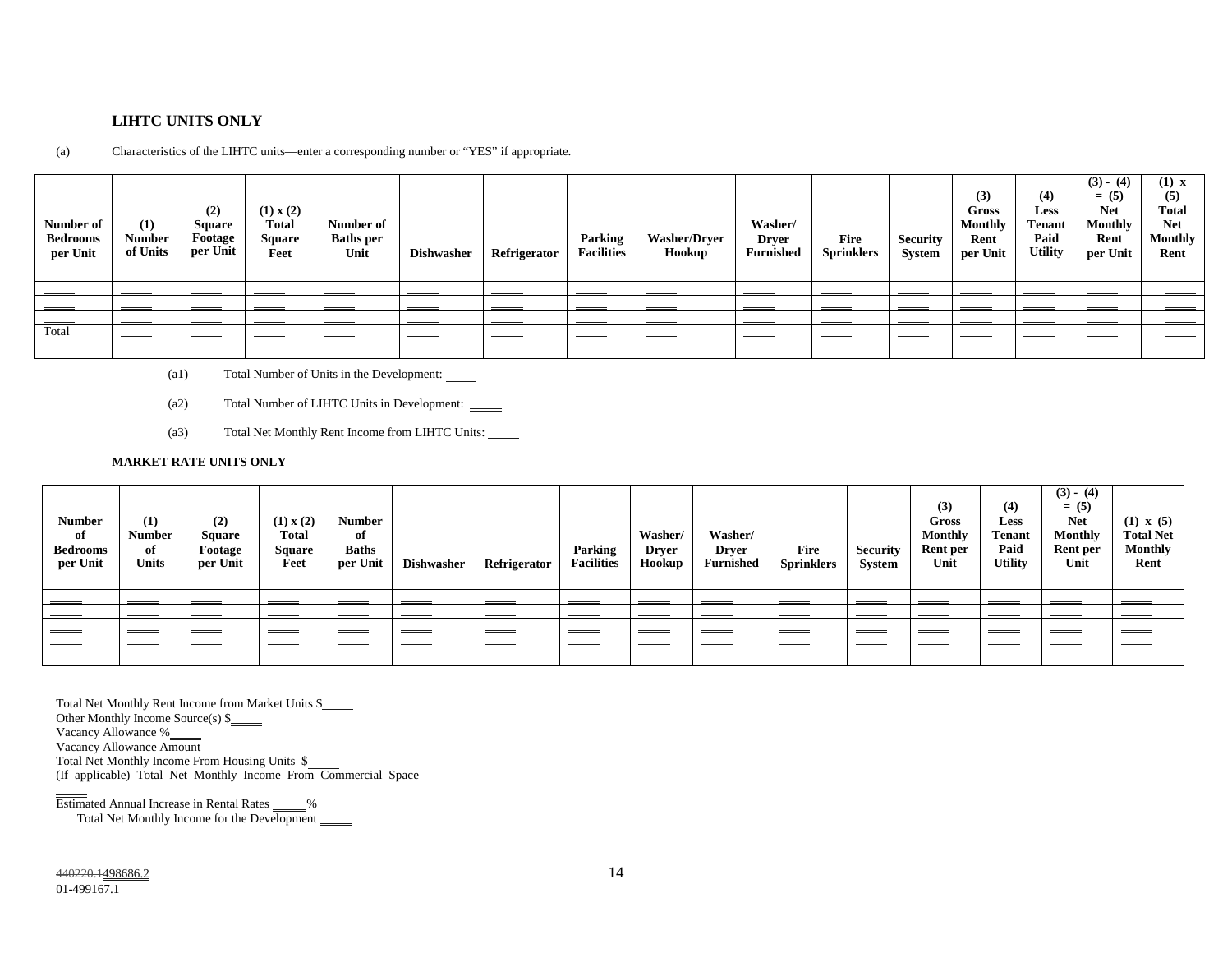# **7. ANNUAL DEVELOPMENT EXPENSE INFORMATION**

| (a) |                           | <b>General and/or Administrative Expenses</b><br>Advertising |                                               |                                                 | $\frac{\text{S}}{\text{S}}$ |                                              |                                                                                                                                                                                                                                                                                                                                                                              |
|-----|---------------------------|--------------------------------------------------------------|-----------------------------------------------|-------------------------------------------------|-----------------------------|----------------------------------------------|------------------------------------------------------------------------------------------------------------------------------------------------------------------------------------------------------------------------------------------------------------------------------------------------------------------------------------------------------------------------------|
|     |                           | Legal                                                        |                                               |                                                 | $\sim$                      |                                              |                                                                                                                                                                                                                                                                                                                                                                              |
|     |                           | Accounting/Auditing                                          |                                               |                                                 |                             | $\frac{\text{S}}{\text{S}}$                  |                                                                                                                                                                                                                                                                                                                                                                              |
|     |                           | Security                                                     |                                               |                                                 |                             | $\frac{\text{S}}{\text{S}}$                  |                                                                                                                                                                                                                                                                                                                                                                              |
|     |                           | applicable, Bond Compliance Fee)<br>Management Fee           | NIFA Annual LIHTC_Compliance FeesFee (and, if |                                                 |                             | $\frac{\sqrt{2}}{2}$<br>$\frac{\sqrt{2}}{2}$ |                                                                                                                                                                                                                                                                                                                                                                              |
|     |                           | Other                                                        |                                               |                                                 |                             | s                                            |                                                                                                                                                                                                                                                                                                                                                                              |
|     |                           |                                                              | Total General and/or Administrative Expenses  |                                                 |                             |                                              |                                                                                                                                                                                                                                                                                                                                                                              |
| (b) | <b>Operating Expenses</b> |                                                              |                                               |                                                 |                             |                                              |                                                                                                                                                                                                                                                                                                                                                                              |
|     |                           | Fuel                                                         | $\mathbb{S}$                                  | <b>Management Salaries</b>                      |                             |                                              | s                                                                                                                                                                                                                                                                                                                                                                            |
|     |                           | Electricity                                                  | $\frac{\text{S}}{\text{S}}$                   | Office/Accounting                               |                             |                                              | $\overline{\text{S}}$                                                                                                                                                                                                                                                                                                                                                        |
|     |                           | Water/Sewer                                                  | $\sim$                                        | <b>Other Salaries</b>                           |                             |                                              | $\frac{\S_{\frac{1}{2}}}{\S_{\frac{1}{2}}}{\S_{\frac{1}{2}}}{\S_{\frac{1}{2}}}{\S_{\frac{1}{2}}}{\S_{\frac{1}{2}}}{\S_{\frac{1}{2}}}{\S_{\frac{1}{2}}}{\S_{\frac{1}{2}}}{\S_{\frac{1}{2}}}{\S_{\frac{1}{2}}}{\S_{\frac{1}{2}}}{\S_{\frac{1}{2}}}{\S_{\frac{1}{2}}}{\S_{\frac{1}{2}}}{\S_{\frac{1}{2}}}{\S_{\frac{1}{2}}}{\S_{\frac{1}{2}}}{\S_{\frac{1}{2}}}{\S_{\frac{1}{2$ |
|     |                           | Gas                                                          | $\mathbb{S}$                                  | <b>Trash Removal</b>                            |                             |                                              | $\frac{\text{S}}{\text{S}}$                                                                                                                                                                                                                                                                                                                                                  |
|     |                           | <b>Snow Removal</b>                                          | $\frac{\text{S}}{\text{S}}$                   | Elevator                                        |                             |                                              | $\sim$                                                                                                                                                                                                                                                                                                                                                                       |
|     |                           | Internet<br><b>Connect Costs</b>                             | $\sim$                                        |                                                 |                             |                                              |                                                                                                                                                                                                                                                                                                                                                                              |
|     |                           | <b>Total Operating Expenses</b>                              |                                               |                                                 |                             |                                              |                                                                                                                                                                                                                                                                                                                                                                              |
|     |                           |                                                              |                                               |                                                 |                             |                                              |                                                                                                                                                                                                                                                                                                                                                                              |
| (c) |                           | <b>Maintenance Expenses</b><br>Painting and Repairs          |                                               |                                                 |                             |                                              |                                                                                                                                                                                                                                                                                                                                                                              |
|     | Exterminating             |                                                              |                                               | <u> 1990 - John Stone, amerikansk politiker</u> |                             |                                              |                                                                                                                                                                                                                                                                                                                                                                              |
|     |                           |                                                              |                                               |                                                 |                             |                                              |                                                                                                                                                                                                                                                                                                                                                                              |
|     |                           | Grounds<br>Other $\_\_$                                      |                                               |                                                 |                             |                                              |                                                                                                                                                                                                                                                                                                                                                                              |
|     |                           | <b>Total Maintenance</b>                                     |                                               | \$                                              |                             |                                              |                                                                                                                                                                                                                                                                                                                                                                              |
|     |                           | <b>Total Insurance</b>                                       |                                               |                                                 |                             |                                              |                                                                                                                                                                                                                                                                                                                                                                              |
|     |                           | <b>Total Real Estate Taxes</b>                               |                                               |                                                 |                             |                                              |                                                                                                                                                                                                                                                                                                                                                                              |
|     |                           |                                                              |                                               |                                                 |                             |                                              |                                                                                                                                                                                                                                                                                                                                                                              |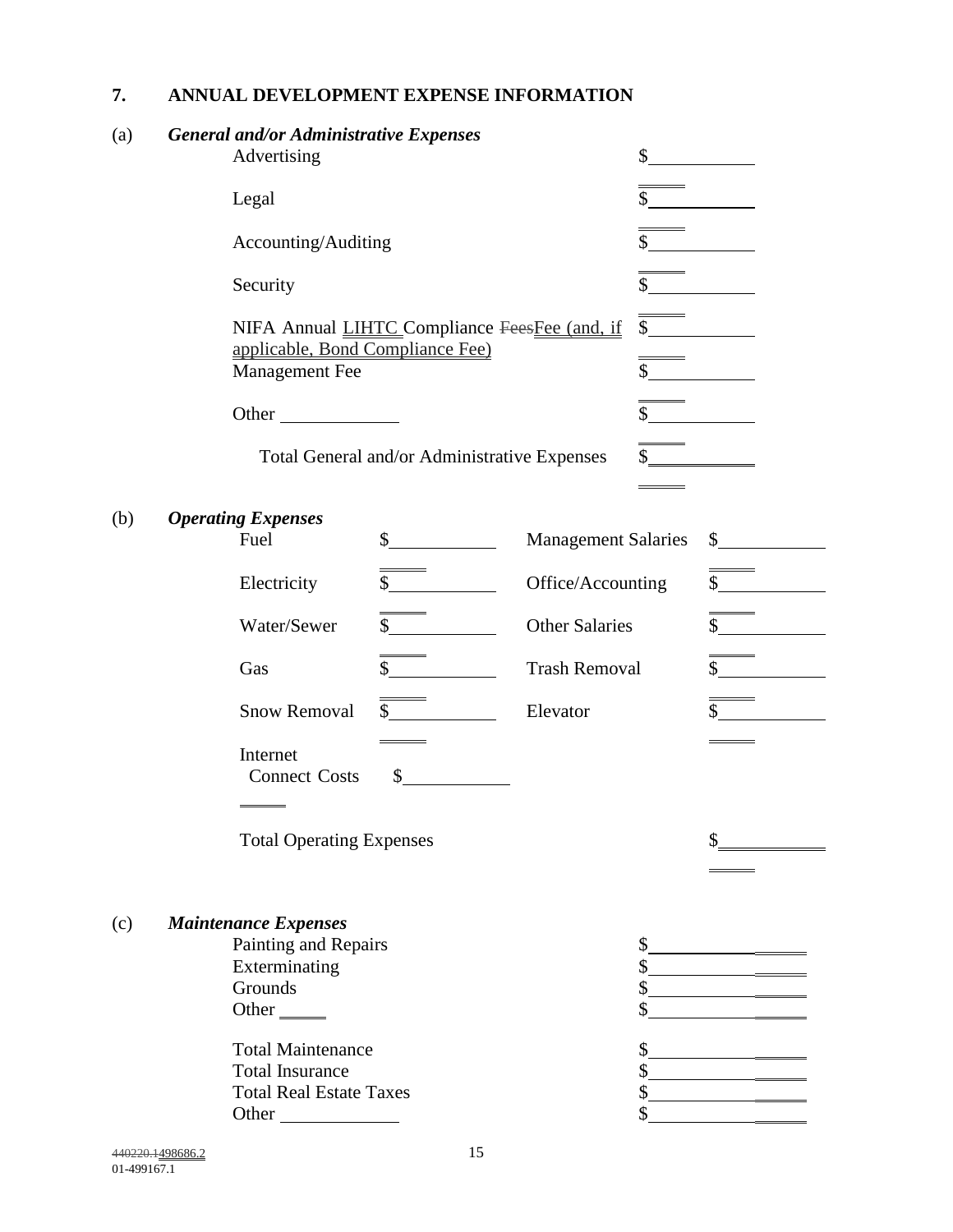Total Annual Residential Expenses  $\quad \$ 

Total Annual Commercial Space Expenses  $\quad + \quad \overline{\$}$  (if

Total Annual Development Expenses =

Total Annual Replacement Reserves  $\$\$ 



- (d) Estimated annual increase in expenses  $\_\_\_\%$
- (e) How were expenses and reserves determined?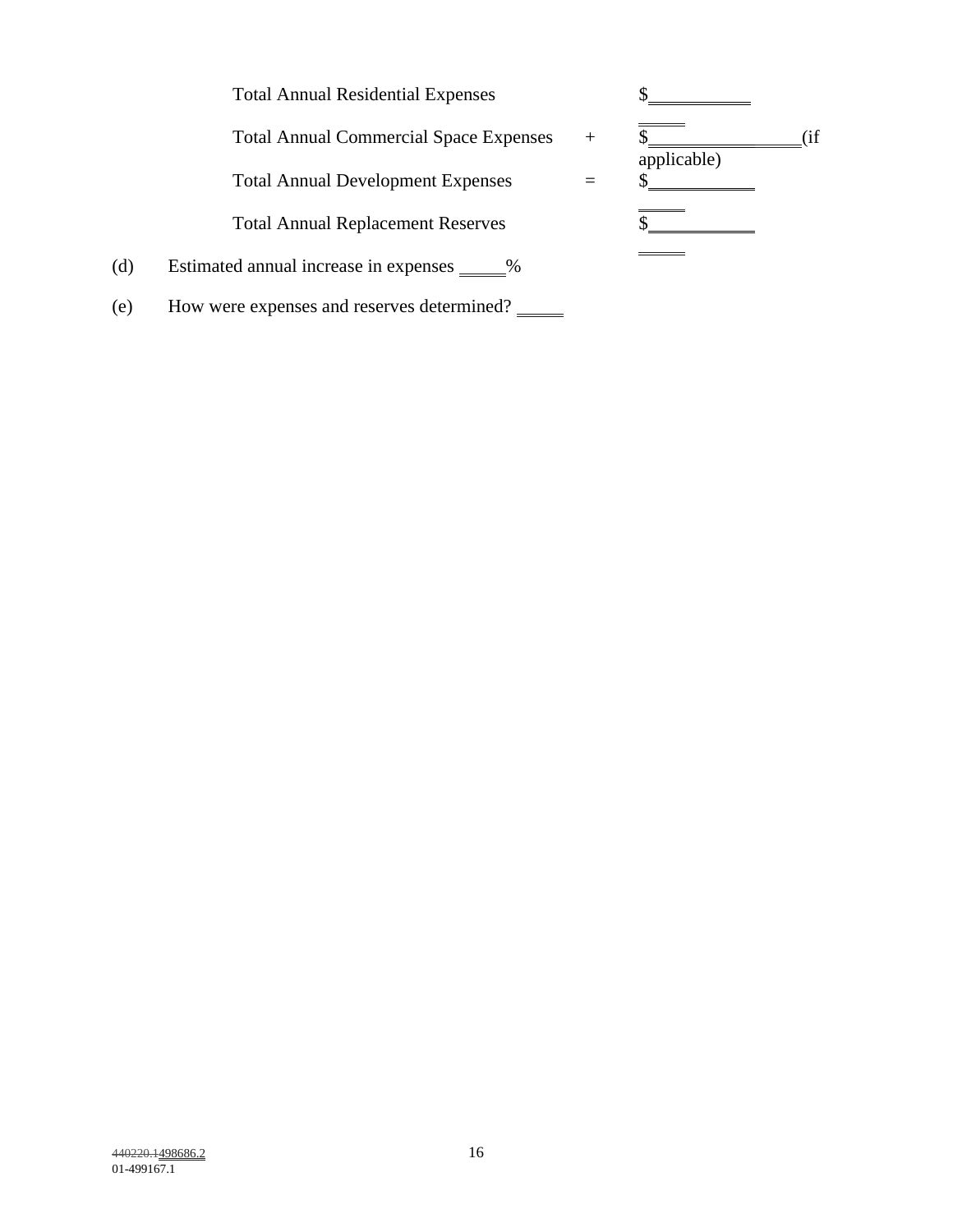## **8. SOURCE OF PUBLIC FUNDS AND SUBSIDIES**

| <b>EXAMPLE 15</b> EVILLED any portion of the funds for the development be financed directly or indirectly with |            |           |
|----------------------------------------------------------------------------------------------------------------|------------|-----------|
| federal, state or local government funding?                                                                    | $\Box$ YES | $\Box$ NO |

If "YES," provide the following information

| Tax-Exempt Bond Financing                          |  |
|----------------------------------------------------|--|
| <b>Housing Trust Fund</b>                          |  |
| <b>HOME</b> Financing                              |  |
| <b>Rural Development</b>                           |  |
| $\mathbb{C}\mathrm{D}\mathrm{B}\mathrm{G}$         |  |
| <b>THECDBG</b>                                     |  |
| Aust Submit Letter<br><del>From</del><br>Community |  |
| Describing the Status of the ApplicationTIF        |  |
| (must submit letter from community describing      |  |
| the status of the application)                     |  |
| Other (please describe) -                          |  |

#### **9. EXTENDED USE PERIOD**

PointsAdditional points will be awarded with preference forto developments serving low-income tenants for the longest period of time. The minimum term of the low-income tenant occupancy commitment is 30years (15-year compliance period plus a 15-year extended use period).

Points will be awarded only if the development owner elects to extend the compliance period for an additional number of years.

Years Development Owner Agrees To Extend Compliance Period

#### **10. TAX-EXEMPT BONDS**

If tax-exempt bond financing is being requested (4% LIHTC), provide the following:

(a) Will the development receive tax-exempt bond financing for at least 50% of the aggregate basis of the building(s) and land includable in the development?

 $\Box$  Yes  $\Box$  No

- (b) \$ Total Development Cost
- (c) Applicable Percentage Rate for the tax-exempt financing
- (d) Expected type of bond sale:  $\Box$  Private Placement  $\Box$  Public Sale
- (e) Any credit enhancement for bonds?  $\Box$  Yes  $\Box$  No

If "YES," what type and provided by whom:

440220.1498686.2 17  $01-499167.1$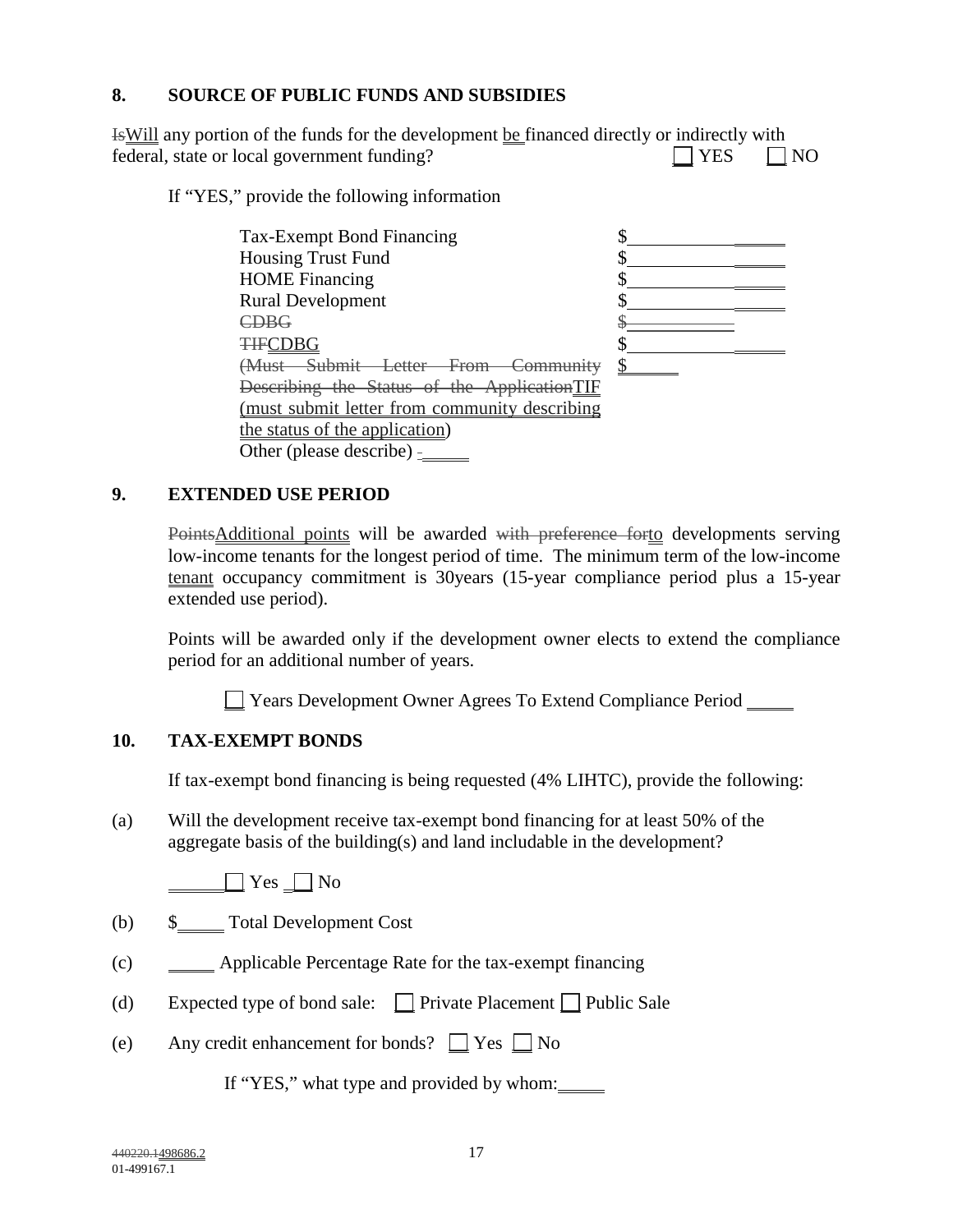| (f) |                      | If a public sale, will the bonds be rated?<br>No<br>Yes-                                                                                                                                                                       |
|-----|----------------------|--------------------------------------------------------------------------------------------------------------------------------------------------------------------------------------------------------------------------------|
|     |                      | If "YES," provide the following:                                                                                                                                                                                               |
|     |                      | Grade:<br>Rating Agency:<br>Investment Bank:<br>Bond Trustee: ______                                                                                                                                                           |
| (g) | Projected loan terms | (i) Principal Amount $\frac{1}{2}$                                                                                                                                                                                             |
|     |                      | Fixed       Variable<br><b>Interest Rate</b><br>$\%$<br>(i)                                                                                                                                                                    |
|     |                      | (iii) Term of Loan<br>Years                                                                                                                                                                                                    |
|     |                      |                                                                                                                                                                                                                                |
| (h) | Loan Security:       | Yes<br>N <sub>0</sub><br>Development Mortgage<br>(i)<br>(ii) Assignment of Development<br>Yes<br>N <sub>o</sub><br>(iii) FHA Mortgage Insurance-<br>Yes<br>N <sub>0</sub><br>(iv) Personal Guarantees<br>Yes<br>N <sub>o</sub> |

Please explain: \_\_\_\_\_\_\_

(v) Other, if any, enhancement on the bonds, such as bond surety (i.e., bond insurance, collateral pledge): \_\_\_\_\_

## **11. FINANCING INFORMATION**

(a) *Interim/Construction Financing*. Provide as "*Exhibit 16*" a detailed narrative of the type(s) of interim and construction financing planned for this development. List all preliminary and firm financing commitments, including grants. The source and amount of financing for any commercial space that is part of the development should also be included and identified. If the applicant plans to finance all or part of the development from its own resources, the applicant must provide sufficient documentation (including a certification from an independent third party, or a notarized investment letter under penalties of perjury) verifying that the applicant has the necessary funds committed solely for this purpose.the development.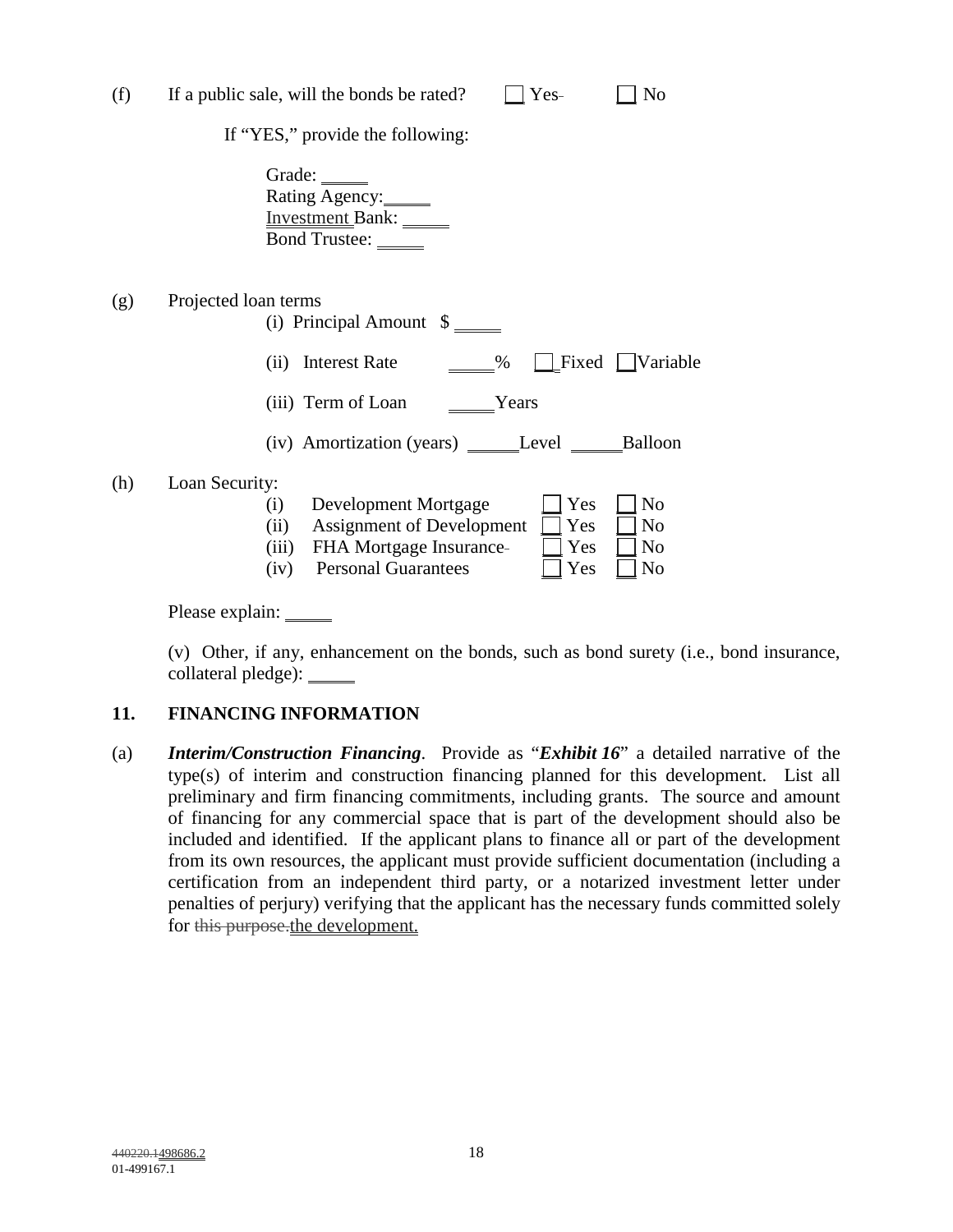Any owner equity contributions or deferred fees should also be listed below if the funds will provide a source of financing.

| <b>Lenders or</b><br><b>Source of Funds</b> | Date of<br>Application | Date of<br><b>Commitment</b> | <b>Amount of</b><br><b>Funds</b> | Type of<br><b>Financing</b><br>∗ | <b>Name and Telephone</b><br><b>Number of Contact</b><br><b>Person</b> |
|---------------------------------------------|------------------------|------------------------------|----------------------------------|----------------------------------|------------------------------------------------------------------------|
|                                             |                        |                              |                                  |                                  |                                                                        |
|                                             |                        |                              |                                  |                                  |                                                                        |
|                                             |                        |                              |                                  |                                  |                                                                        |

 $\overline{\text{*Type of financing (e.g., a conventional loan, federal grant, deferred payment, etc.)}}$ 

- (b) *Permanent Financing*. Provide as "*Exhibit 17*" a detailed narrative of the type(s) of permanent financing planned for this development. List all preliminary and enforceable financing commitments, including grants. The source and amount of financing for any commercial space that is part of the development should also be included and identified. If the applicant plans to finance part of or the entire development from its own resources, the applicant must provide sufficient documentation (including a certification from an independent third party, or a notarized investment letter under penalties of perjury) verifying that the applicant has the necessary funds committed solely for this purpose. the development.
	- (i) Any owner equity contributions or deferred fees should also be listed below if the funds will provide a source of financing.

| Lender's or<br><b>Source of Funds'</b><br>Name and<br><b>Telephone</b><br><b>Number</b> | Date of<br><b>Application</b> | Date of<br>Commitment | Amount<br>of Funds | <b>Interest</b><br>Rate of<br>Loan | Amortizatio<br>n<br>Period<br>(Months) | <b>Term</b><br>of Loan | Annual<br><b>Debt</b><br><b>Service</b><br>Cost |
|-----------------------------------------------------------------------------------------|-------------------------------|-----------------------|--------------------|------------------------------------|----------------------------------------|------------------------|-------------------------------------------------|
|                                                                                         |                               |                       |                    | $\%$                               |                                        |                        |                                                 |
|                                                                                         |                               |                       |                    |                                    |                                        |                        |                                                 |
|                                                                                         |                               |                       |                    |                                    |                                        |                        |                                                 |
| Total                                                                                   |                               |                       |                    |                                    |                                        |                        |                                                 |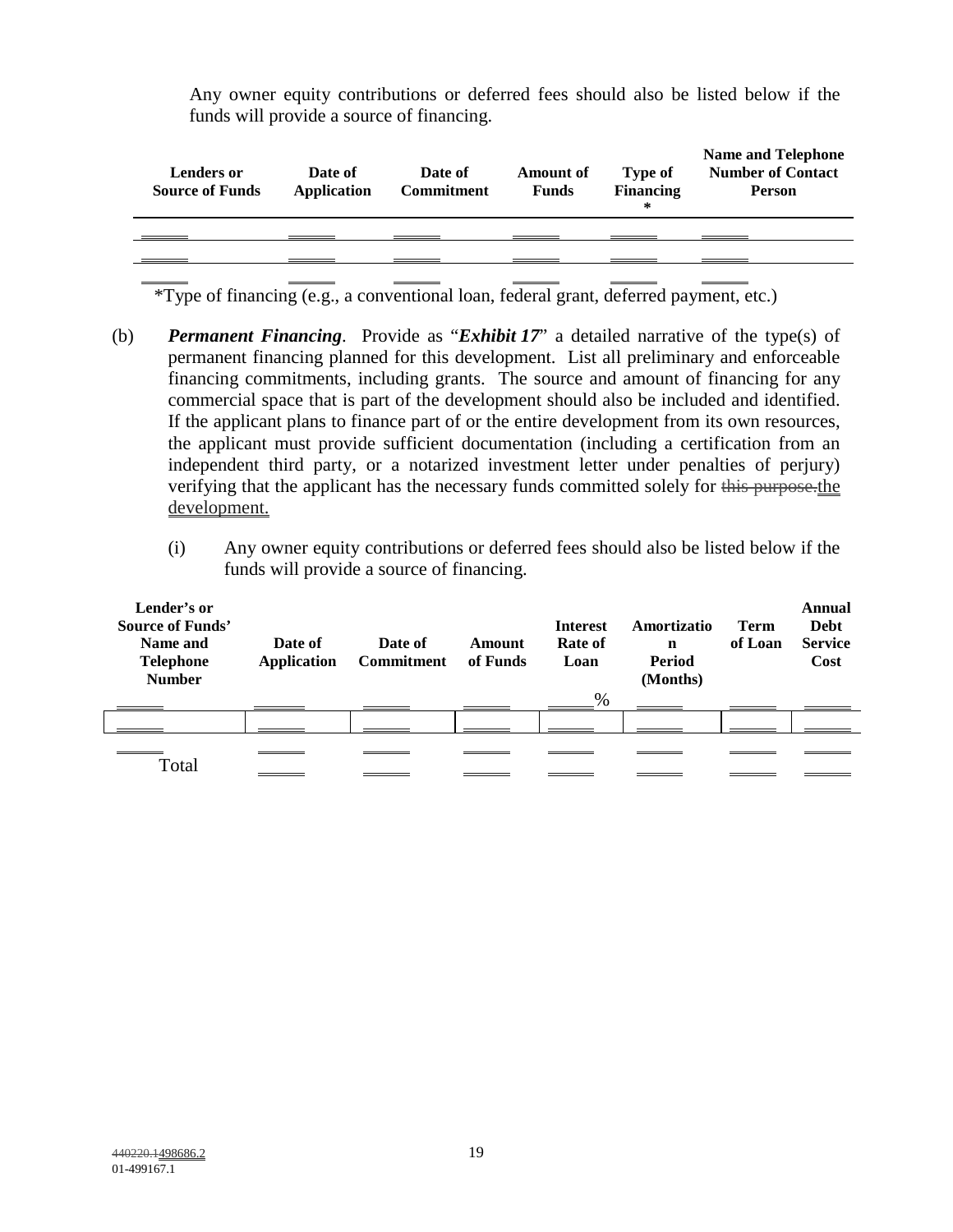# **12. DEVELOPMENT COST SCHEDULE**

|                                                                      |             | <b>Actual or</b><br><b>Estimated</b><br>Development<br><b>Costs</b> |          | (4% LIHTC)<br><b>Eligible Basis</b> | (9% LIHTC)<br><b>Eligible Basis</b> | Amortized or<br><b>Expended</b><br>(Noneligible)                     |                          | <b>Allowable</b><br>20% Limit<br>Dev/Cont |
|----------------------------------------------------------------------|-------------|---------------------------------------------------------------------|----------|-------------------------------------|-------------------------------------|----------------------------------------------------------------------|--------------------------|-------------------------------------------|
| Land                                                                 | $rac{S}{S}$ |                                                                     |          |                                     |                                     | \$                                                                   |                          |                                           |
| Existing structures                                                  | \$          |                                                                     | \$       |                                     |                                     | \$                                                                   |                          |                                           |
| Demolition (new)                                                     | \$          |                                                                     |          |                                     |                                     | \$                                                                   |                          |                                           |
| Demolition (rehab)                                                   | \$          |                                                                     | \$       |                                     | \$                                  |                                                                      | \$                       |                                           |
| Site grading, clearing, etc.                                         | \$          |                                                                     | \$       |                                     | \$                                  |                                                                      | \$                       |                                           |
| Off-site improvements                                                | \$          |                                                                     | \$       |                                     | \$                                  | \$                                                                   | \$                       |                                           |
| New building hard costs                                              | \$          |                                                                     | \$       |                                     | \$                                  |                                                                      | \$                       |                                           |
| Rehabilitation hard costs                                            | \$          |                                                                     | \$       |                                     | \$                                  |                                                                      | \$                       |                                           |
| Accessory building                                                   | \$          |                                                                     | \$       |                                     | \$                                  |                                                                      | \$                       |                                           |
| General requirements                                                 | \$          |                                                                     | \$       |                                     | \$                                  |                                                                      | \$                       |                                           |
| Construction contingency                                             | \$          |                                                                     | \$       |                                     | \$                                  |                                                                      | \$                       |                                           |
| Architect design                                                     | \$          |                                                                     | \$       |                                     | \$                                  |                                                                      | \$                       |                                           |
| Architect supervision                                                | \$          |                                                                     | \$       |                                     | \$                                  |                                                                      | \$                       |                                           |
| Survey/engineer fees                                                 | \$          |                                                                     | \$       |                                     | \$                                  |                                                                      | \$                       |                                           |
| Construction insurance                                               | \$          |                                                                     | \$       |                                     | \$                                  |                                                                      | \$                       |                                           |
| Construction loan interest                                           | \$          |                                                                     | \$       |                                     | \$                                  |                                                                      | \$                       |                                           |
| Origination fee                                                      | \$          |                                                                     | \$       |                                     | \$                                  |                                                                      | \$                       |                                           |
| LIHTC enhancement fee                                                | \$          |                                                                     | \$       |                                     | \$                                  |                                                                      | \$                       |                                           |
| Construction period taxes                                            | \$          |                                                                     | \$       |                                     | \$                                  |                                                                      | \$                       |                                           |
| #Bridge loan expense                                                 | \$          |                                                                     | \$       |                                     | \$                                  | \$                                                                   | \$                       |                                           |
| #(Eligible basis for construction period only)<br>Property appraisal | S           |                                                                     | \$       |                                     | \$                                  | \$                                                                   | \$                       |                                           |
| (Appraisal-To evaluate feasibility, cost includable in<br>basis.)    |             |                                                                     |          |                                     |                                     | (If appraisal for lender requirement only, do not include in basis.) |                          |                                           |
| LIHTC fees                                                           | \$          |                                                                     | \$       |                                     | \$                                  |                                                                      | \$                       |                                           |
| Environmental study                                                  | \$          |                                                                     | \$       |                                     | \$                                  |                                                                      | \$                       |                                           |
| Market study                                                         | \$          |                                                                     | \$       |                                     | \$                                  |                                                                      | \$                       |                                           |
| <b>RE</b> Attorney                                                   | \$          |                                                                     | \$       |                                     | \$                                  |                                                                      | \$                       |                                           |
| *RE Consultant                                                       | \$          |                                                                     | \$       |                                     | \$                                  |                                                                      | $\underline{\mathbb{S}}$ |                                           |
| *LIHTC consultant fee                                                | \$          |                                                                     | \$       |                                     | \$                                  |                                                                      |                          |                                           |
| *Contractor overhead<br>440220.1498686.2                             | \$          |                                                                     | \$<br>20 |                                     | \$                                  |                                                                      |                          |                                           |

01-499167.1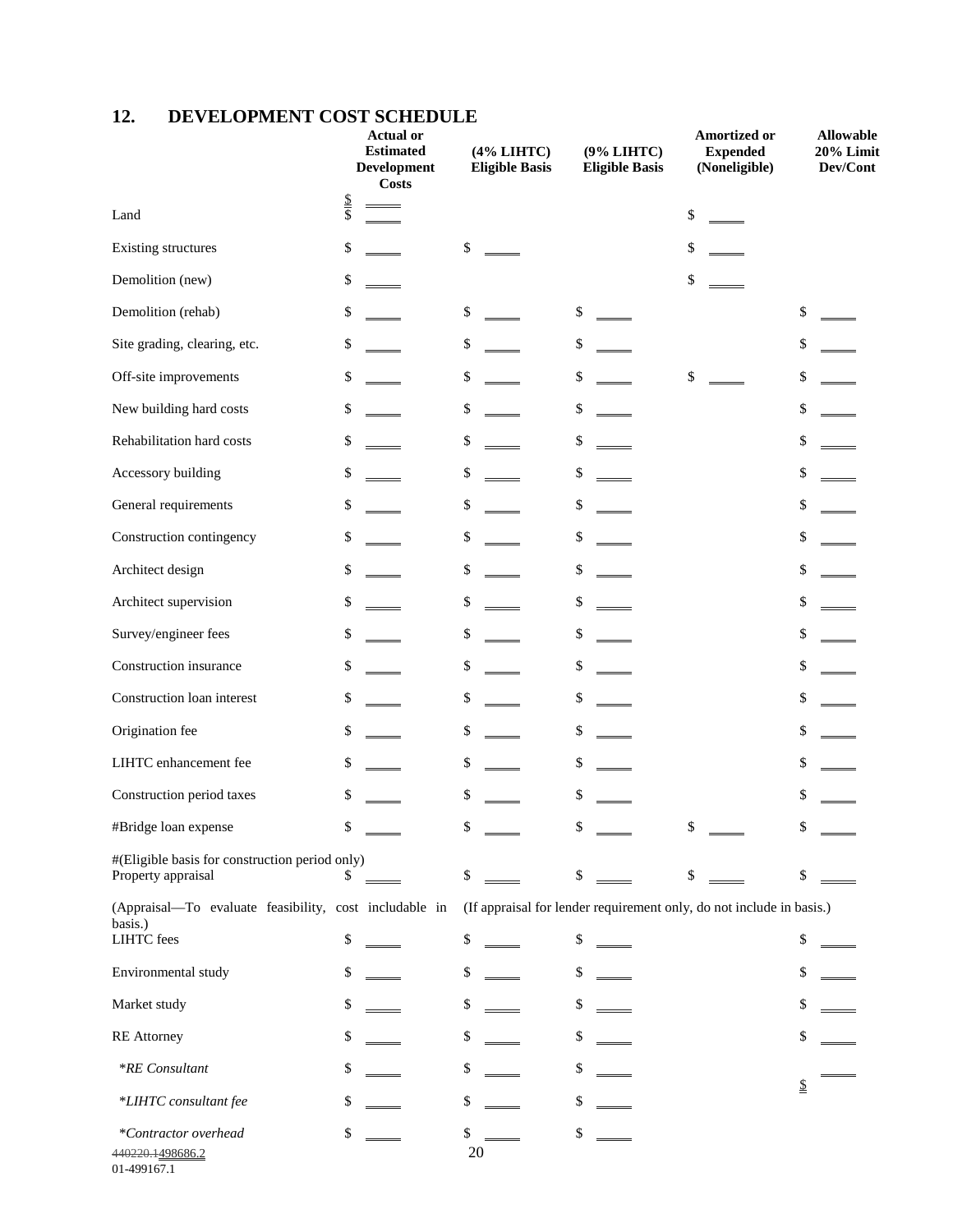| *Contractor profit            | $\mathbb{S}$    | \$                         | $\boldsymbol{\$}$          |     |              |
|-------------------------------|-----------------|----------------------------|----------------------------|-----|--------------|
| *Developer overhead           | $\mathbb{S}$    | \$                         | \$                         |     |              |
| *Developer fee                | $\mathbb{S}$    | \$<br>(b)                  | $\boldsymbol{\$}$<br>(a)   |     |              |
|                               |                 | $rac{1}{2}$<br>$rac{1}{2}$ | $rac{1}{2}$<br>$rac{1}{2}$ |     |              |
| Title and recording           | $\mathbb{S}$    |                            |                            | \$  |              |
| Bond premium                  | $\$$            |                            |                            | \$  |              |
| Credit report                 | $\mathbb{S}$    |                            |                            | \$  |              |
| Perm. Loan origination fee    | $\mathbb{S}$    |                            |                            | \$  |              |
| Perm. Loan enhancement        | $\mathbb{S}$    |                            |                            | \$  |              |
| Cost of underwriter           | $\mathbb{S}$    |                            |                            | \$  |              |
| Counsel fee                   | $\mathbb{S}$    |                            |                            | \$  |              |
| Organizational                | $\$$            |                            |                            | \$  |              |
| Tax opinion                   | $\mathbb{S}$    |                            |                            | \$  |              |
| Rent-up reserves              | $\$$            |                            |                            | \$  |              |
| Operating reserves            | $\mathbb{S}$    |                            |                            | \$  |              |
| Other $\frac{1}{2}$           | $\$$            |                            |                            | \$  |              |
| Other $\frac{1}{2}$           | $\mathbb{S}$    | \$                         | $\mathbb{S}$               | \$  | $\mathbb{S}$ |
| Total residential costs:      | $\mathbb{S}$    | \$                         | \$                         | \$  | \$           |
| Total commercial space costs: | $(1+2+3)$<br>\$ | (1)                        | (2)                        | (3) |              |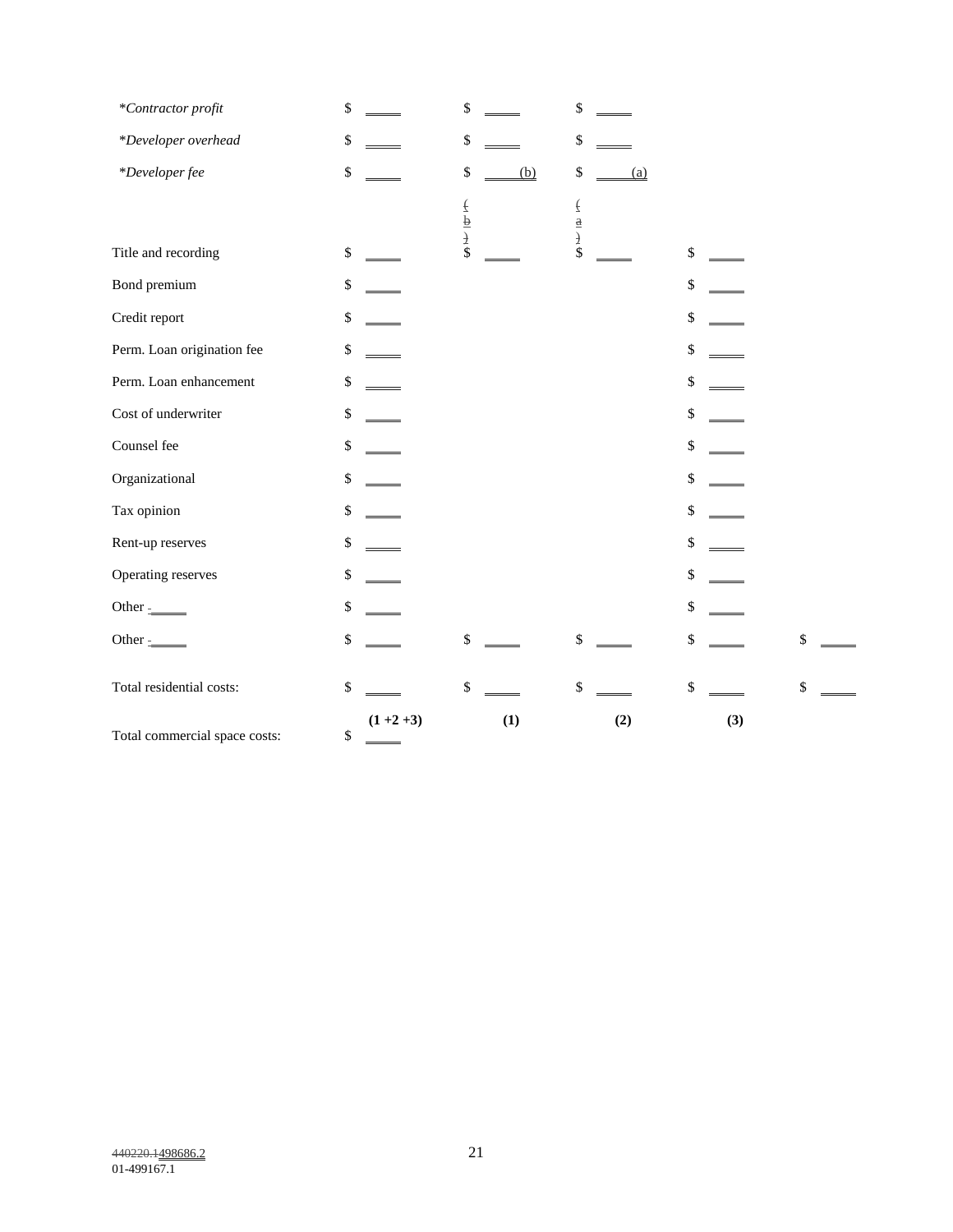|                                                                                                                                                                                                                                                                                               | $(1+2+3)$<br><b>Total</b>          | (1)                               | (2)                                      |
|-----------------------------------------------------------------------------------------------------------------------------------------------------------------------------------------------------------------------------------------------------------------------------------------------|------------------------------------|-----------------------------------|------------------------------------------|
|                                                                                                                                                                                                                                                                                               | <b>Residential</b><br><b>Costs</b> | 4% LIHTC<br><b>Eligible Basis</b> | 9% LIHTC<br><b>Eligible Basis</b>        |
| (Numbered columns at the bottom of preceding page<br>$\frac{4620}{2}$                                                                                                                                                                                                                         | $\frac{\text{S}}{\text{}}$         | $\frac{\S_{\perp}}{\S_{\perp}}$   |                                          |
| (Deduct from basis:)<br>All grant proceeds                                                                                                                                                                                                                                                    |                                    |                                   |                                          |
| Nonqualified nonrecourse financing                                                                                                                                                                                                                                                            |                                    |                                   |                                          |
| Nonqualified portion of higher quality units<br>(IRC Section $42(d)(3)$ )                                                                                                                                                                                                                     |                                    |                                   |                                          |
| Historic eredits (on residential portion only)Tax<br>Credits                                                                                                                                                                                                                                  |                                    |                                   |                                          |
| <b>Total Eligible Basis</b><br>(Add to basis:)                                                                                                                                                                                                                                                |                                    |                                   |                                          |
| Developments located in a qualified census tract<br>(see list on page $2423$ ) may add a portion of the<br>adjusted basis of a community service facility<br>targeted to serve tenants whose income is 60% or<br>less of area medium income (limited to 10% of<br>development eligible basis) |                                    | $+$ \$ $N/A$<br>N/A               | $\mathbb{S}$<br>(multiplied)<br>by 130%) |
| High-cost area adjustment (if applicable—see list on<br>page $2423$ )(No adjustment is allowed for acquisition<br>costs)                                                                                                                                                                      |                                    |                                   |                                          |
| <b>Total Adjusted Eligible Basis</b>                                                                                                                                                                                                                                                          |                                    | $\mathbb{S}$                      |                                          |
| Multiplied by the applicable fraction                                                                                                                                                                                                                                                         |                                    | %                                 | %                                        |
| <b>Total Qualified Basis</b>                                                                                                                                                                                                                                                                  |                                    | \$                                | \$                                       |
| Multiplied by the Applicable Percentage                                                                                                                                                                                                                                                       |                                    | 4%<br>X                           | 9%<br>$\mathbf X$                        |
| <b>Total Amount of LIHTC Requested</b>                                                                                                                                                                                                                                                        |                                    |                                   |                                          |

 $\overline{a}$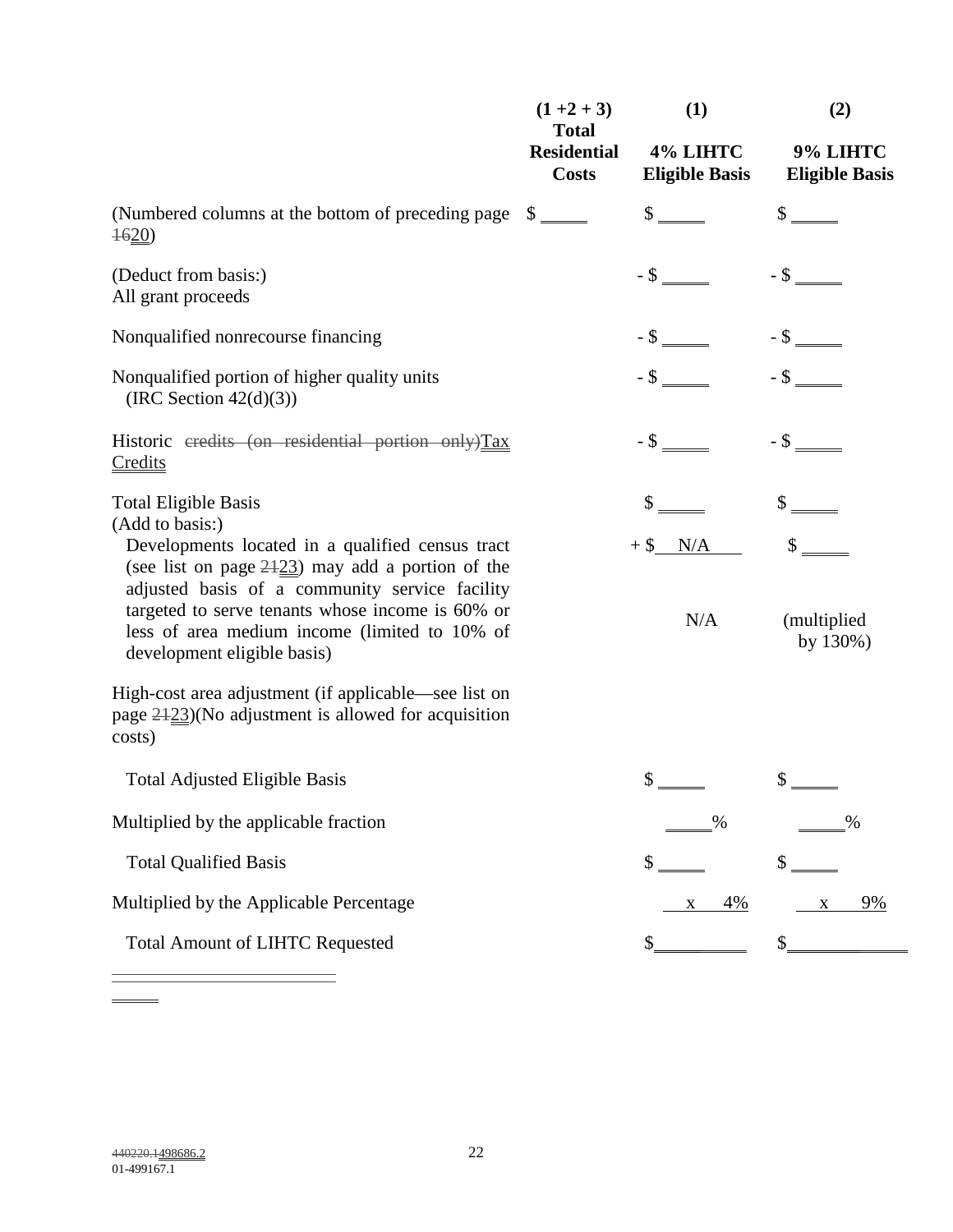## (a) **Developer Fee New Construction and Rehabilitation**.

 Developer and contractor overhead and profit fees and consultant fees will be allowed on new construction and rehabilitation costs. For purposes of determining the amount of LIHTC that is allocable to a development, NIFA may limit these feesthe fee amounts included in eligible basis to an amount equal to but not more than 20% of eligible basis costsof the development, excluding the following fees:

Example: Total Eligible Basis

- Builder/Contractor Overhead
- Builder/Contractor Profit
- Developer Overhead
- Developer Fee
- LIHTC Consultant Fee
- Real Estate Consultant Fee
- = Adjusted Eligible Basis
	- x 20%
- = Maximum allowable for developer, contractor overhead and profit and consultant fees

If the developer fee and the builder/contractor overhead and profit fees and consultant fees exceed the maximum percentage of 20%, the applicant must provide a written explanation, labeled as "*Exhibit 18*," outlining the reasons for the variation. Acceptance of such written explanation is at NIFA's sole discretion. NIFA may reduce the level of LIHTC to achieve the range of 20% for these fees. When an identity of interest exists between the developer and contractor, NIFA may reduce the total aggregate amount of these fees where it deems them excessive.

## (b) **Developer Fee/Acquisition of Existing Building**.

Developments receiving acquisition LIHTCA developer fee will be allowed a developer fee on the acquisition cost of an existing building that is to be rehabilitated. The developer fee will be limited to 5% of the building acquisition eosts excluding cost, exclude the cost of land and fees associated with the purchase of the land. Acquisition cost of the existing building(s) must be supported by an appraisal from an unrelated third party and a settlement statement.

## **13. RESERVES**

For reserves/contingencies required outside the ownership entity, NIFA will require documentation of the amount and disposition the release of reserves/contingencies to the development. If the reserves/contingencies revert back to the developer, general partner, managing member or any ownership interest, NIFA will consider the reserves/contingencies as deferred developer fees-, and the above limitslimit in Section  $12(a)$  will apply.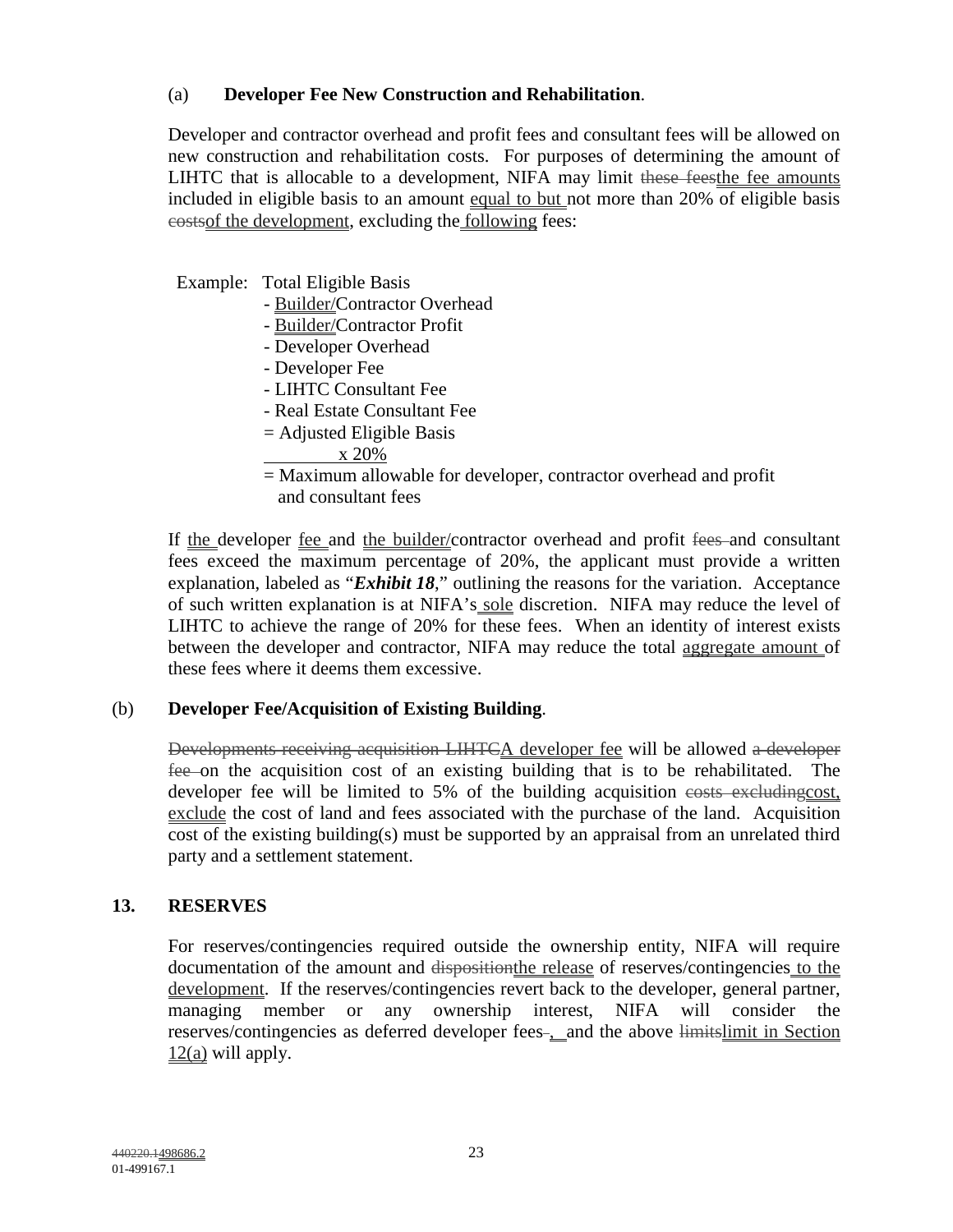#### **14. CONTRACTOR DEFINITION**

- (a) If the developer of the development does not have an in-house staff to construct the development, it is assumed that an intermediary will be hired to perform the service as general contractor. Among other things, a general contractor shields the developer of the development from the liabilities of construction. In most cases, the general contractor awards subcontracts to other contractors to facilitate the completion of the development and becomes the clearinghouse for much of the contractor's work.
	- **Note**: If the developer of the development does not have an in-house staff to construct the development, NIFA will evaluate and restrict the ability of the developer of the development to take any contractor overhead and profit fees.
- (b) NIFA will scrutinize total development costs to ensure that such costs are reasonable considering the low-income housing objectives as identified in the qualified allocation plan. In determining whether or to what extent a development qualifies for an allocation of LIHTC, NIFA may compare such factors as projected cost per bedroom, LIHTC per bedroom or other meaningful measures against standards or averages deemed reasonable (such as industry cost standards and/or average costs from competing developments).
- (c) Payments or charges over and above what are represented to NIFA in application(s) or other documents and misrepresentations of any sort will be subject to remedial action at NIFA's discretion. In instances where there are unsubstantiated costs or charges, NIFA may engage a third party to conduct an audit at the expense of the developer before taking action on the development's placed-in-service application.

## **15. LOCATION OF COUNTIES LISTED BY HUD AS QCTS**

Following are the Department of Housing and Urban Development Statutorily Mandated Qualified Census Tracts for IRC Section 42:

| County                         |         | <b>Census Tract Number</b> |         |         |         |
|--------------------------------|---------|----------------------------|---------|---------|---------|
| Douglas                        | 0003.00 | 0005.00                    | 0006.00 | 0007.00 | 0008.00 |
|                                | 0011.00 | 0012.00                    | 0016.00 | 0019.00 | 0020.00 |
|                                | 0027.00 | 0029.00                    | 0032.00 | 0039.00 | 0040.00 |
|                                | 0050.00 | 0051.00                    | 0052.00 | 0053.00 | 0054.00 |
|                                | 0059.01 | 0059.02                    | 0060.00 | 0061.01 |         |
| Sarpy                          | 0103.02 |                            |         |         |         |
| Lancaster                      | 0004.00 | 0005.00                    | 0006.00 | 0007.00 | 0008.00 |
|                                | 0017.00 | 0018.00                    | 0019.00 | 0020.00 | 0035.00 |
|                                | 0017.00 | 0018.00                    | 0019.00 | 0020.00 | 0035.00 |
| <b>Buffalo</b>                 | 9696.00 |                            |         |         |         |
| <b>Burt</b>                    | 9401.00 |                            |         |         |         |
| Keya Paha                      | 9754.00 |                            |         |         |         |
| Knox                           | 9671.00 |                            |         |         |         |
| 440220.1498686.2<br>01,1001771 |         | 24                         |         |         |         |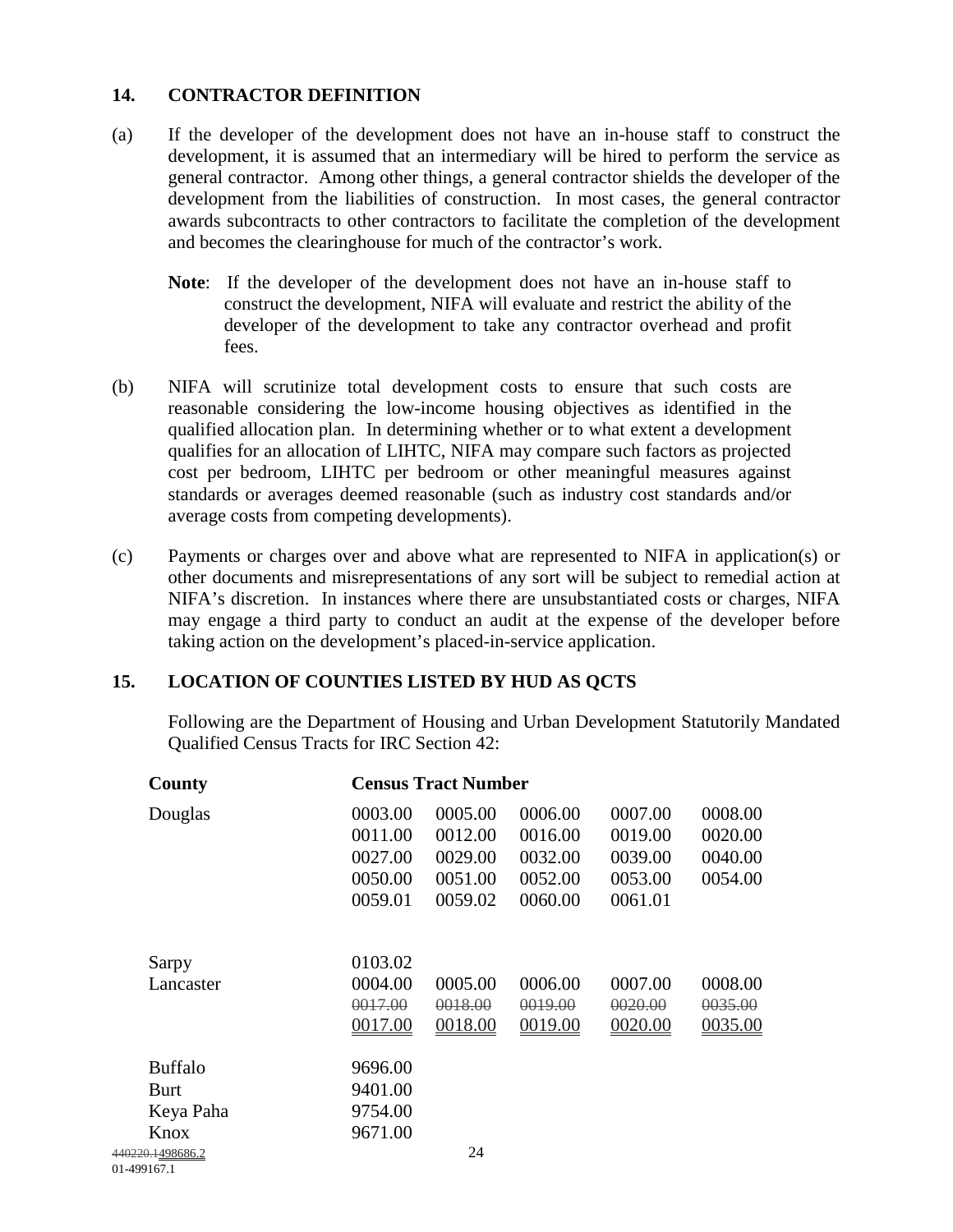| <b>Scotts Bluff</b> | 9537.00            |         |         |         |
|---------------------|--------------------|---------|---------|---------|
| <b>Thurston</b>     | 9402.00            |         |         |         |
| Woodbury            | <del>0013.00</del> | 0015.00 | 0016.00 | 0017.00 |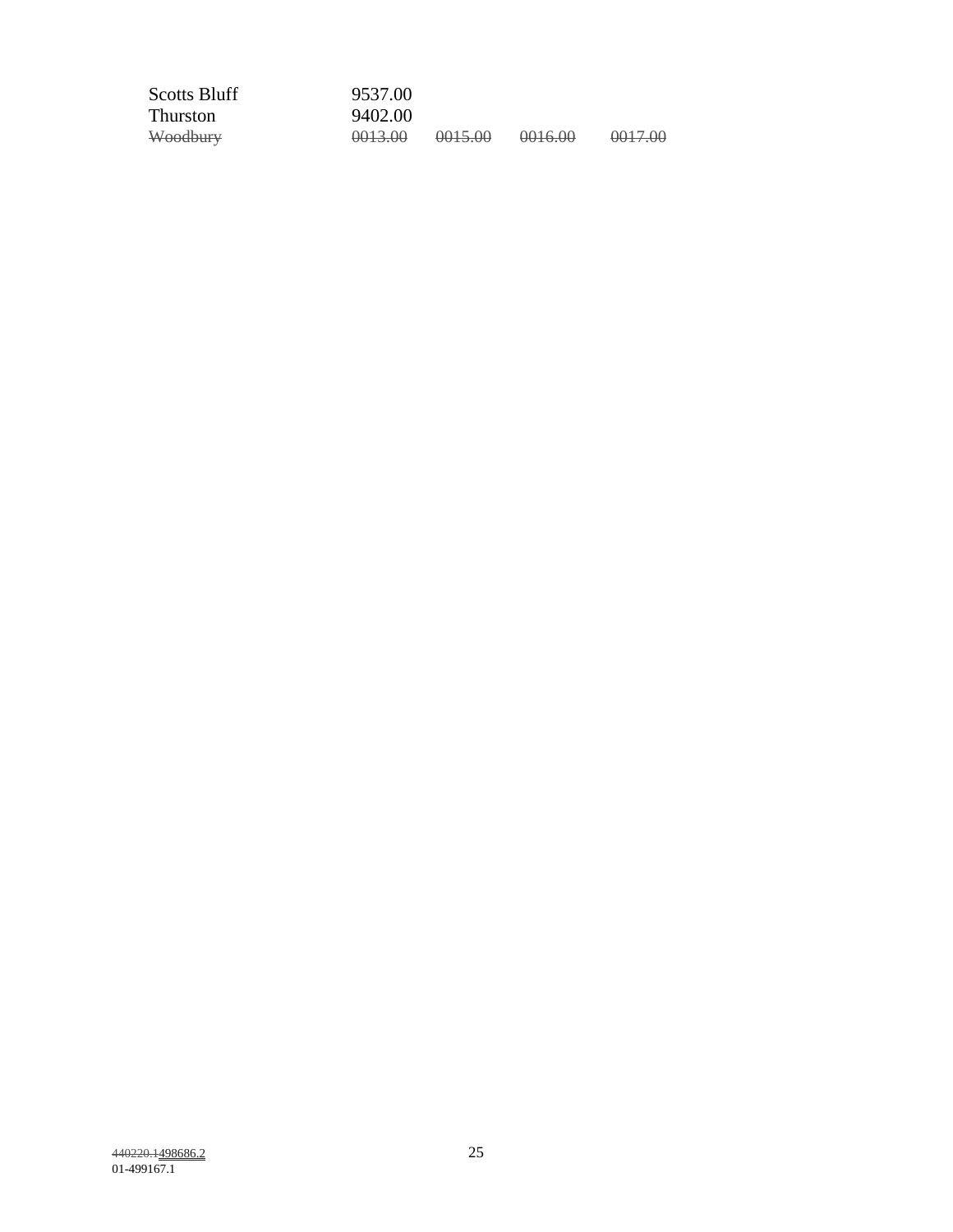#### **16. NOTIFICATION OF PUBLIC OFFICIAL**

Pursuant to IRC Section 42(m)(1)(A)(ii), NIFA will notify the chief executive officer (or the equivalent) of the local jurisdiction within which the development is located that the development has applied for and/or received a reservation of LIHTC and provide such officer a reasonable opportunity to comment on the development. Please provide the following information:

| Name of political jurisdiction _______          |  |
|-------------------------------------------------|--|
| Name and title of Chief Executive Officer       |  |
| Address                                         |  |
| Phone ( ) Fax (                                 |  |
| Congressional District<br>State Senate District |  |

#### **17. NET ANNUAL CASH FLOW FROM OPERATIONS**

| Net Monthly Income<br>(Bottom page 13)                                                               |     | \$<br>$x$ 12 months         |  |  |  |
|------------------------------------------------------------------------------------------------------|-----|-----------------------------|--|--|--|
|                                                                                                      |     |                             |  |  |  |
| Annual Income                                                                                        |     | $\mathbb{S}$                |  |  |  |
| Less:                                                                                                |     |                             |  |  |  |
| <b>Total Annual Development Expense</b><br>(Bottom page 14)                                          |     | $\frac{\text{S}}{\text{S}}$ |  |  |  |
| Less:                                                                                                |     |                             |  |  |  |
| <b>Replacement Reserves</b><br>(Bottom page 14)                                                      |     | $\frac{\text{S}}{\text{}}$  |  |  |  |
| Net Operating Income                                                                                 | $=$ | $\mathbb{S}$                |  |  |  |
| Less:                                                                                                |     |                             |  |  |  |
| <b>Annual Debt Service</b><br>(Page 17)                                                              |     | $\sim$                      |  |  |  |
| <b>Net Annual Cash Flow</b>                                                                          | $=$ | $\mathcal{S}$               |  |  |  |
| SOURCES AND USES: EQUITY GAP INFORMATION<br>18.<br>List all uses and corresponding amounts of funds: |     |                             |  |  |  |

| $\frac{1}{2}$ and $\frac{1}{2}$ and $\frac{1}{2}$ and $\frac{1}{2}$ and $\frac{1}{2}$ and $\frac{1}{2}$ and $\frac{1}{2}$ and $\frac{1}{2}$ and $\frac{1}{2}$ |                                |  |  |
|---------------------------------------------------------------------------------------------------------------------------------------------------------------|--------------------------------|--|--|
|                                                                                                                                                               | <b>Total Development Costs</b> |  |  |
|                                                                                                                                                               | Other Uses                     |  |  |
|                                                                                                                                                               |                                |  |  |
|                                                                                                                                                               |                                |  |  |
|                                                                                                                                                               |                                |  |  |
|                                                                                                                                                               |                                |  |  |
|                                                                                                                                                               | <b>Total Uses</b>              |  |  |
|                                                                                                                                                               |                                |  |  |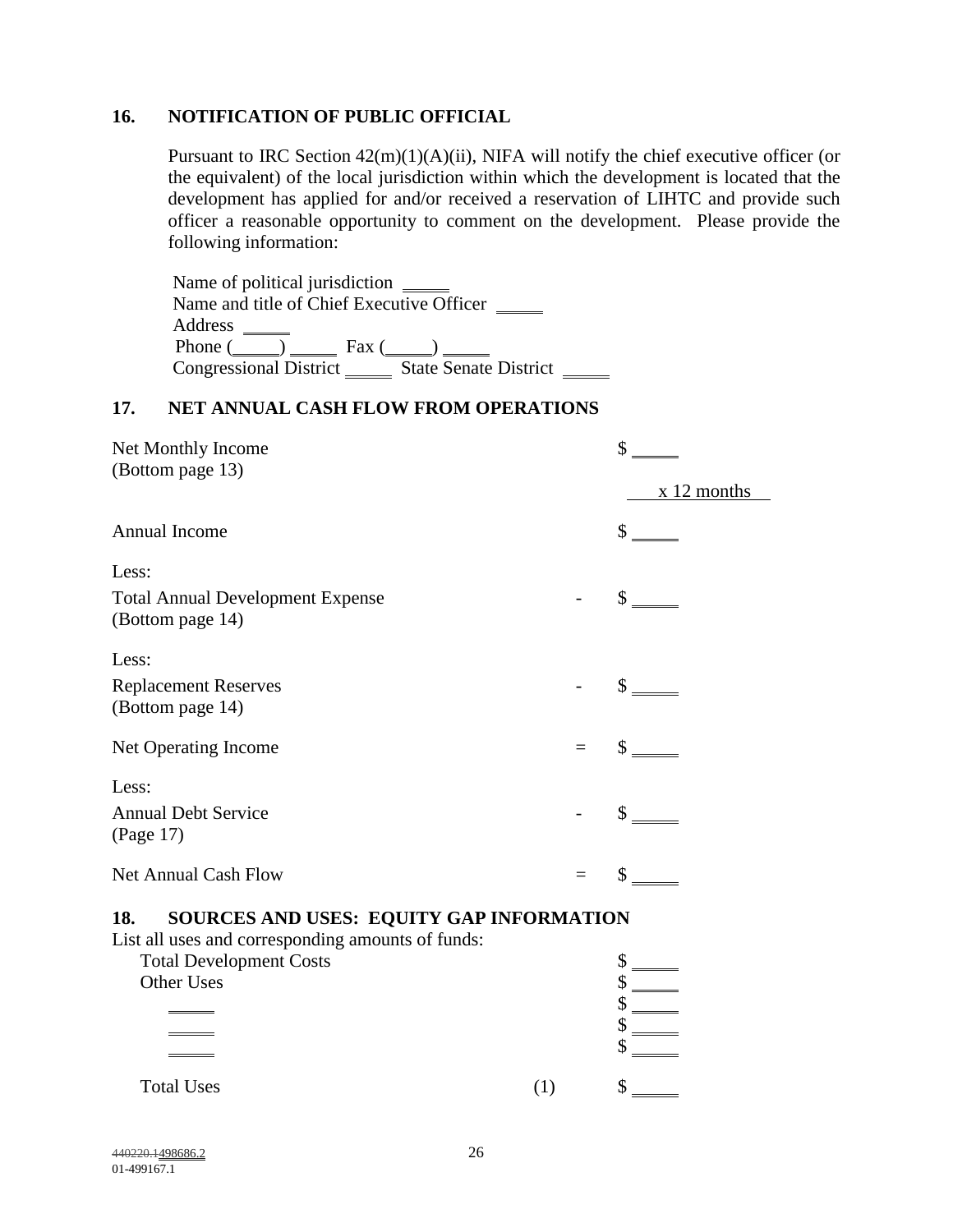| Conventional Loan<br>Conventional Loan<br><b>HOME</b><br><b>CDBG</b><br><b>Other Federal Loans</b><br>Local Municipality Loan<br>Private Loan<br><b>Owner Equity</b><br>Other $\frac{ }{ }$                                |     |     | $\frac{\text{S}}{\text{S}}$<br>$\frac{1}{1}$<br>$\frac{\text{S}}{\text{S}}$<br>$\text{\normalsize $s$} \underline{\hspace{10mm}}$<br>$\frac{\text{S}}{\text{S}}$<br>$\frac{\text{S}}{\text{S}}$<br>$\frac{\text{S}}{\text{S}}$ |
|----------------------------------------------------------------------------------------------------------------------------------------------------------------------------------------------------------------------------|-----|-----|--------------------------------------------------------------------------------------------------------------------------------------------------------------------------------------------------------------------------------|
| <b>Total Sources</b>                                                                                                                                                                                                       | (2) |     | $\frac{\text{S}}{\text{S}}$                                                                                                                                                                                                    |
| <b>Equity Gap</b>                                                                                                                                                                                                          |     |     |                                                                                                                                                                                                                                |
| <b>Total Uses (Development Cost)</b><br>(Less) Total Sources of Funds<br><b>Funding Shortfall (Equity Gap)</b><br><b>Annual LIHTC Required</b><br><b>Funding Shortfall (Equity Gap)</b><br>Divided by 10-year LIHTC Period | (3) | (1) | $\frac{\text{S}}{\text{S}}$<br>$(2) - \sqrt{$s$}$<br>$(3) = $$<br>$\frac{\text{S}}{\text{S}}$<br>$\frac{\text{S}}{\text{S}}$ $\frac{\text{S}}{\text{S}}$ $\frac{\text{S}}{\text{S}}$ $\frac{\text{S}}{\text{S}}$               |
| LIHTC "EQUITY" Required<br>Divided by Net Equity Factor*<br>*The current average dollar yield of net syndication<br>proceeds (or equity contributions) per dollar of LIHTC<br>allocated.                                   |     |     | $\div$<br>75 %                                                                                                                                                                                                                 |
| A. Annual LIHTC Required<br>B. Amount of LIHTC Requested<br>(See page $\frac{19}{21}$ )                                                                                                                                    |     |     | $\frac{\text{S}}{\text{S}}$<br>$\frac{\sqrt{2}}{2}$                                                                                                                                                                            |
|                                                                                                                                                                                                                            |     |     |                                                                                                                                                                                                                                |

#### **19. DEVELOPMENT COMPLETION SCHEDULE: Activity Actual or Scheduled Month/Year**

440220.1<u>498686.2</u> 27 Site: Option/Contract executed Zoning approval Site acquisition Site survey ordered 1999 and 1999 and 1999 and 1999 and 1999 and 1999 and 1999 and 1999 and 1999 and 1999 and 1999 and 1999 and 1999 and 1999 and 1999 and 1999 and 1999 and 1999 and 1999 and 1999 and 1999 and 1999 and 1999 Financing: Interim/construction financing Loan Application Firm Commitment Permanent financing Loan Application Firm Commitment Other loans/grants Type and Source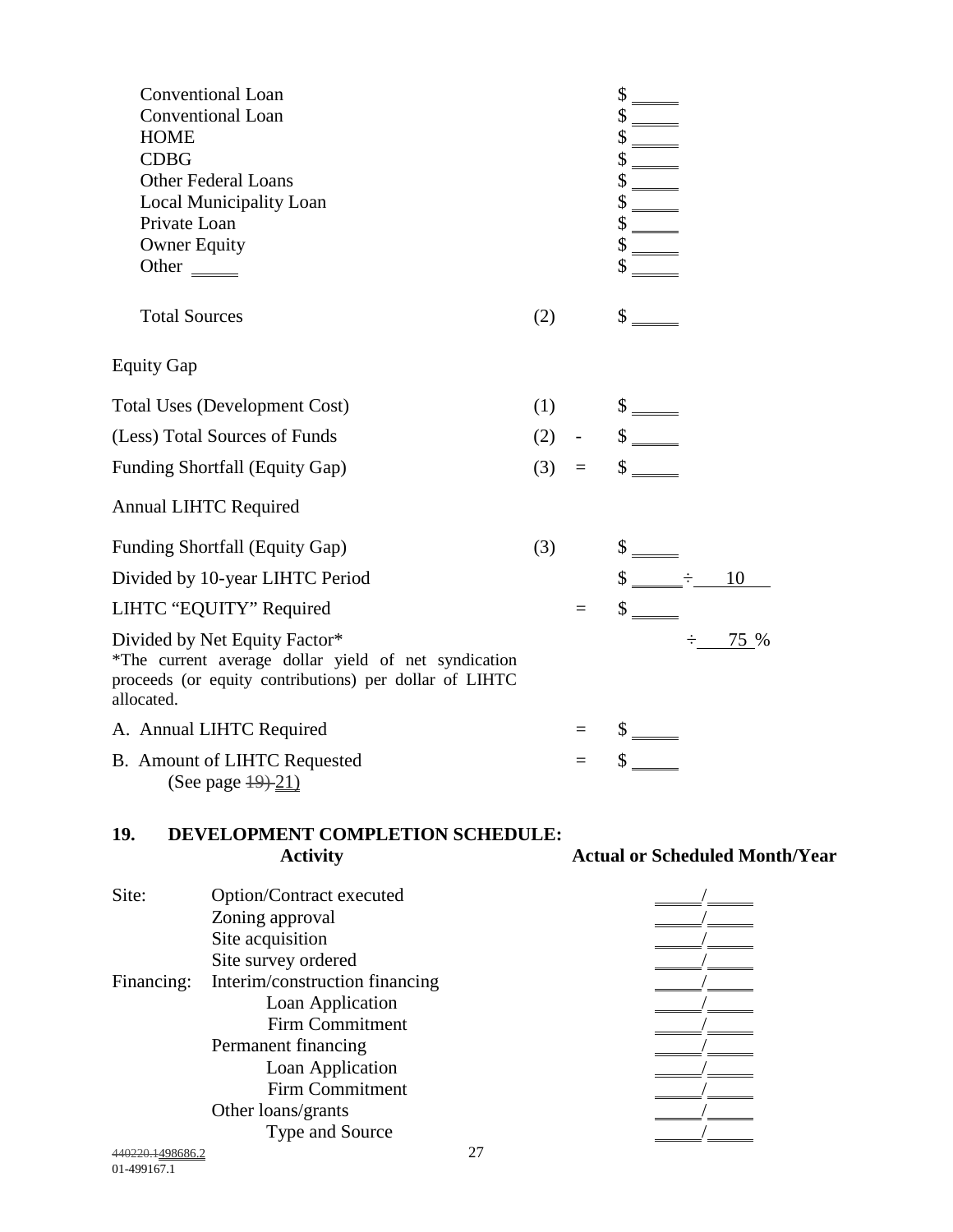**Application** Award  $\frac{1}{\sqrt{2\pi}}$ Other loans/grants Type and Source / Application<br>Award  $Award$  Syndication commitment / Other: Title report ordered Title report received / Plans/Specs/Drawings completed / Building permits requested / Building permits received / Market study ordered Market study to be received / Environmental study ordered / Environmental study received / Construction start-ups Construction completion / More than 10% of costs to be incurred

*IRC Section 42(h)(1)(E)(i) and (ii)* Placement-in-service date Occupancy of all LIHTC units /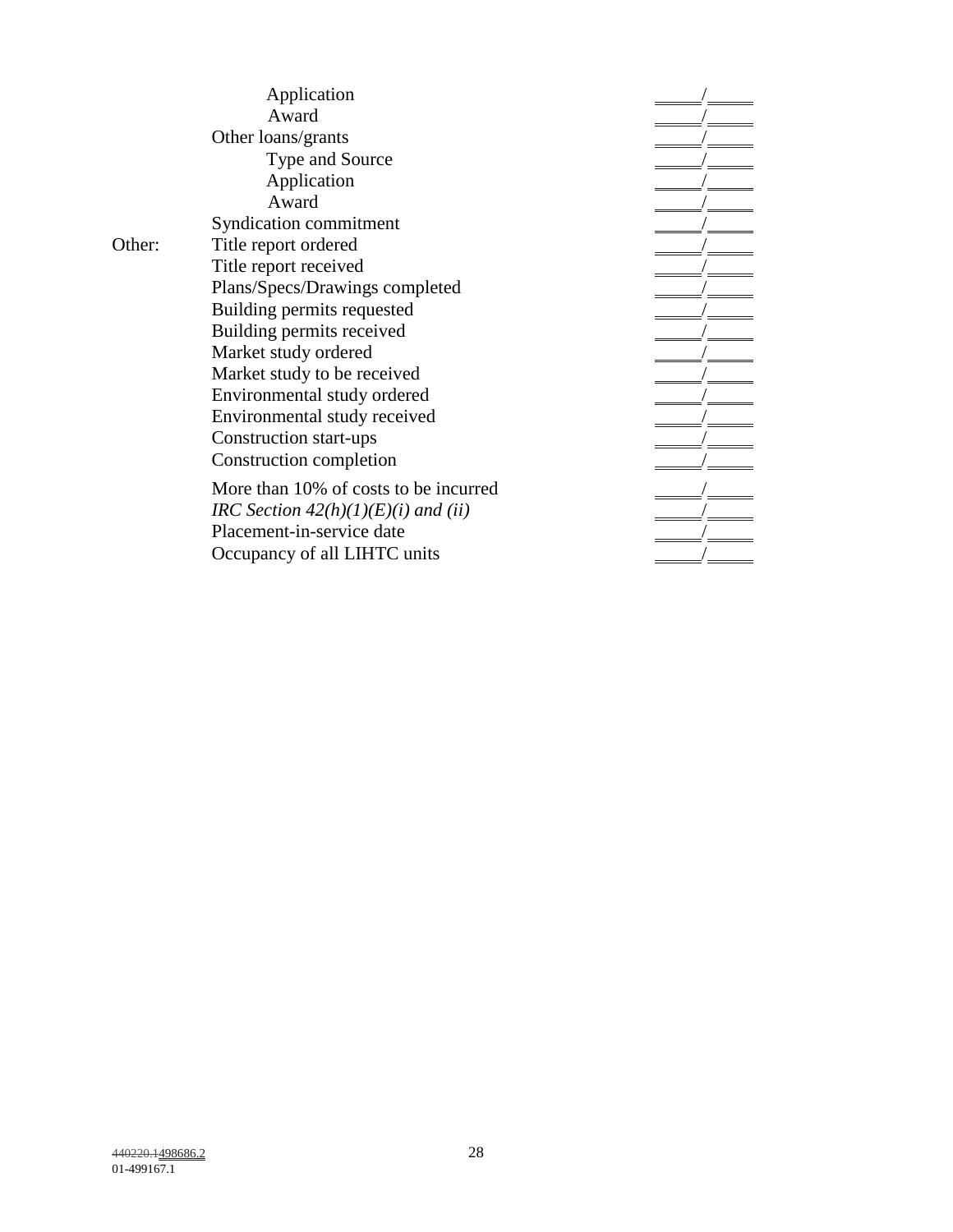# *E. SELF SCORING-THRESHOLD CRITERIA*

## **1. THRESHOLD CRITERIA**

(a) Applicants must submit all exhibits with the exhibit number identified by tabs. Exhibit numbers must correspond to exhibit numbers as set forth below. Applicants are to self-score all pertinent items on the application and enter the appropriate number of points earned for each requirement.

#### **NOTE: Applications must obtain a score in each of the Threshold Criteria Items b-k.**

#### **NOTE: Applications not scoring under any Threshold Criteria Item will not be considered for LIHTC.**

|     |                                                                                                                                                                                                       | <b>Points</b><br><b>Available</b> | <b>Points</b><br><b>Scored</b> |
|-----|-------------------------------------------------------------------------------------------------------------------------------------------------------------------------------------------------------|-----------------------------------|--------------------------------|
| (b) | Costs: "Exhibit 100"                                                                                                                                                                                  |                                   |                                |
|     | Provide an outline specification of the proposed construction costs,<br>material and equipment/appliances to be used in the development.<br>(Use the Development Cost Schedule as a guide for costs.) |                                   |                                |
| (c) | <b>Architectural Plans: "Exhibit 101"</b>                                                                                                                                                             |                                   |                                |
|     | Provide preliminary architectural drawings, including plot plan,<br>elevation drawings and schematic floor plans of the various unit<br>sizes.                                                        |                                   |                                |
|     | ovide Fair Housing Act Accessibility Checklist completed                                                                                                                                              |                                   |                                |

**NOTE**:

- (i) Material changes to the floor plan(s) without prior approval of NIFA could result in cancellation of the reservation or allocation of LIHTC.
- (ii) The development must be constructed in compliance with the Fair Housing Act Amendments of 1988, consideration being given to the accessibility/adaptability of units to handicapped occupancy.
- (iii) The development must be constructed in accordance with the applicable local energy conservation code, however, if the development receives funding from the State of Nebraska it must meet the code specified by such funding source.1998 International Energy Conservation Code.

## (d) **Site Control:** *"Exhibit 102"*

 Provide evidence of site control in the form of one of the following (if multiple sites, the applicant must have control of each site making

the development's Architect attached as "*Exhibit 101A*."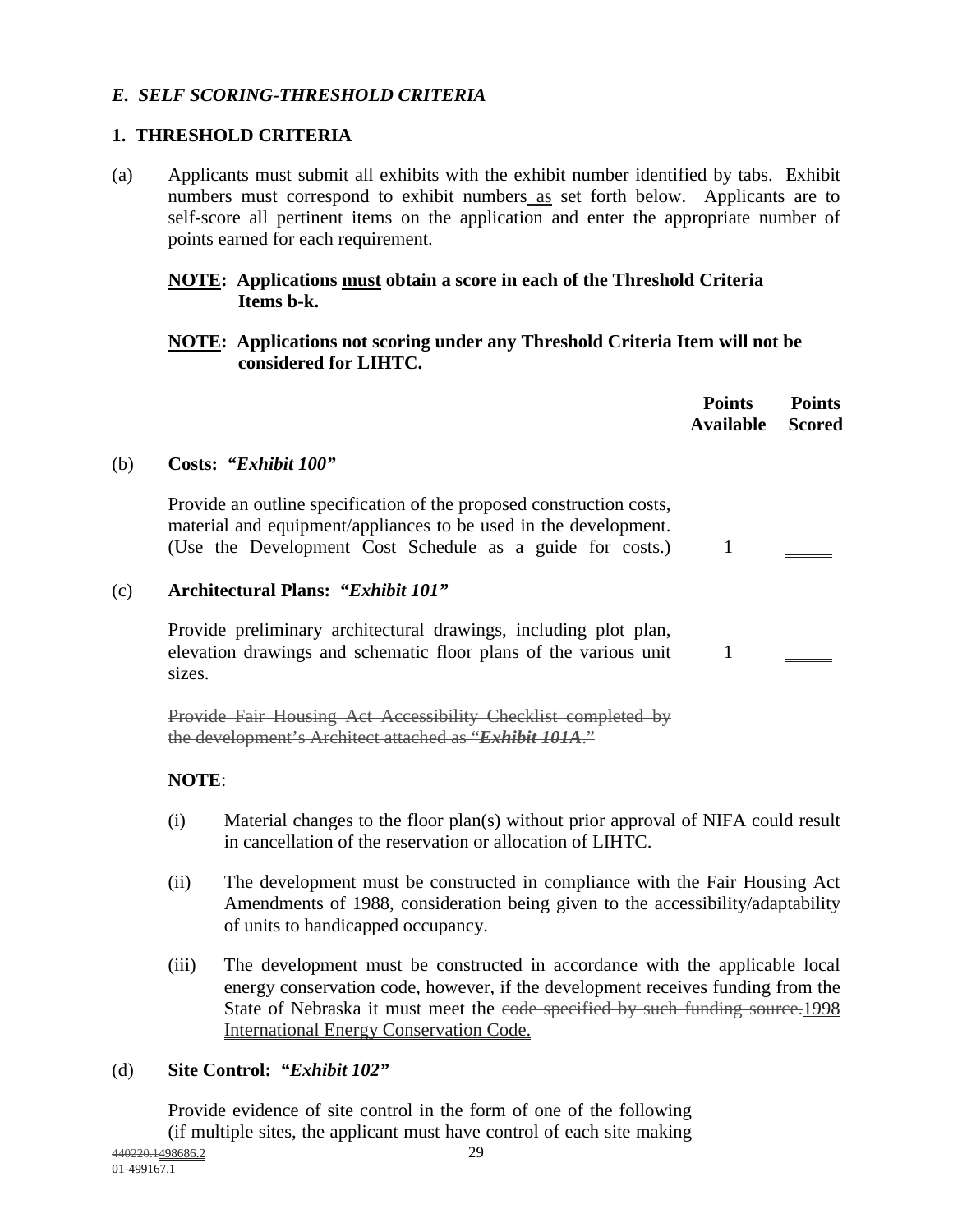up the single development). **(Score only** 

(i) Recorded Warranty Deed in the name of the ownership entity, general partner or entities which comprise the general partner as filed with the appropriate governmental authority.

(ii) Executed disposition and development agreement with a public agency. (Example: City owns the land (and building(s), if any) and has an agreement to transfer the land (and building(s), if any)).

- (iii) Signed and recorded long-term land lease on NIFA-approvedin a form acceptable to NIFA with evidence that the lessee owns the land. (A valid and enforceable lease must remain in effect for the full development compliance/extended use period.) 2
- (iv) A valid contract or option to purchase the land in the name of (and building(s), if any) between the current land/property owner and the ownership entity, general partner, managing member or entities which comprise the general partner or managing member. A statement signed and notarized by the seller representing that the seller is the sole owner of record with respect to the property must be provided.
- **Note: Site control contract(s)/option(s) listed above must be valid for at least 90days from the appropriate round application deadline.**

2 1

1

**one)**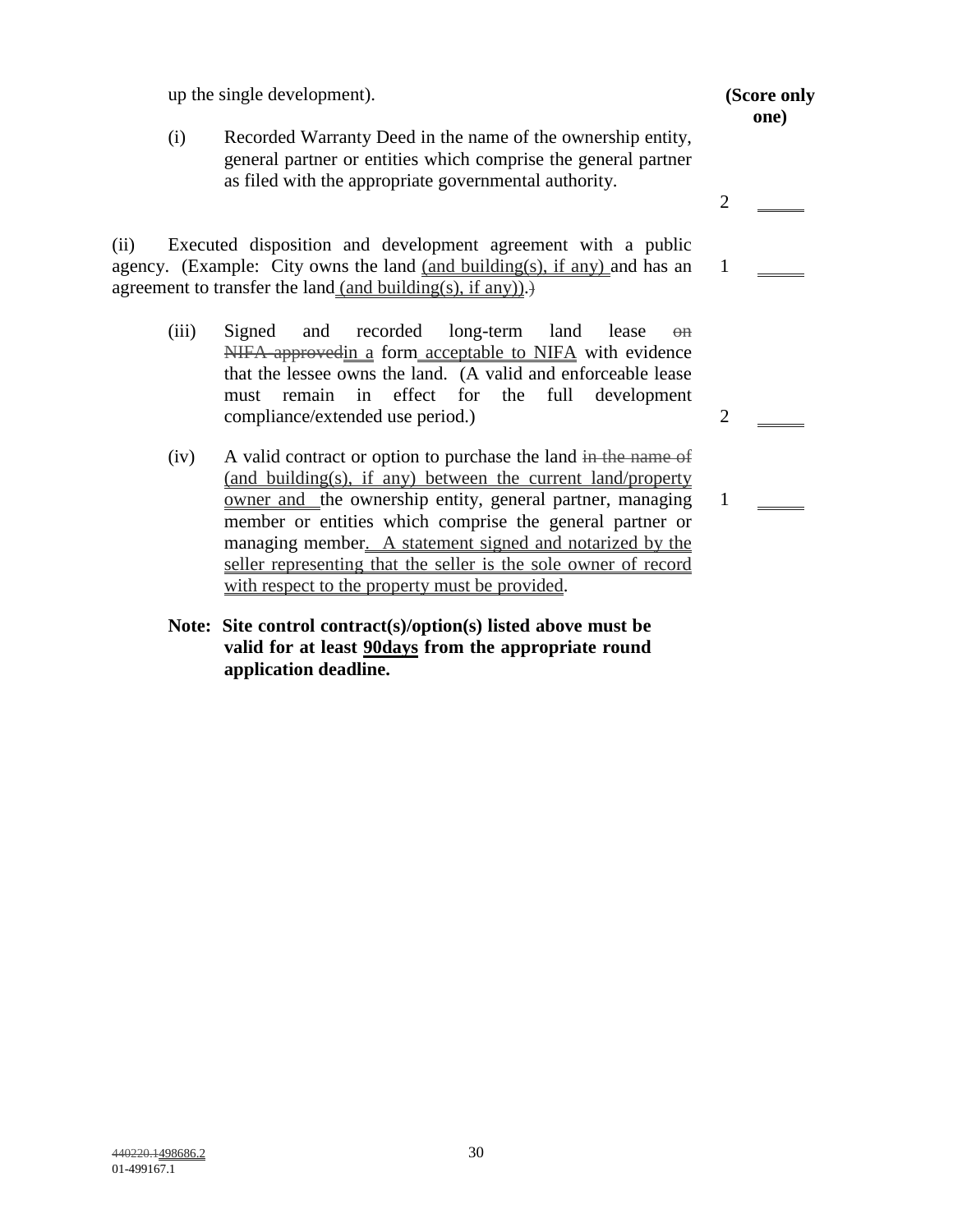#### (e) **Zoning:** *"Exhibit 103"*

 Provide a letter from the appropriate local governmental body indicating the development's status in relation to local zoning requirements for the proposed number and type of units, or provide building permit(s). (Form of Letter attached as Exhibit 103)

- (i) Confirmation letter stating that the development meets all local zoning requirements for the proposed number and type of units, or provide building permits. 2
- (ii) If the development is not subjected to municipal zoning ordinances, then the development owner must supply NIFA with written documentation from the appropriate local governmental official, stating the proposed development can be built per the current governing land use regulations, subject to review of final plans and specifications.
- (iii) If the development is currently a nonconforming use, as per zoning regulations, then the development owner must have the zoning administrator's explicit evaluation that a conditional use permit or final approval that enables you to get a building permit can be obtained within 120days of the LIHTC reservation. The applicant must demonstrate that nothing at the local level will interfere with 1 the development obtaining all necessary permits.

#### (f) **Utilities:** *"Exhibit 104"*

 Provide a letter from the appropriate local utility provider(s) indicating that applicable utilities are available and adequate to the development  $(s)$ (water, sewer, electric, gas, as applicable) or provide building permit(s). Building permits are acceptable evidence. For rehabilitation developments, **current** utility bills/receipts indicating the availability of services are also acceptable. 1

#### (g) **Permanent Financing:** *"Exhibit 105"*

 Provide fully executed copies of all financing commitments (permanent = 15-year minimum).

Financing should cover all financing needs not covered by equity contributions, grants or other funding sources.

**Note**: Commitments must contain amount, term, rate, amortization period of the loan and proper signatures of all parties. (Form of

**(Score only one)** 

2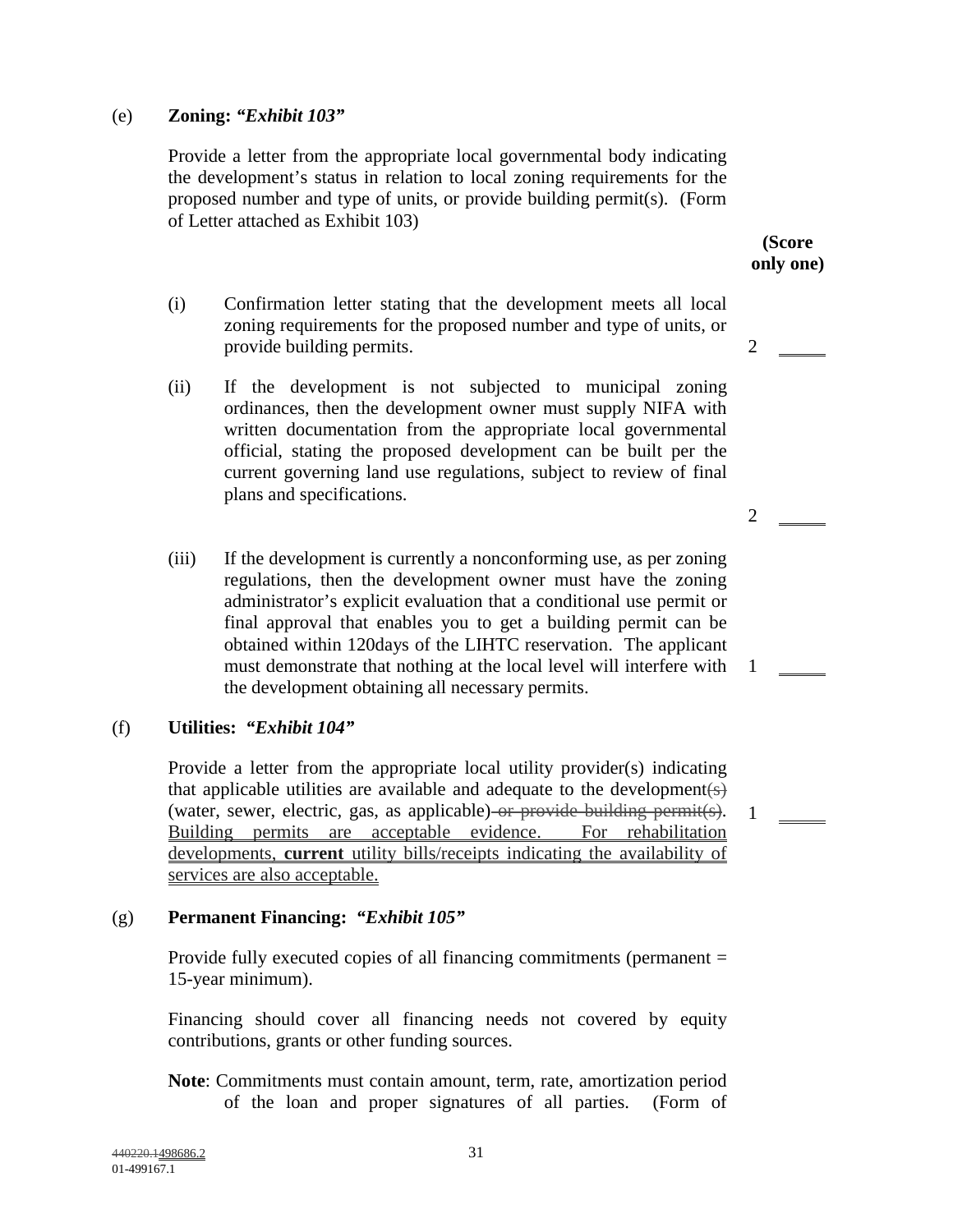Financing Commitment attached as Exhibit 105.)

## **Note**: **Permanent Financing Commitments must be valid for at least six months from the appropriate round application deadline.**

#### **(Score only one)**

(i) *Permanent Financing Commitment* for the development from a bona fide lending institution, or if the applicant intends to finance all or part of the development costs out of its own resources, the applicant must provide a third-party verification or a notarized letter under penalties of perjury that such resources are available and committed solely for this purpose. A firm commitment must also be included for any federal, state or local funding sources (i.e., TIF, Federal Home Loan Bank, CDBG, any local grants, etc.)

(ii) *Letter of Preliminary or Conditional Commitment* to provide financing for the development from a bona fide lending institution. A letter of preliminary consideration or conditional commitment must also be included for any federal, state or local funding sources (i.e., TIF, Federal Home Loan Bank, CDBG, any local grants, etc.) 1

## (h) **Land Use Regulatory Agreement:** *"Exhibit 106"*

 Provide a statement signed and notarized by the development owner stating its intention to enter into the extended LIHTC commitment with NIFA as provided in IRC Section 42(h)(6), prior to the issuance of IRS Form(s) 8609 to the development owner.

 (A form of the Land Use Regulatory Agreement ("LURA") is available for review. The LURA for each development will be prepared after receipt of the development's final cost certification. The LURA must be recorded before IRS Form(s) 8609 will be issued by NIFA.)

# (i) **Applicant Information:** *"Exhibit 107"*

 Provide a current listing of all directors and officers of the applicant and the proposed development owner (profit and/or non-profit), along with information pertaining to their primary occupations.

## (j) **Subsidies / Assistance:** *"Exhibit 108"* (Score only one)

1. Federal, state, and/or local subsidies / assistance, **are not required** for the development's feasibility at tenant income levels being targeted,

 $\overline{2}$ 

1

1

 $\overline{3}$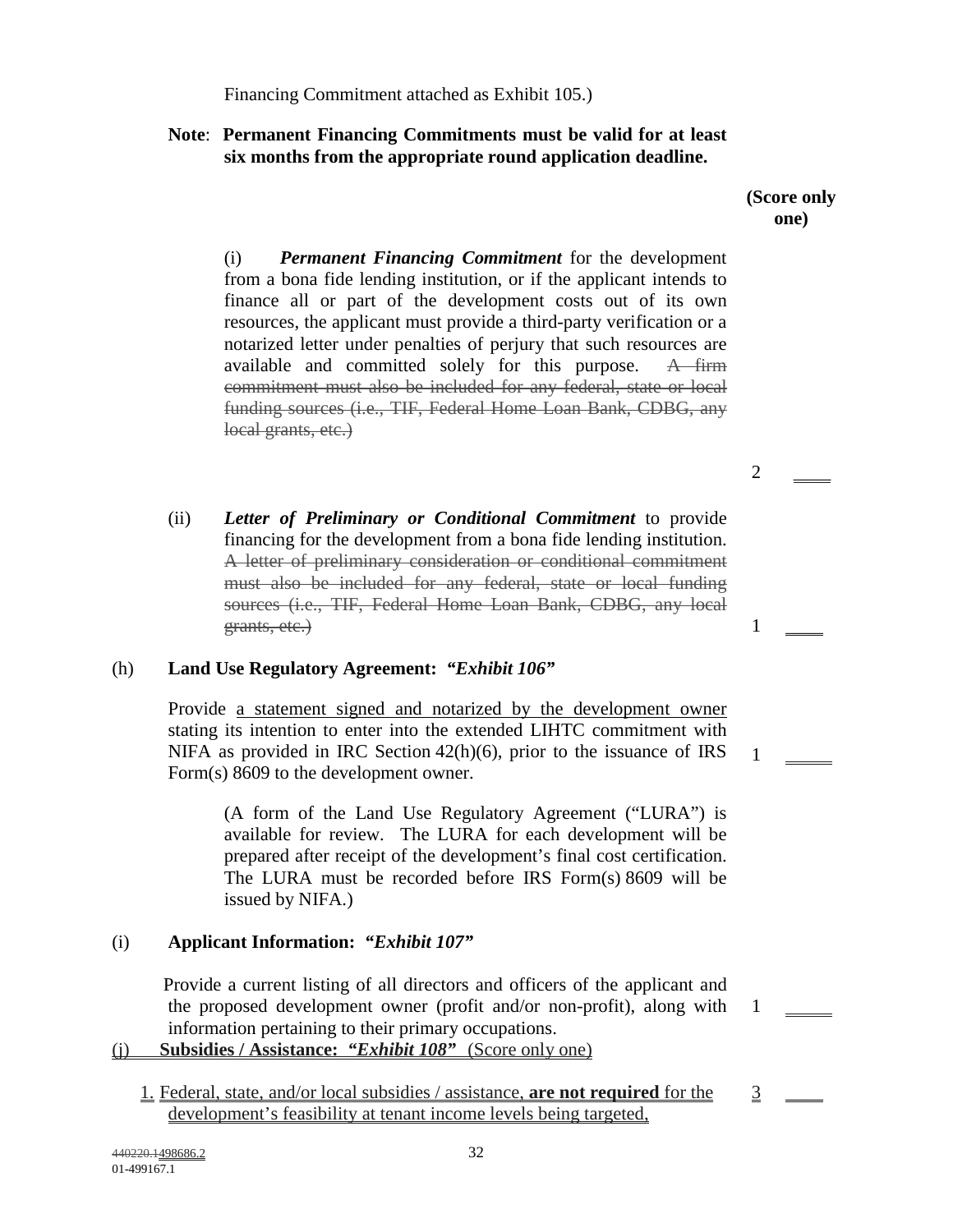#### 2. Federal, state, and/or local subsidies / assistance, **are required** for the development's feasibility at income levels being targeted,

a. Provide a copy of a firm commitment or award of 100% of the subsidy/assistance from all sources to the development. (Note: Evidence must contain the amount, type, and specific terms). 3

 $\overline{\phantom{a}}$ 

 $\overline{\phantom{a}}$ 

 $\overline{\phantom{a}}$ 

2

1

- b. An application **has been made** for the subsidy/assistance needed and attached is a letter from the Program Administrator stating that this development will be considered for funding in the next cycle period.
- c. An application **has not been made** for the required subsidy / assistance, but a letter is attached from the Program Administrator stating that this development has been discussed and, subject to the receipt of an application, will be considered for funding in the next cycle period.

## (jk) **Pro Forma: "Exhibit 108109"**

Provide a pro forma financial statement showing that the development will be financially viable for a minimum of 15 years. Note: NIFA reserves the first 15 years of its operation. right to adjust the pro forma to reflect economic and/or market conditions that it deems appropriate.

| Example:                                                                                                   |  |
|------------------------------------------------------------------------------------------------------------|--|
| <b>Total Potential Gross Income</b><br>Less: Vacancy Loss<br><b>Effective Income</b>                       |  |
| Less: Operating Expenses<br>(includes reserves)<br>Net Operating Income<br>Less: Debt Service<br>Cash Flow |  |
|                                                                                                            |  |

## (k) **Evidence of Need: "Exhibit 109"110"**

IRC Section 42 requires a comprehensive market study of the housing needs within the community in which the development will be located. The market study must be conducted by an independent, third-party market evaluation professional whose credentials are acceptable to NIFA. The market study must be conducted at the development owner's expense.

The market study must be current (within  $s$ ix monthsone year prior to submission of the Application) and include at least each of the following to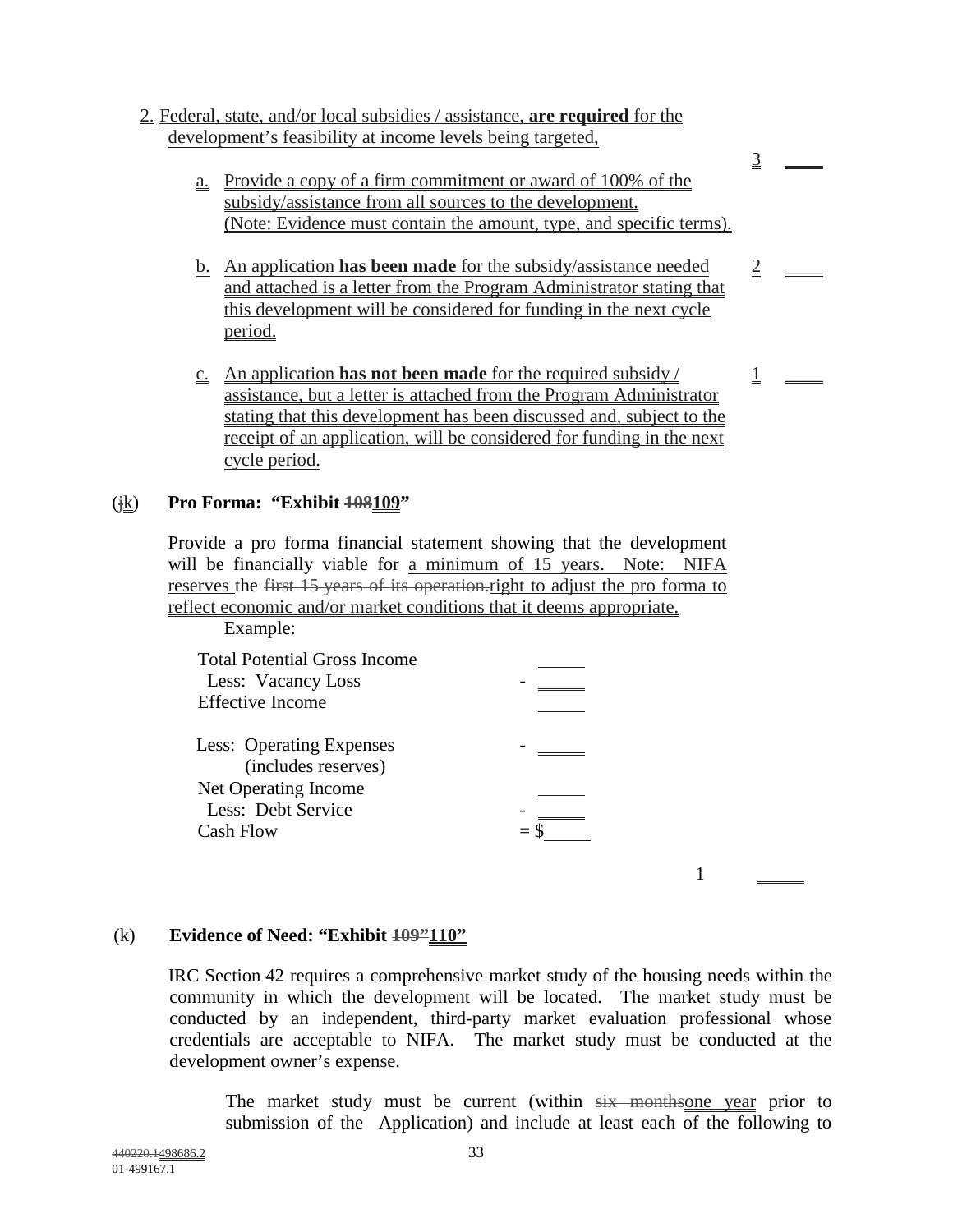score points in this area:

- Description of the proposed site
- Demographic analysis of the number of eligible households in the market area that can afford the proposed rent
- Review of the existing housing market (including types of units, rents, vacancies)
- Review of new housing development to be developed in the community
- Review of occupancy levels in existing multifamily developments
- Review of population characteristics and projected trends
- Review of employment and economic development characteristics
- Geographic definition and analysis of market area
- Analysis of operating expenses of comparable properties in the market area
- Expected market absorption of proposed deal—effect on market area
- A written narrative on the assumptions and methods used in the study, including data sources

 *For Tax-exempt Bond Financed Developments Only*—Exhibit 109 must be submitted in the LIHTC application along with Exhibit 110(A) "Initial No Objection Letter," Exhibit 110(B), "Final No Objection Letter must be submitted before a final bond allocation.

All applications must score in each of the above Threshold Criteria (Items (b) through (k)) to receive further consideration by NIFA.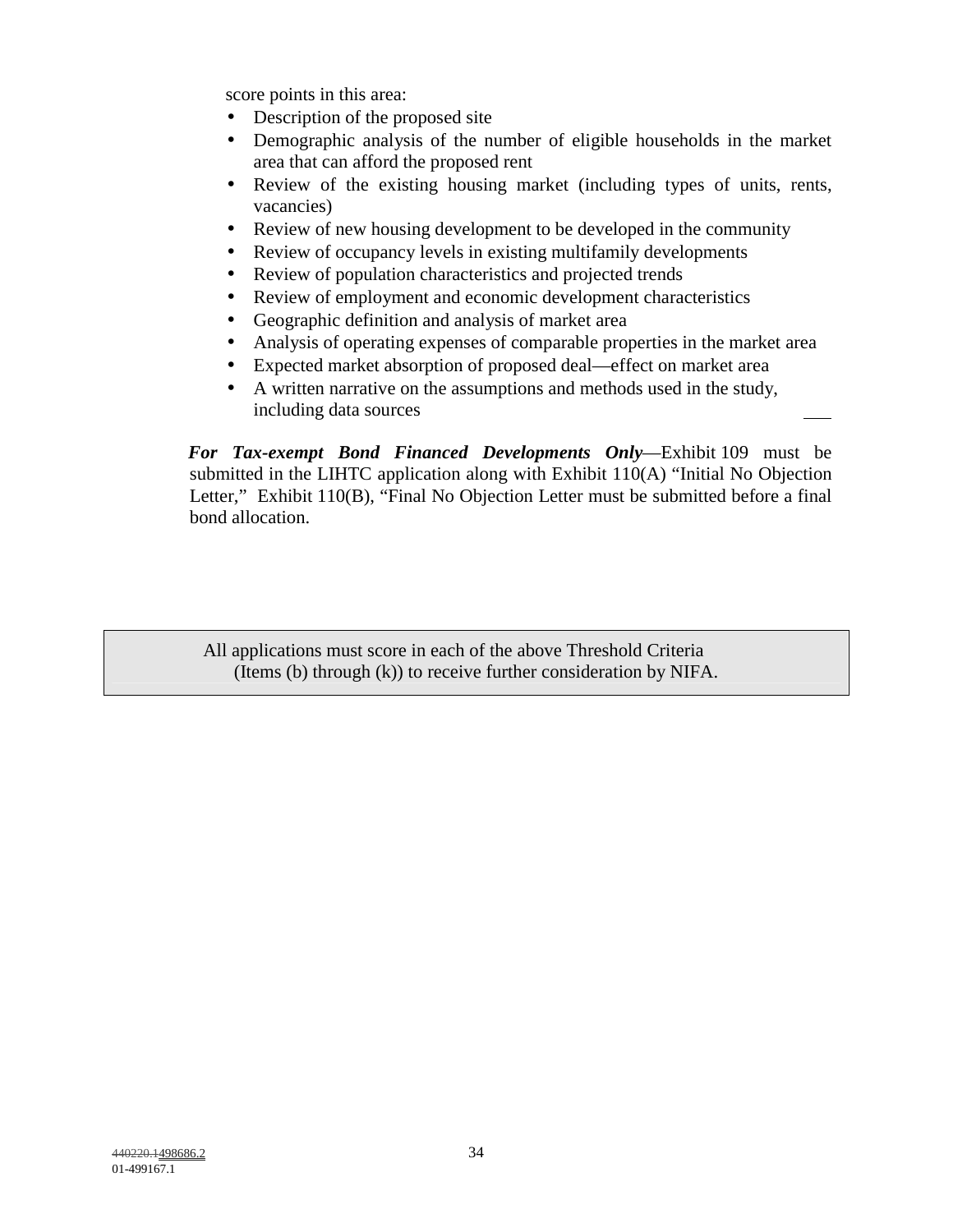## **2. SELF SCORING: OTHER SELECTION CRITERIA**

#### (a) **Extended Use Period: "Exhibit 200"**

Points will be awarded to developments serving low-income tenants for an extended period of time. The minimum term of the low-income occupancy commitment is 30years (15-year compliance period plus a 15-year extended use period).

 Points will be awarded when the development owner elects to extend the compliance period for an additional number of years. (Example: A development owner electing to extend the compliance period for 15 years will be restricting the property for 45 years—a 30 year compliance period and a 15-year extended use period.)

**Note**: Extension of the compliance period bars the utilization of IRC Section  $42(h)(6)(I)$  until the beginning of the last year of the extended compliance period.

#### **(Score only one)**

| 30year minimum<br>(ii) 30 year minimum plus 5 additional years = 35 year total<br>(iii) 30 year minimum plus 10 additional years = 40 year total<br>$(iv)$ 30 year minimum plus 15 additional years = 45 year total | ⊢ |  |
|---------------------------------------------------------------------------------------------------------------------------------------------------------------------------------------------------------------------|---|--|
| 30 years                                                                                                                                                                                                            |   |  |
| (15-year compliance period plus a 15-year extended use period)<br>35 years<br>11)                                                                                                                                   |   |  |
| <u>(20-year compliance period plus a 15-year extended use period)</u><br>$(iii)$ 40 vears                                                                                                                           |   |  |
| <u>(25-year compliance period plus a 15-year extended use period</u>                                                                                                                                                |   |  |

**Note**: Developments will be bound to the extended use period elected upon the execution of the LURA.

#### (b) **Right of First Refusal or Purchase Option: "Exhibit 201"**

Points will be awarded if the development owner submits a notarized statement (attach as Exhibit 201) stating the development owner's commitment to offer a right of first refusal or purchase option to the tenants, tenant groups, tenant cooperatives, as well as a non-profit under IRC Section  $501(c)(3)$  or  $501(c)(4)$  entity, governmental entities and resident management corporations to purchase the development at the end of the fifteenth year of the compliance period. IRC Section  $42(h)(6)$  or Section  $42(i)(7)$  references the provisions that allow the price to be predetermined or fixed in advance. The predetermined price is the outstanding debt remaining on the development (excluding any debt added in the five years prior to sale)

2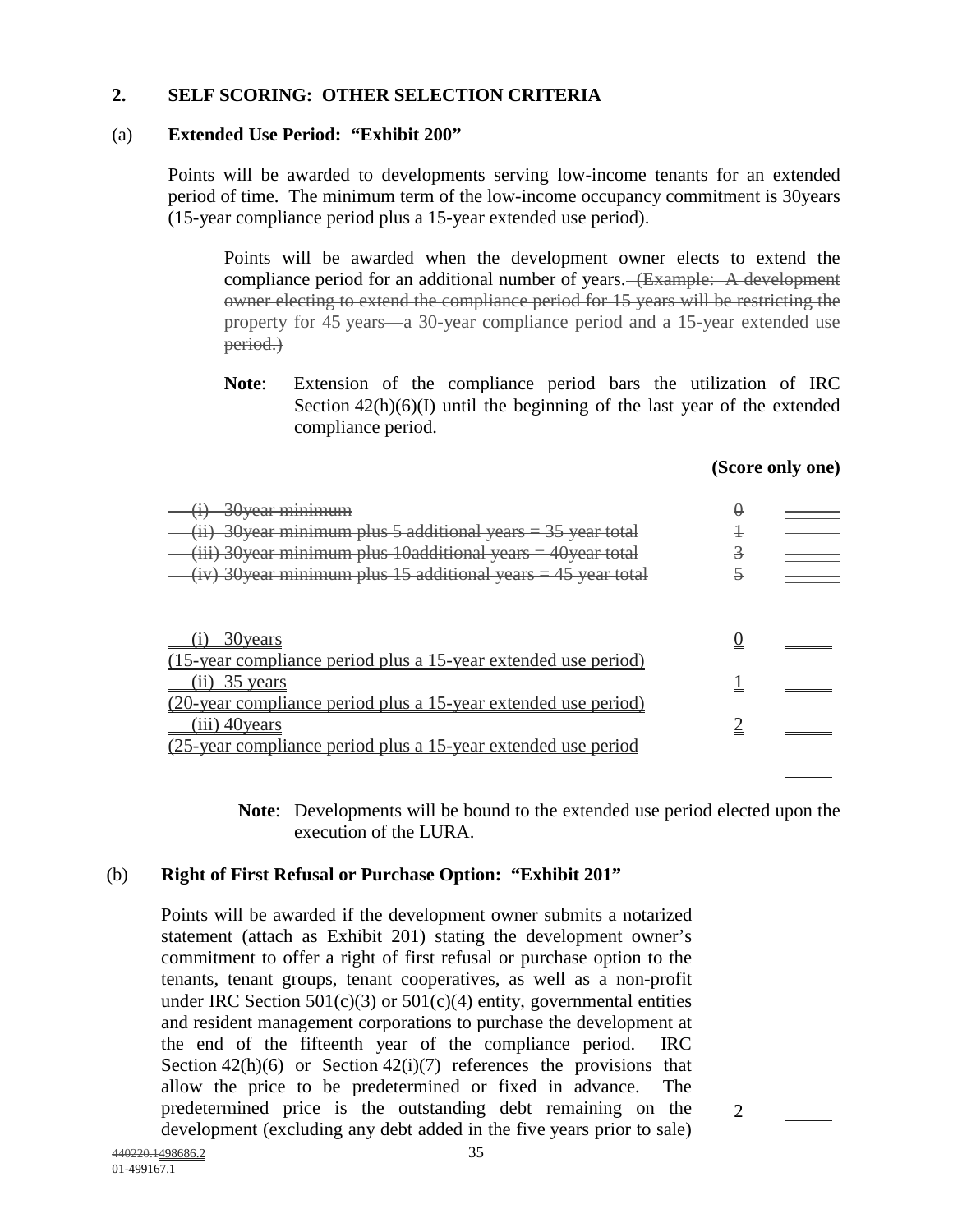plus federal, state and local taxes due as a result of the sale.

**Note**: Exhibit 201 will be incorporated into the LURA.

#### (c) **Eventual Tenant Homeownership: "Exhibit 202"**

Points will be awarded if the development owner provides a feasible plan (attach as Exhibit 202) to provide affordable home ownership opportunities to the low-income tenants of the development. These points are limited to developments proposing a condo regime or developments with separate legal descriptions that can be deeded or conveyed to low-income tenants.

3

1

2

**Note**: Exhibit 202 will be incorporated into the LURA.

#### (d) **Development Characteristics: "Exhibit 203"**

If the development is a federally assisted building (within the meaning of IRC Section  $42(d)(6)(B)$  in danger of having the mortgage assigned to HUD, RD, or creating a claim on a federal mortgage insurance fund, provide Exhibit 203. Exhibit 203 must be a letter from the institution to which the development is in danger of being assigned.

#### (e) **Unit Mix: "Exhibit 204"**

If the composition of the development offers a unit mix which is targeted to low-income families with children, including individuals with children, as evidenced by the fact that 10% or more of the LIHTC units in the development are three bedrooms or larger, evidence as provided in Exhibit 204. To qualify for these points, each of the targeted units must have at least a net 1,000square feet of living space for three bedrooms and at a minimum 1<sup>3</sup>/4 bathrooms or a net 1,200square feet for four bedrooms and at a minimum 1¾ bathrooms.

**Note**: The development's LURA will reflect this targeting as an additional use restriction.

#### (f) **Senior Development (55 or 62 and Older) With Significant Social Services: "Exhibit 205***"*

Mark the appropriate seniorssenior population that the development will serve:

| - -<br>JJ    |  |  |
|--------------|--|--|
| 62 and Older |  |  |
| n n<br>$-1$  |  |  |

The Fair Housing Act prohibits discrimination against families with children. However, it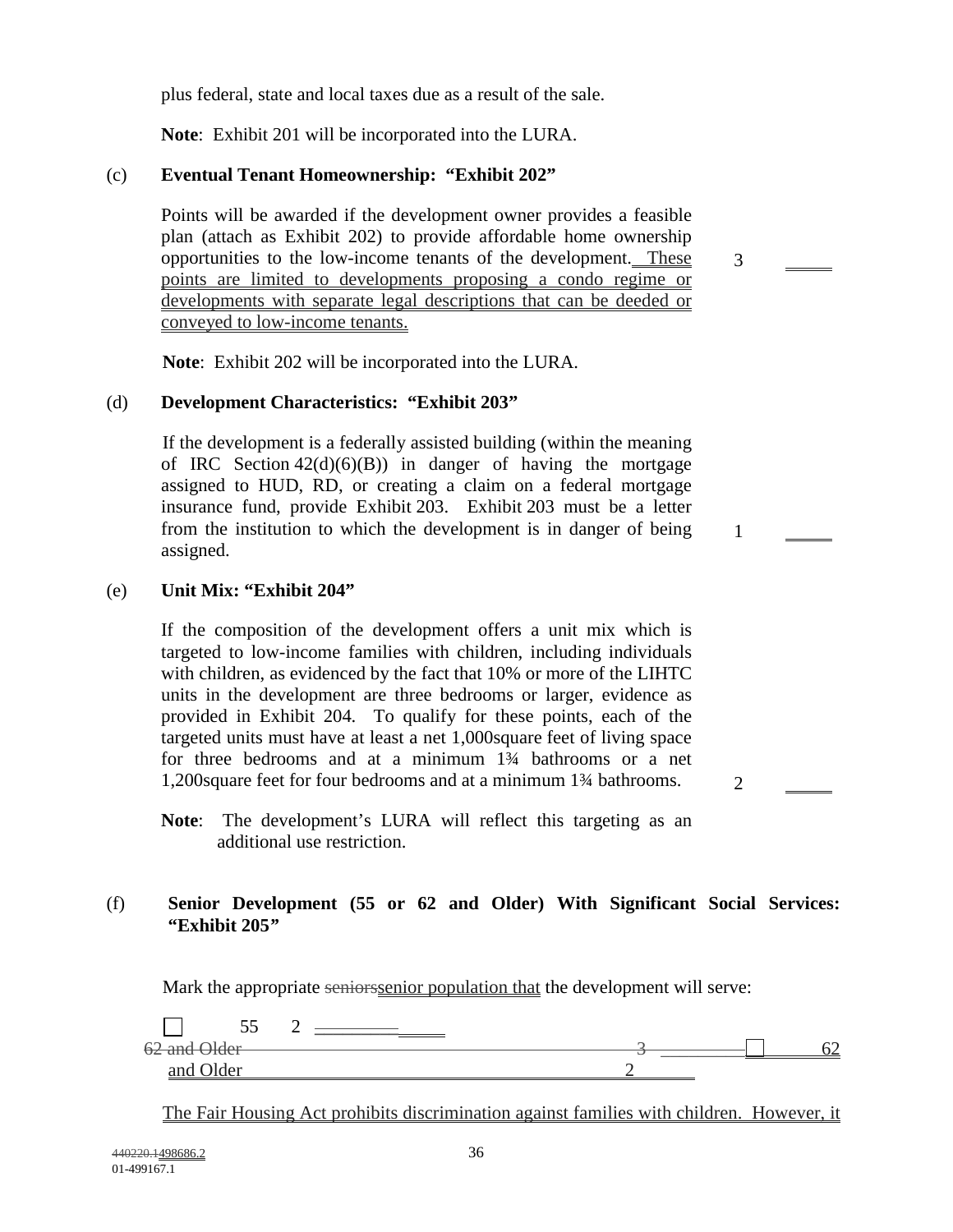exempts from this prohibition certain types of elderly housing. The exemption applies to "62 or over projects" and "55 and over projects," each of which must meet particular standards. The former requires that all units in a development be restricted to tenants who are at least 62 years of age. The latter requires that at least 80% of the units in a development have at least one resident who is at least 55 years of age and that the development have "policies and procedures" which make it clear that the development is for senior tenants.

## **Senior DevelopmentsIn addition to the above described requirements, senior**  developments must meet the following requirements to receive the additional points:

(i) Units in Senior Developments must have the following minimum square footage:

 One bedroom consisting of minimum 625 square feet Two bedroom consisting of minimum 800square feet

- (ii) Senior Developments must include handrails along steps and interior hallways, grab bars in bathrooms, routes that allow for barrier-free access, lever-type doorknobs, single-lever faucets and elevators for developments of over two stories.
- (iii) Provide evidence showing that the Senior Development is located on a suitable site within reasonable walking distance of basic services or has adequate access to public transportation.
- (iv) Units in a Senior Development must be restricted to seniors who qualify for an exception or exemption under the Fair Housing Act.

# (g) **Assisted Living Senior Development: "Exhibit 206"**

# **Developments must meet the following requirements to receive Additional points for Assisted Living Senior Development:**

- (i) Development must provide a complete living facility, including a kitchen that consists of at least a small refrigerator, sink, pull-down table and two-burner stove with an oven (or a full-sized microwave oven).
- (ii) Provide additional services to the tenants such as laundry, housekeeping, regular daily meals in a common dining facility, 24-hour monitoring of emergency call service, planned social activities, transportation services to shopping, hospital and doctor, medication management and routine checking of well-being (i.e., assistance in getting in and out of bed and chairs, assistance in using sanitary facilities, and assistance in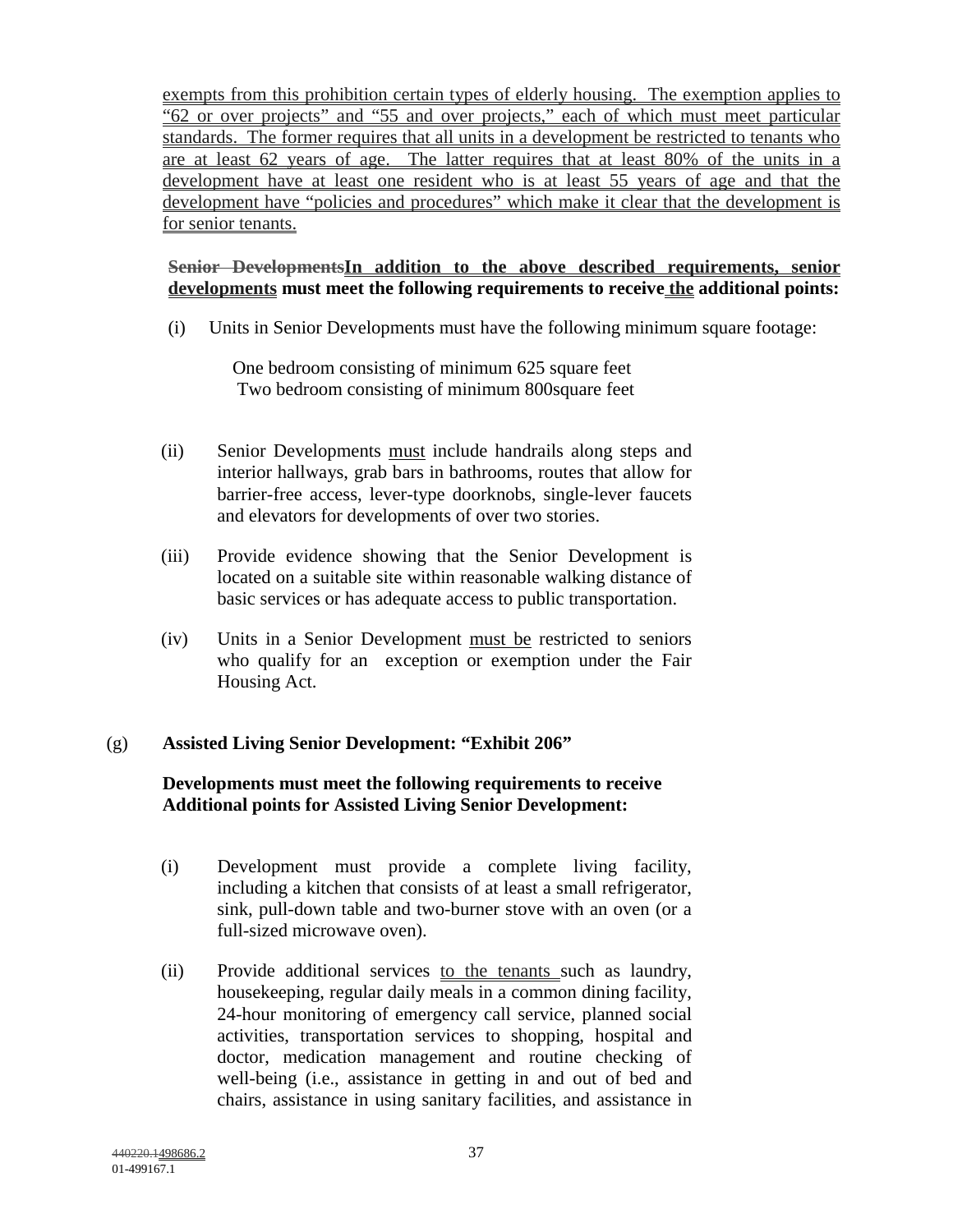walking).

## (iii) **Development Size:**

- (a) While the program does not establish minimum or maximum unit size limits, applicants are advised that developments with 10or fewer units may have difficulty delivering needed services that are cost-effective.
- (b) The program is intended to provide assisted living alternative to low- and moderate-income chronically impaired or disabled elderly persons in a homelike environment.
- (c) All proposals must include a long-term affordability provision and a Site-Specific Market Study.
- (d) Under the regulations promulgated under IRC Section 42, services and rents must be billed separately.
- (e) Given the high cost of building and operating an assisted living development, sponsors are encouraged to secure other sources of funding to offset the cost of providing shelter and services for low- and moderate-income frail elderly persons. Other possible funding sources are the Nebraska Excellence Health Care Trust Fund (HHS), HOME, Affordable Housing Trust Funds, Federal Home Bank, CDBG Fund, TIF, and sponsors of contributions from equity, fund raising and other private and public sources.

## **(iv) Design Guidelines:**

 The architectural design should create a "homelike" residential setting that emphasizes a "homelike" environment which promotes the residents' quality of life and independence while providing efficient delivery of planned services to the residents.

# **(v) Underwriting Terms:**

- (a) Debt Service Coverage**—**should be at least 1.25.
- (b) Operating Expenses—must be separated into building and supportive service cost.
- (c) Vacancy Rates—should be based on 10% for the cash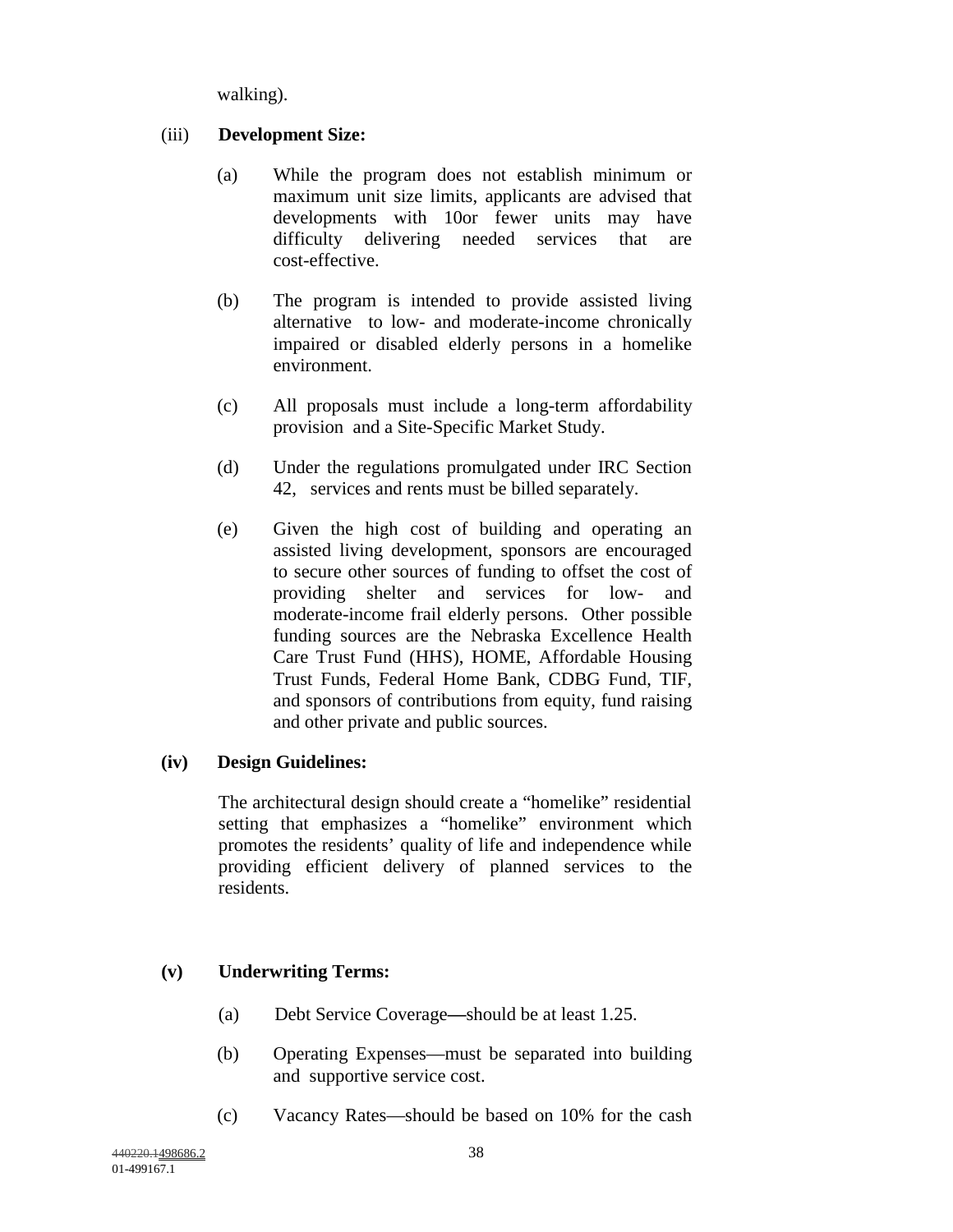flow analysis.

- (d) Other Income—will be included up to 2% of the gross rental income if adequately supported by market and other data.
- (e) Replacement Reserves—will be funded from revenues in an amount equal to the greater of 2% of the effective gross income or \$700per unit per year for real property. (Based on \$200per unit per year for real property and \$500per unit per year for personal property.)
- (f) Operating Deficit Reserve—an operating deficit reserve must be capitalized in an amount equal to the development losses prior to stabilized occupancy. A 24-month cash flow analysis will be completed to estimate operating losses during the rent-up period.
- (g) Operating Reserve—minimum operating reserve equal to six months of debt service and three months of operating expenses (including residential cost, service cost and board cost) must be funded in the development budget.
- **NOTE**: For purposes of the LIHTC application, the term "Assisted Living" shall have the meaning as set forth in IRC Section 42, regulations and/or rulings thereunder. The types of services that jeopardize the status of an assisted living development are continual or frequent nursing, medical or psychiatric services.

# (h) **Mixed Income Developments: "Exhibit 207"**

One point will be awarded to developments which have a minimum of 20% and a maximum of 60% of the units **in each building** set-aside for market rate tenants to encourage mixed-income tenancy.

Example: A ten (10) unit development with one building would require between 2 and 6 units rented at market rate.

Number of Market Rate Units  $=$   $\frac{96}{20}$ Total Units in the Development

2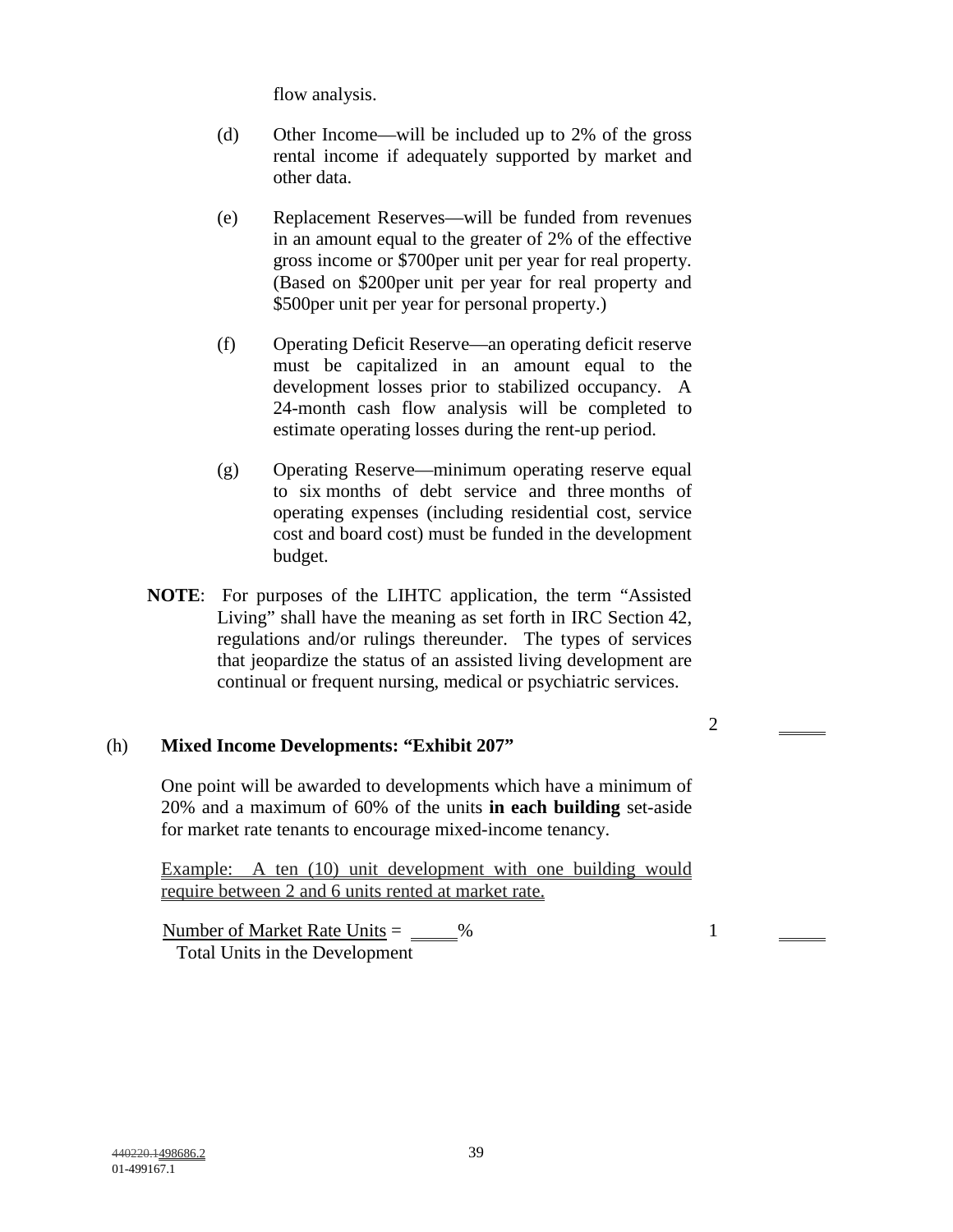# (i) **Design Standards: "Exhibit 208"**

NIFA encourages the construction of multifamily developments that reflect the character of the community in which they are located. The marketability of the property and appearance of the site are important components in the final product. Longevity and low maintenance are to be considered in the design of the development. Low maintenance and durability of exterior materials will extend the life of the development. Attractive exterior features will assist in the marketability of the development.

Points will be awarded in each of the following categories if documentation is provided : (Attacheda statement is provided from the applicant committing to the design standard(s). Supporting documentation/literature (ie. product specification sheets) must be provided. Failure to fulfill the commitment to provide design standard(s) will cause the revocation of the LIHTC. (Attach documentation as Exhibit 208):

(i) Buildings will have brick or stone exterior finish material in excess of 25% of the total exterior wall surfaces on all facesthe front elevation of the building. Non-standard masonry materials must be pre-approved by NIFA (i.e z-brick).

1

1

1

1

- (ii) Upgrade of exterior finish materials from minimum standards such as longer-life roofing, heavier-gauge or more durable exterior siding (excluding vinyl siding), prefinished wood windows, etc. To receive additional point attach appropriate Appropriate documentation from the manufacturer must be provided indicating thesedetailing the upgrades and the durability or low maintenance benefits assigned to the proposed materials.
- (iii) Exterior additions such as shutters, decorative exterior finishes, patio/porch fencing or additional trim. Appropriate documentation from the manufacturer must be provided detailing the exterior additions.
- (iv) Heavy landscaping on street-visible exterior elevations.  $\pm$ receive additional point attach documentationA proposed landscape plan detailing plant and tree types and sizes-of plants and trees, as well as their location relative to the building(s), must be attached.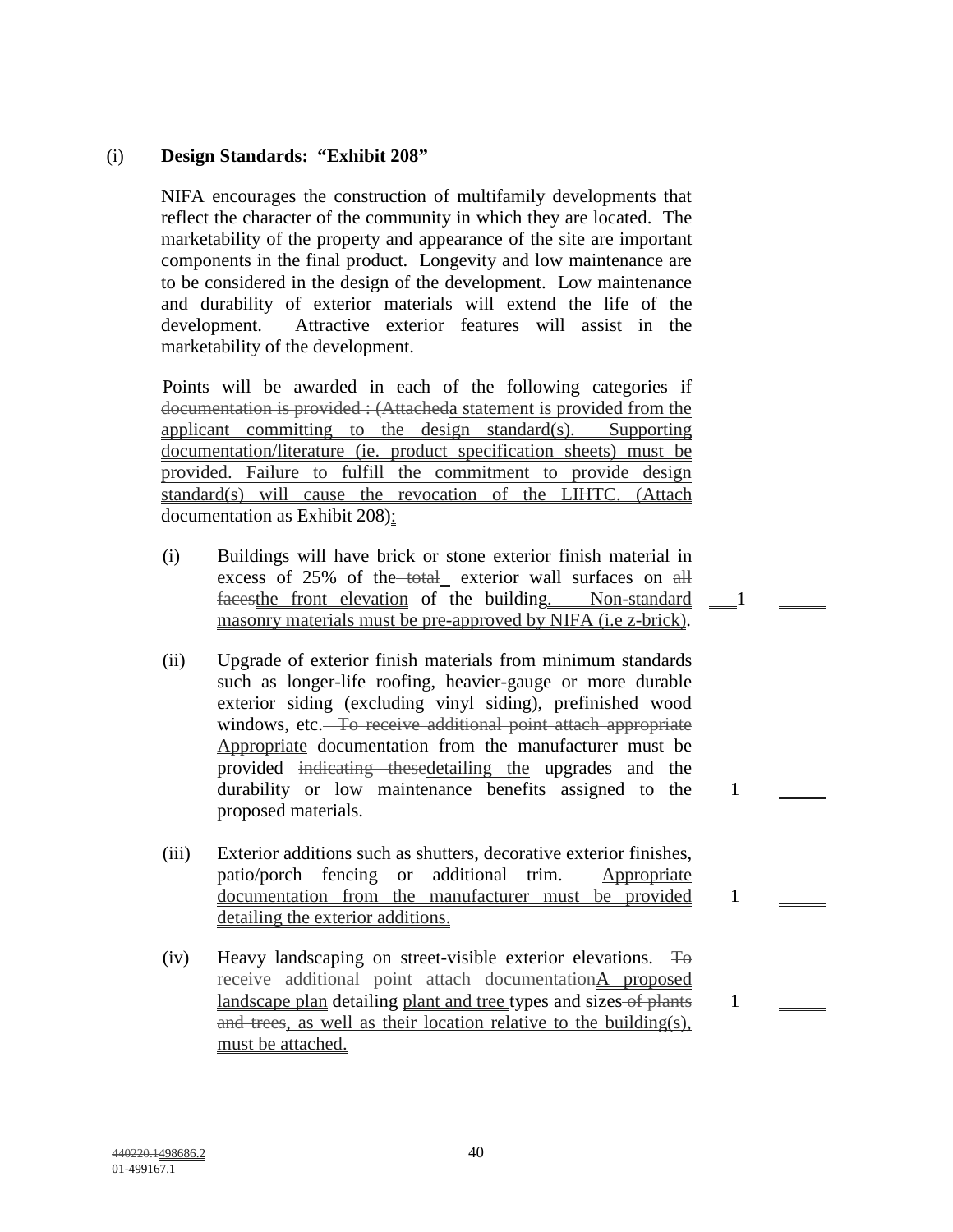## (j) **Density Configurations: "Exhibit 209"**

Points will be awarded for either (i) or (ii) when documentation is attached as Exhibit 209 showing that the LIHTC units in the development will be constructed with:

- (i) A density configuration of 12 units or less per acre; (an acre equals 43,560sq. feet), or 1
- (ii) With a density configuration of 12 units or less per acre-and-, a building design(s) that does not exceed two stories and includes a separate outside ground-level main entrance for each unit.
- **Note:** Per-acre measurement does not include access roads, but can include bordering dedicated improved permanent open space (park) available for use any time.

## (k) **RuralSmall Community Size: "Exhibit 210"**

PointsAdditional points will be awarded based on the number of Total Units in each Rural Community as follows:to developments located in Small Communities. "Small" Communities are defined as communities with a total population of 2,500or less.

| $(i)$ One to eight Total Units |  |
|--------------------------------|--|
| (ii) Nine to 16 Total Units    |  |
| (iii) 17 or more Total Units   |  |

## (l) **Track Record: "Exhibit 211"**

Provide the below information as Exhibit 209, if the development owner has a track record inof successfully developing and operating affordable rental housing under a program designated by HUD, RD, agency which allocatedallocates LIHTC, or any other verifiable source to the satisfaction of the executive director:

- (i) Name and location of all properties
- (ii) Number of units  $\frac{1}{2}$
- (iii) Number of years owned  $\frac{1}{1}$
- **Note**: Developers/owners with unfavorable prior performance as determined solely in NIFA's opinion may not qualify for points in this category.

### (m) **Public Housing Authority Waiting Lists: "Exhibit 212"**

(i) If an agreement is signed between the development owner and the housing authority to consider, as potential tenants, those

1

2

 $\overline{2}$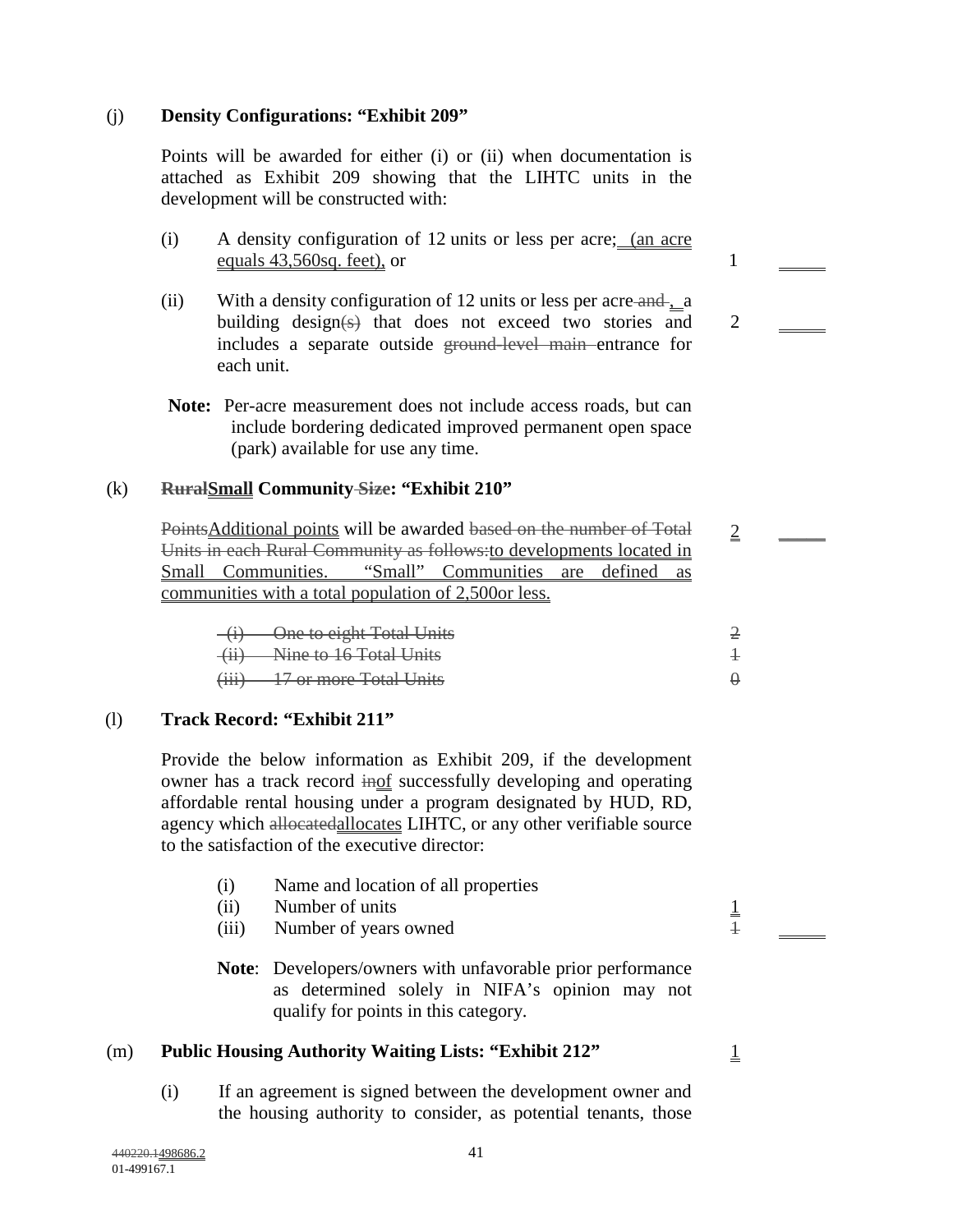households on the public housing authority waiting list, then one point will be awarded. If there is no public housing authority in the locality, the development owner must utilize the nearest housing authority or the office responsible for the Section 8 program.

(Referral agreement form attached as Exhibit 212A.) 1

(ii) If an agreement is signed between the development owner and the U.S. Military installation housing office located within a 30mile radius of the development to consider, as tenants, households who have a family member considered an extended duty personnel and is on the U.S. Military installation housing office waiting list for housing, then one point will be awarded

1

1

1

(Referral agreement form attached as Exhibit 212B).

## (n) **Owner Financial Support: "Exhibit 213"**

 An additional point will be awarded if the parties to the development agree to defer payment of a fee payable by the development or a partner/member agrees to make a capital contribution to the development entity and the following requirements are met: (Attach documentation as Exhibit 213)

- (i) Development owner will provideAggregate of deferred fees and capital contributions must equal at least 5% of the total financing of the development; and
- (ii) Development owner's financing must be evidenced by a promissory note or other written agreement, acceptable to NIFA or a commitment, in writing, from the development owner to provide cash equity, and(ii) A notarized statement signed by the appropriate parties detailing the deferred fees and/or capital contribution must be provided.
- (iii) Development owner must remain in the development for a period of at least ten years.
	- Note: This financial support is must be in addition to any personal loans, any proceeds of the syndication of the LIHTC, any equity contributions by parties other than the development owner, and/or any third- party loans.
	- **Note**: This commitment of funding must be part of the sources and uses of funds at all review levels to receive this additional point. The commitment of this funding must be through the tenth year of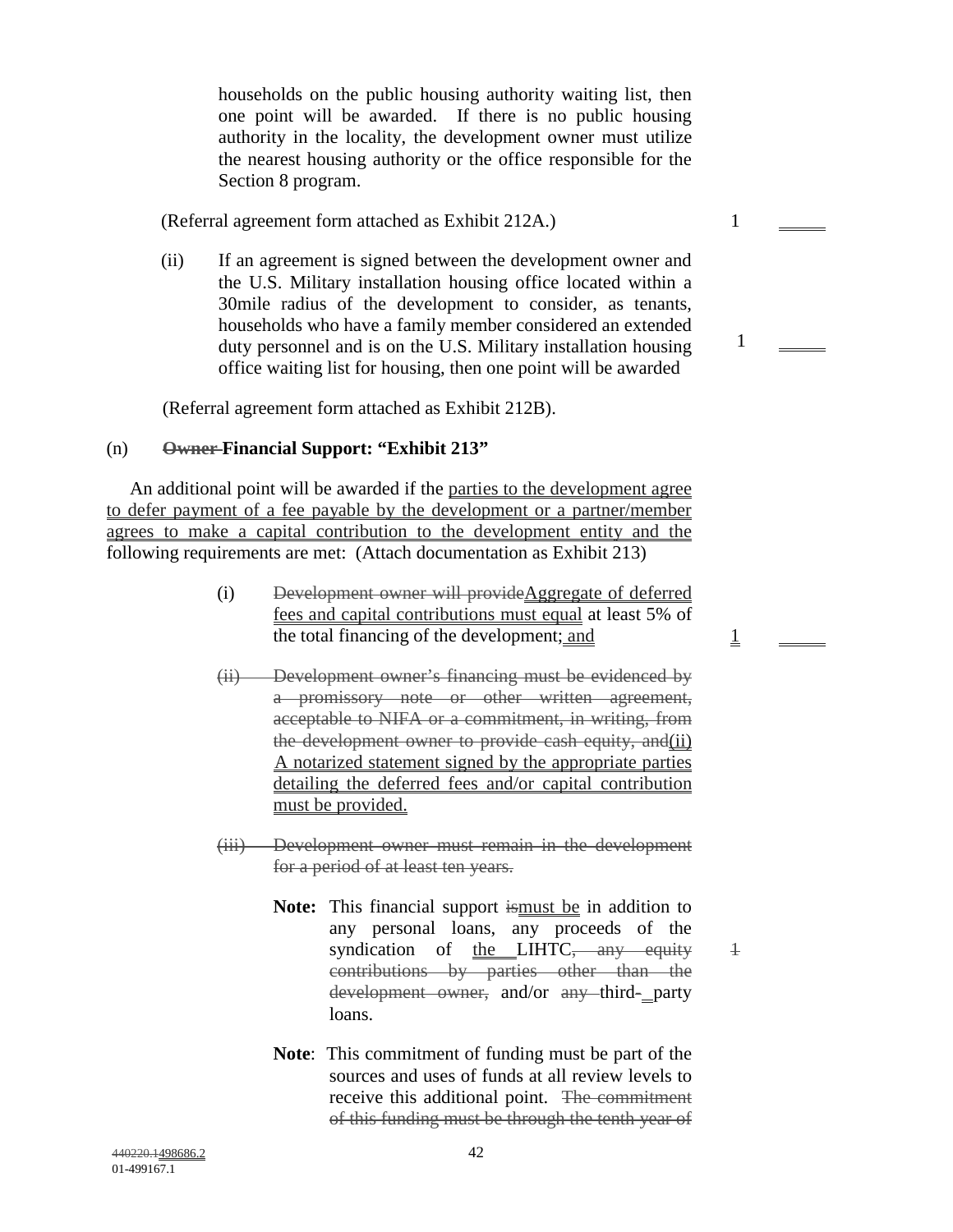the development.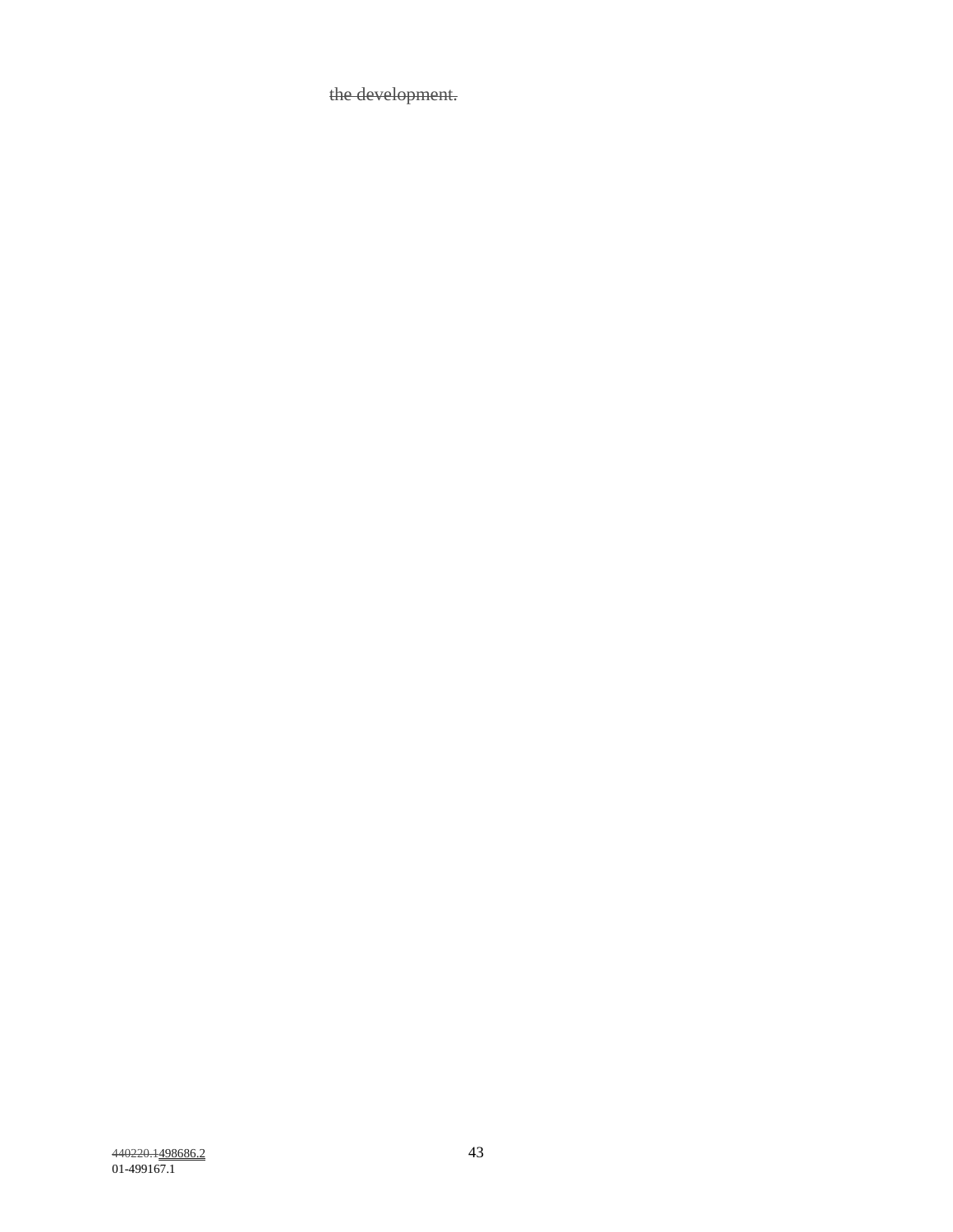## (o) **Amenities: "Exhibit 214"**

Up to a maximum of eight points will be awarded if Exhibit 214 is provided. Exhibit 214 must be a certification from the development's Architect that the development design includes the amenities selected and will be provided in each LIHTC unit upon completion of construction. (**Maximum eight points)** 

**Note**: Rehabilitation developments must either replace or provide new amenities to score points.

| (i)     | All three-bedroom units must have at a minimum                                                                                                                                    |                                  |  |
|---------|-----------------------------------------------------------------------------------------------------------------------------------------------------------------------------------|----------------------------------|--|
| (ii)    | $1 \& 3/4$ bathrooms<br>Furnished On-site furnished community room with a<br>minimum of 600 square feet                                                                           | $\overline{c}$<br>$\overline{2}$ |  |
| (iii)   | Washer and dryer installed and maintained in each unit<br>at no cost to the tenant for usage or rental                                                                            | $\overline{c}$                   |  |
| (iv)    | Elevator                                                                                                                                                                          | $\mathbf{1}$                     |  |
| (v)     | All units will have a washer and dryer hookup (N/A if<br>points awarded in (iii))                                                                                                 | $\mathbf{1}$                     |  |
| (vi)    | Community laundry room (N/A if points awarded in<br>(iii)                                                                                                                         | $\mathbf{1}$                     |  |
| (vii)   | All units must have a dishwasher                                                                                                                                                  | $\mathbf{1}$                     |  |
| (viii)  | All units must have range and *refrigerator (*frost-free,<br>minimum size 14 cubic feet)                                                                                          | $\mathbf{1}$                     |  |
| (ix)    | All units must have microwave and garbage disposal                                                                                                                                | $\mathbf{1}$                     |  |
| (x)     | Designated exterior playground area with sufficient<br>equipment for usage by all units                                                                                           | $\mathbf{1}$                     |  |
| $(x_i)$ | Public telephone                                                                                                                                                                  | $\mathbf{1}$                     |  |
| (xii)   | Covered parking (all units)                                                                                                                                                       | $\mathbf{1}$                     |  |
| (xiii)  | Electronic security system for exterior doors<br>and<br>accessible windows                                                                                                        | $\mathbf{1}$                     |  |
| (xiv)   | Storage area for each unit (minimum size: $6w \times 6d \times x$<br>$8h = 288$ cubic feet and must be an enclosed and secure<br>space) (Closets off bedrooms are not sufficient) | $\mathbf{1}$                     |  |
| Note:   | To be included in the development eligible basis<br>amenities must be provided for every LIHTC unit.<br>(The cost of facilities and amenities can be included in                  |                                  |  |

eligible basis and eligible for LIHTC as long as they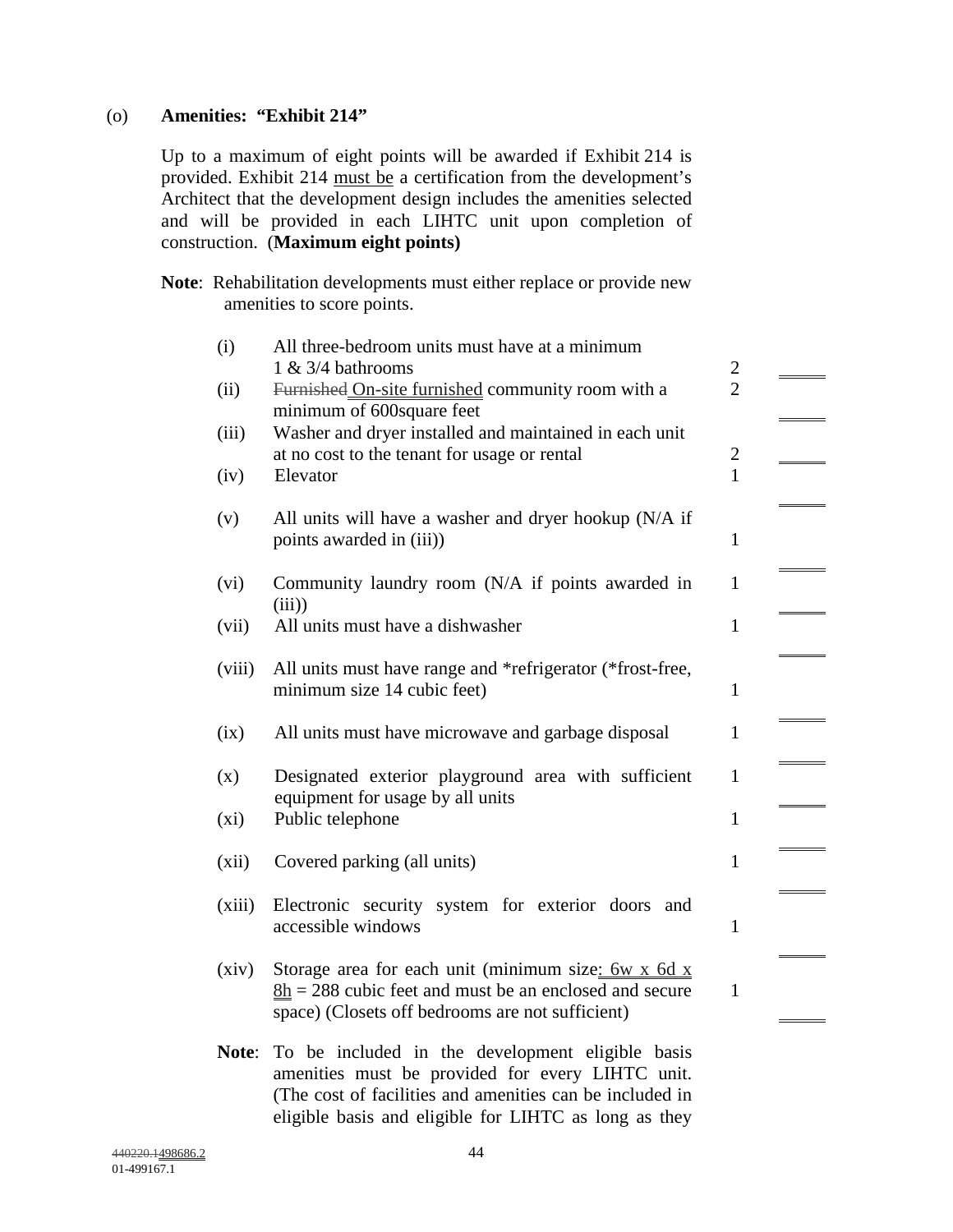are functionally related to the housing unit, there is no separate fee for their use, and they are available to all tenants on a comparable basis.)

## (p) **Pre-notification: "Exhibit 215"**

One point will be awarded if documentation of pre-application notification submitted to the chief executive officer (or its designee) of the local jurisdiction describing the proposed development's configuration, density, planned use and intention to apply to NIFA for LIHTC is attached as Exhibit 215. Such documentation must be in the form of a copy of the letter of transmittal to the local chief executive officer accompanied by either a certified mail receipt, overnight mail receipt or confirmation letter from the appropriate official's office.

## (q) **Local Support: "Exhibit 216"**

One point will be awarded if documentation of support from the chief executive officer (or the equivalent) of the local jurisdiction, dated within 90days' of the application date, expressing the development's value in the community and economic development effort and must address the specific development is attached as Exhibit 216.

## (r) **Difficult to House Population: "Exhibit 217"**

Points will be awarded to developments providing documentation verifying that a specified percentage of the units are specifically equipped for persons with physical and/or mental disabilities. Such documentation must be in the form of a certification from an accredited/licensed architect stating the number of units that will be designed to meet American National Standards for buildings and facilities providing accessibility and usability for persons with disabilities and will conform to the Fair Housing Act Amendments of 1988.

1

- (i) "Equipped" means features that make the units fully usable to such persons are installed in the units at the time of construction or provisions have been included in construction for easy modification to meet the standards.
- (ii) Documentation must also include a referral agreement with a local service provider or a sponsor with a demonstrated capacity to provide on-site supportive services specifically designed for such tenants in one or more of the following population groups:
	- (a) Homeless or displaced individuals/families eligible under IRC Section 42 who lack a fixed, regular and adequate nighttime residence;
	- (b) Persons with physical, mental or developmental disabilities, including impaired sensory, manual or speaking abilities which result in a functional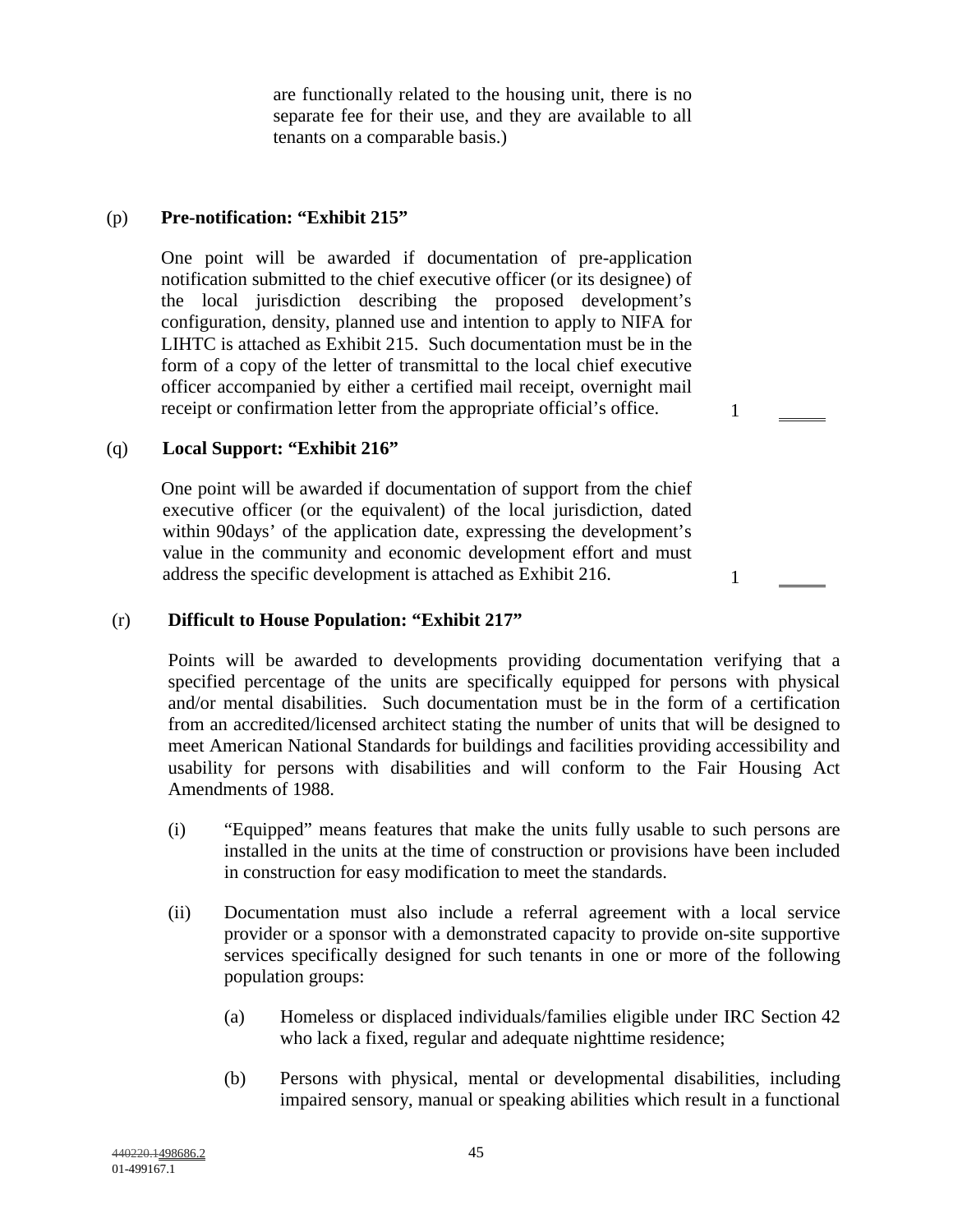limitation in access to and use of a building or facility (housing for the physically disabled must be accessible, not merely adaptable); or

- (c) Other special needs populations (specify).
- (iii) Documentation that the services provided must be affordable and accessible to the development's tenants and the social service provider must have the capacity to perform such services. The services may include, but are not limited to:
	- (a) Hiring a full-time social service coordinator. If a social service coordinator is provided through a third party, then an executed agreement between the two parties must be submitted, and the coordinator must be dedicated to the LIHTC development for at least 20hours a week;
	- (b) Providing child care services either on-site or linked to outside child care centers;
	- (c) Providing health care services either on-site or linked with a local health care provider;
	- (d) Providing job training programs on-site or linked with a local training center;
	- (e) Providing personal care and/or housekeeping services on-site;
	- (f) Providing at least one congregate meal on-site;
	- (g) Providing adult day-care services; and/or
	- (h) Providing transportation services for the residents.
- (iv) Supportive services range across a wide continuum of care (such as meals preparation, assistance with housecleaning, etc.) to high level (such as substance abuse and mental health supports) to medically intense (such as skilled nursing) and will vary from tenant to tenant depending on their particular physical, psychosocial and/or mental limitations, and may vary for each tenant over time. Each special needs tenant need not utilize all of the services provided by the development; however, the services must be available. If tenants are not utilizing the services that are available, NIFA may call into question whether or not the development is serving a special needs population.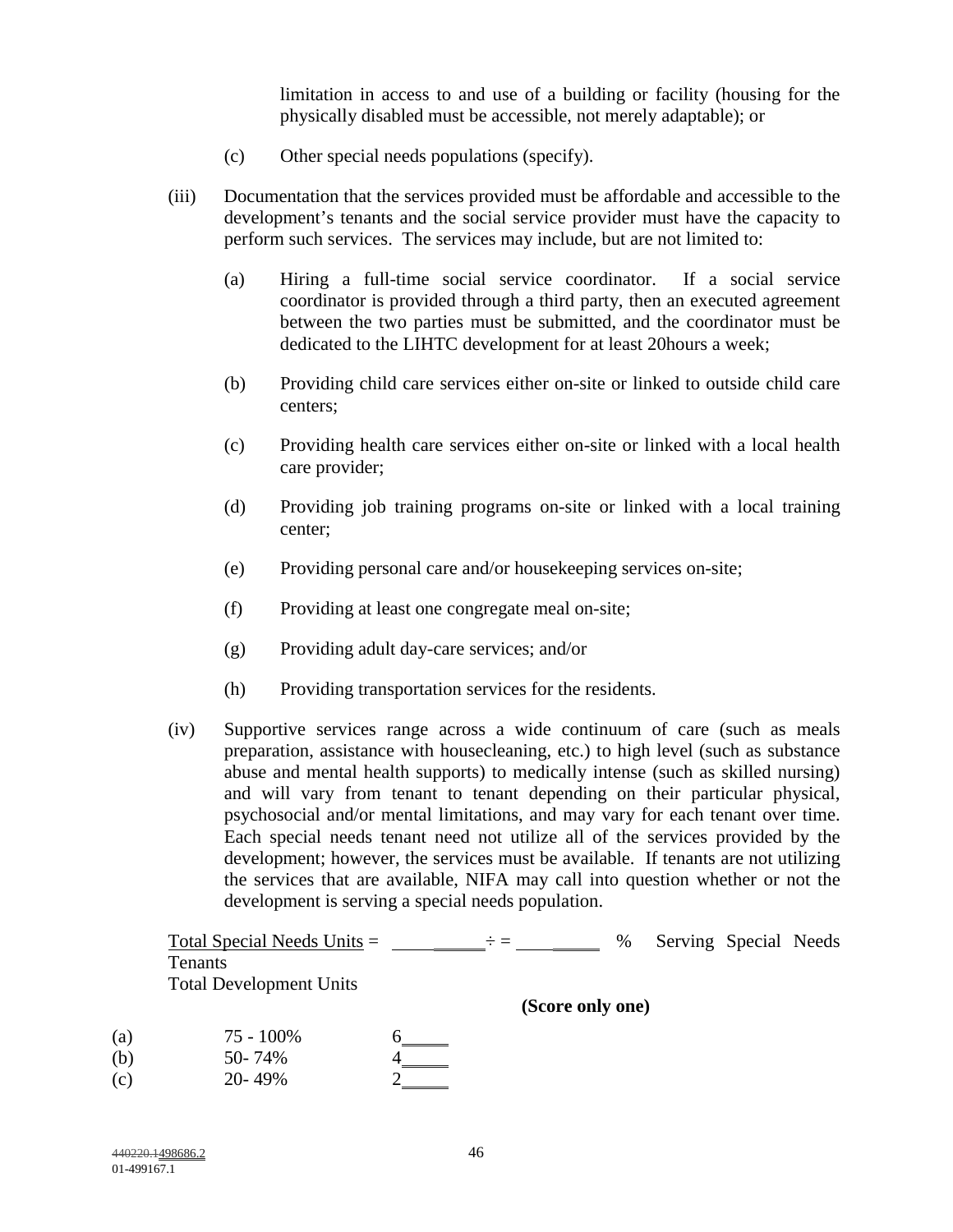# (s) **Developments Located in Qualified Census Tract ("QCT"): "Exhibit 218"**

 Three points will be awarded to developments located in a QCT (see list on page 20) if the development contributes to a concentrated community revitalization plan. A letter from the highest governmental body must be submitted stating that the development contributes to such a plan (attach letter and plan as Exhibit 218).

## (t) **Internet Connection Provided to Tenants: "Exhibit 219"**

One point will be awarded to developments that agree to construct all LIHTC units with an Internet connection in each bedroom and one in the living/family room to provide to each unit basic Internet services at no subscription or usage cost to the tenant. Provide a statement signed and notarized bystatement of the development owner stating its intention to provide such connections (attach statement as Exhibit 219).

#### (u) **State Assessment/Critical Affordable Housing Need**

1

Based on NIFA's state-wide assessment of communities with affordable housings, up to five points can be awarded to developments located in such communities. Contact NIFA for communities designated as having a critical affordable housing need.

 $-$ Up to 5

3

#### (w) **Low-Income Housing Tax Credit Reservation Request**

One point will be awarded to developments requesting a LIHTC reservation of \$325,000or less.

1

## *F. NIFA-SCORED CRITERIA*

## **RENT LEVEL OF EFFORT**.

### **1. Targeting gross rents to lower levels**.

Up to ten points may be awarded based upon the depth of the targeted gross rent levels for the development in comparison to other applicants in the current round. To receive points an applicant must either have the gross rent amounts for all LIHTC units in the development combine to an average amount affordable for an income level at or below 55% of the county's area median income.

> Up to 10 points \_ (NIFA will calculate this score.)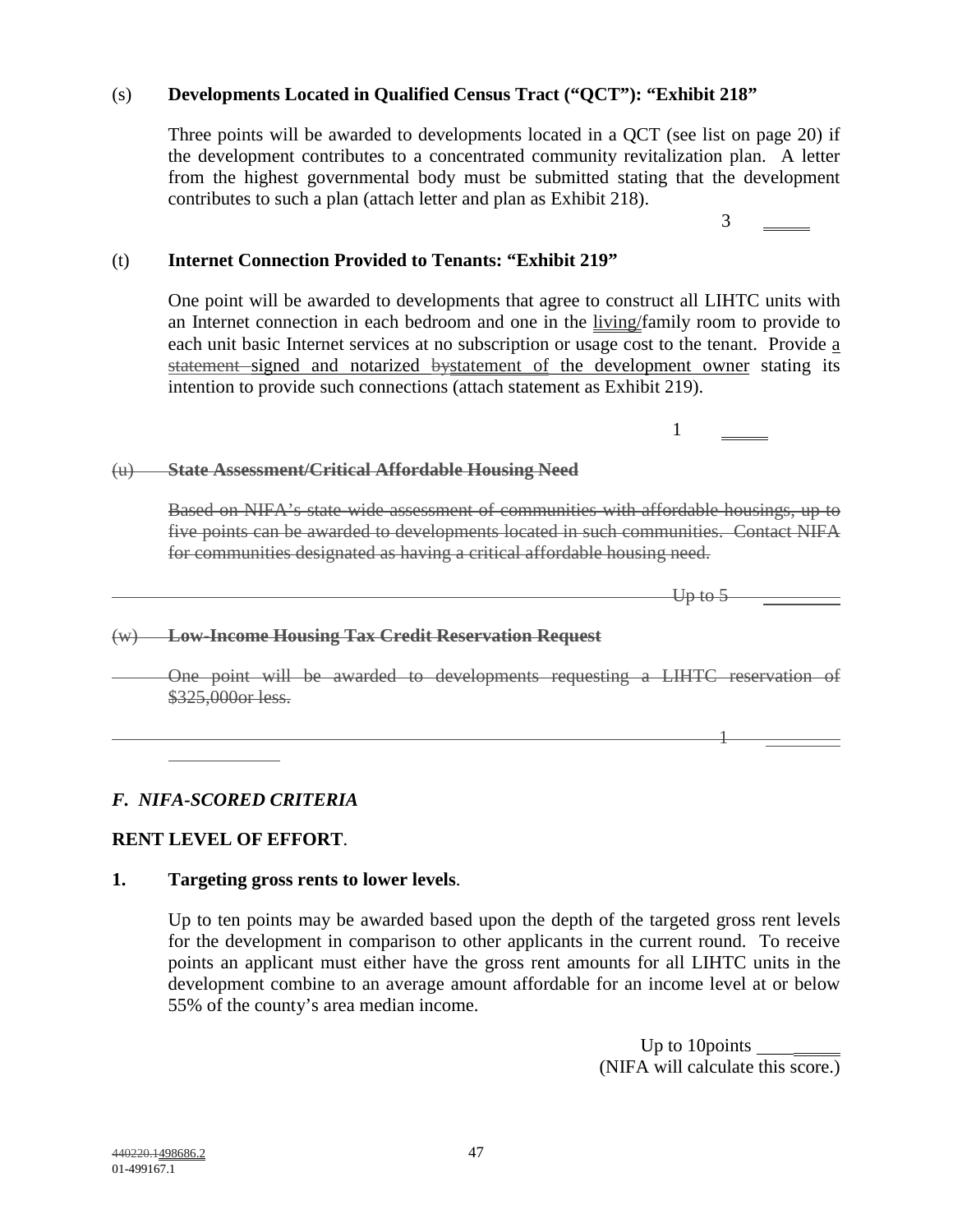**Note:** Applicants agree to have development rents bound by the stated targeted percentage on the application form for the duration of the compliance period through the execution of a LURA.

# **2. Efficient Housing Production**.

The development represents an efficient production of housing. Up to four points will be awarded when comparing current applicants, in a measure of the quality of effort made to minimize development costs, and leverage funding sources in the production of affordable housing. Development cost per bedroom and LIHTC per occupant are within reasonable limits as compared to local and national standards.

> Up to 4 points (NIFA will calculate this score.)

## **3. LIHTC Management Plan, Qualifications, Experience and Agreement: "Exhibit 300**.**"**

Up to three pointsPoints may be awarded if documentation is provided that the development has entered into an executeda copy of a proposed management agreement withto be signed between the development owner and a management agent who has successfully managed affordable rental housing developments during the past five years. (Form Management Plan attached as Exhibit 300)

**Note:** One point will be awarded if the management company can provide evidence of attendance at a NIFA-sponsored LIHTC Training Seminar. **Note:** is attached as Exhibit 300. Please note that in order to receive points in this category, a management agent must be identified. Management entities with unfavorable prior performance, as determined solely in NIFA's opinionsole discretion, may not qualify for any points in this category.

> Up to  $\frac{32}{2}$  points (NIFA will calculate this score.)

**An additional** point will be awarded if evidence of the management company's attendance at the 2003 NIFA-sponsored LIHTC Training Seminar is attached.

> 1 point (NIFA will calculate this score.)

# **4. Supportive Services: "Exhibit 301**.**"**

Due to the fact that the availability of supportive services greatly improves the quality of a tenant's life, up to fivethree points can be awarded when documentation is provided that the development owner has an executed agreementa plan with a qualified supportive services provider to provide supportive services not otherwise available to the tenants.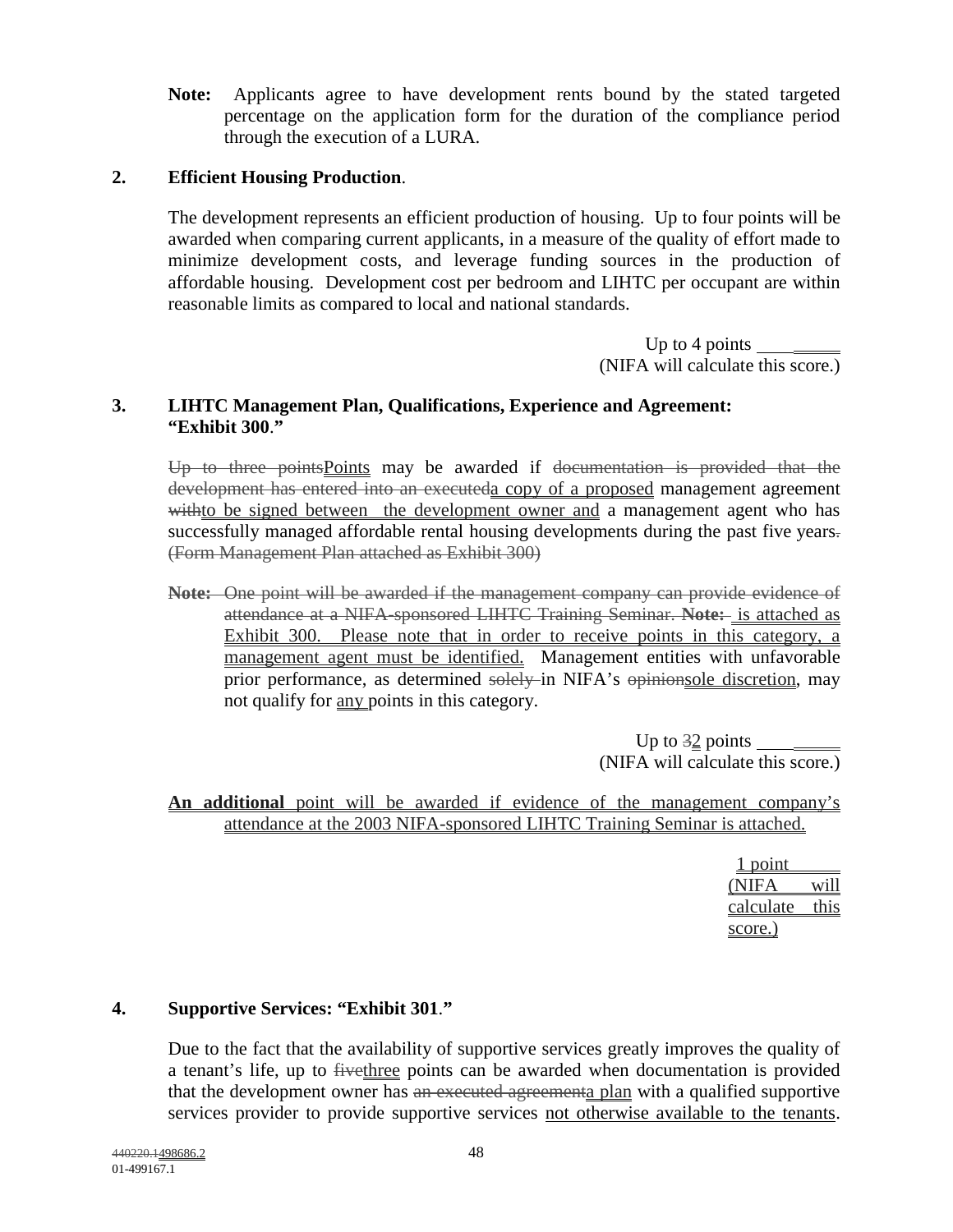**The services identified must be tailored to the needs of the development's target population**. Further, if the services set forth will not be provided on site, a plan detailing the transportation of tenants to and from the service provider must be included in order for points to be awarded in this category. (Attach Supportive Services AgreementPlan as Exhibit 301)

- (a) The supportive services may include, but are not limited to:
	- (i) Hiring a full-time social service coordinator. If a supportive social service coordinator is being provided through a third party, then an executed agreement between the two parties must development be submitted, and the coordinator must be dedicated to the LIHTC development for at least 20 hours a week;
	- (ii) Providing childcare services either on-site or linked to outside child care centers;
	- (iii) Providing health care services either on-site or linked with a local health care provider;
	- (iv) Providing job training programs on-site or linked with a local training center;
	- (v) Providing personal care and/or housekeeping services on-site;
	- (vi) Providing at least one congregate meal on-site;
	- (vii) Providing adult day-care services; and or
	- (viii) Providing transportation services for the tenants.
	- **Note:** Supportive services range across a wide continuum of care (such as meal preparation, assistance with housecleaning, etc.) to high level (such as substance abuse and mental health supports) to medically intense (such as skilled nursing) and will vary from tenant to tenant depending on their particular physical, psychosocial and/or mental limitations and may vary for each person over time.
- (b) The supportive services will be evaluated based upon the following:
	- (i) The terms of the supportive service agreement;
	- (ii) Independent financing of fees to pay for the supportive services;
	- (iii) The experience of the supportive service provider; and
	- (iv) The importance of the supportive service in enhancing a tenants' standard of living.

Up to 53 points (NIFA will calculate this score.)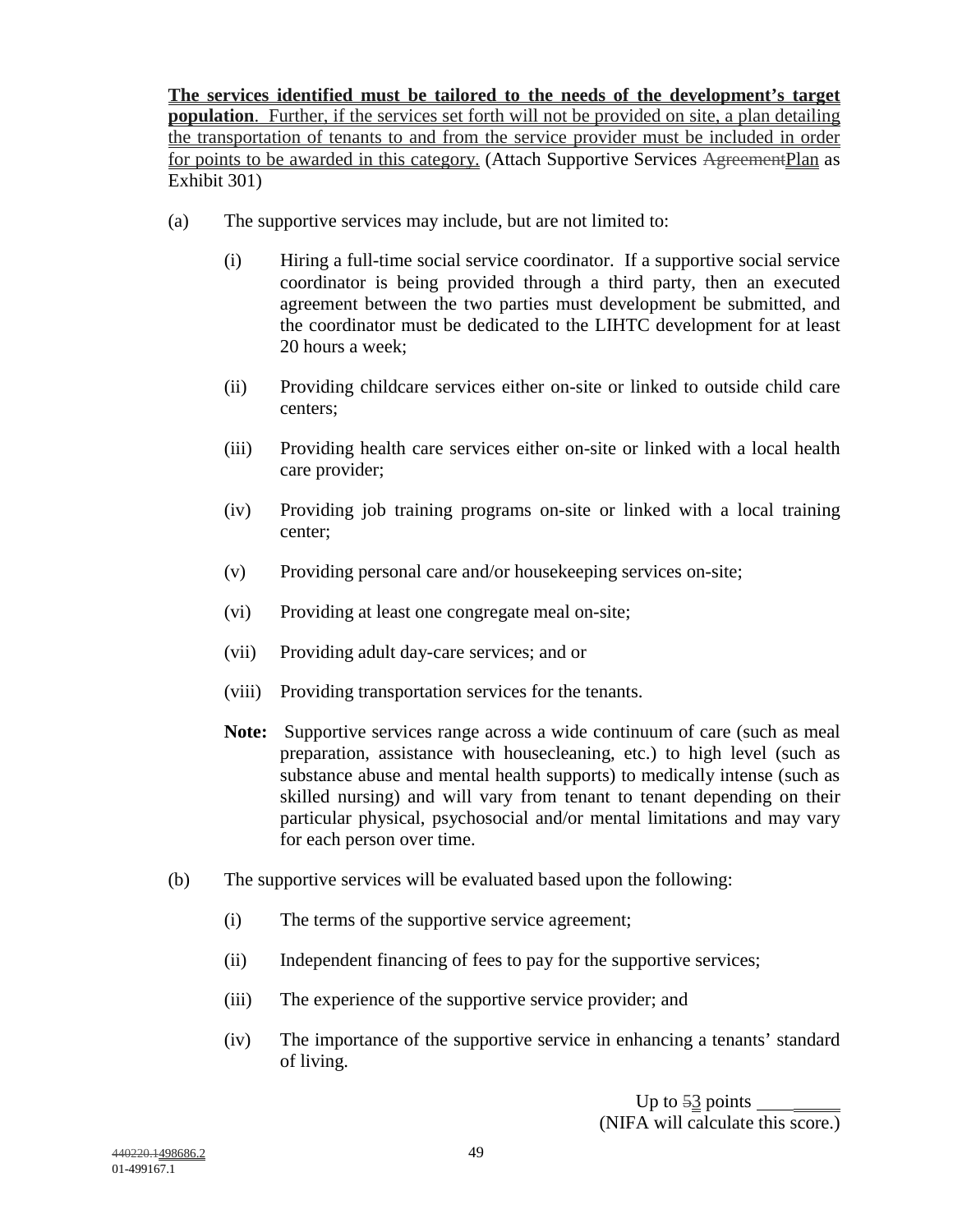**Note:** The supportive services agreement will be incorporated in to the LURA.

# **5. State Assessment/Housing Shortage**

Based solely upon NIFA's state-wide assessment of communities, up to five points may be awarded to developments in communities with low-income housing shortages as determined by NIFA.

Up to 5

## **6. Point Deductions**

Points may be deducted if the proposed development includes:

- (a) persons who have an identity of interest;
- (b) The applicant's existing developments have reoccurring events of uncorrected noncompliance;

**Note**: Significant events of noncompliance in NIFA's discretion could result in removal of an application from consideration.

- (c) Failure to pay fees;
- (d) Involvement in a foreclosure or deed in lieu of a foreclosure within past seven years;
- (e) A previous development of the applicant's received a reservation of LIHTC but did not meet the minimum 10% carryover requirement resulting in returned LIHTC; or
- (f) A previous development of the applicant's was not placed-in-service within 24 months of receivingby the close of the second calendar year in which the LIHTC carryover allocation was made.

Up to 10negative points (NIFA will calculate this score.)

## *G. FINAL RANKING*

## **Required Threshold Criteria points - Items (b-k)**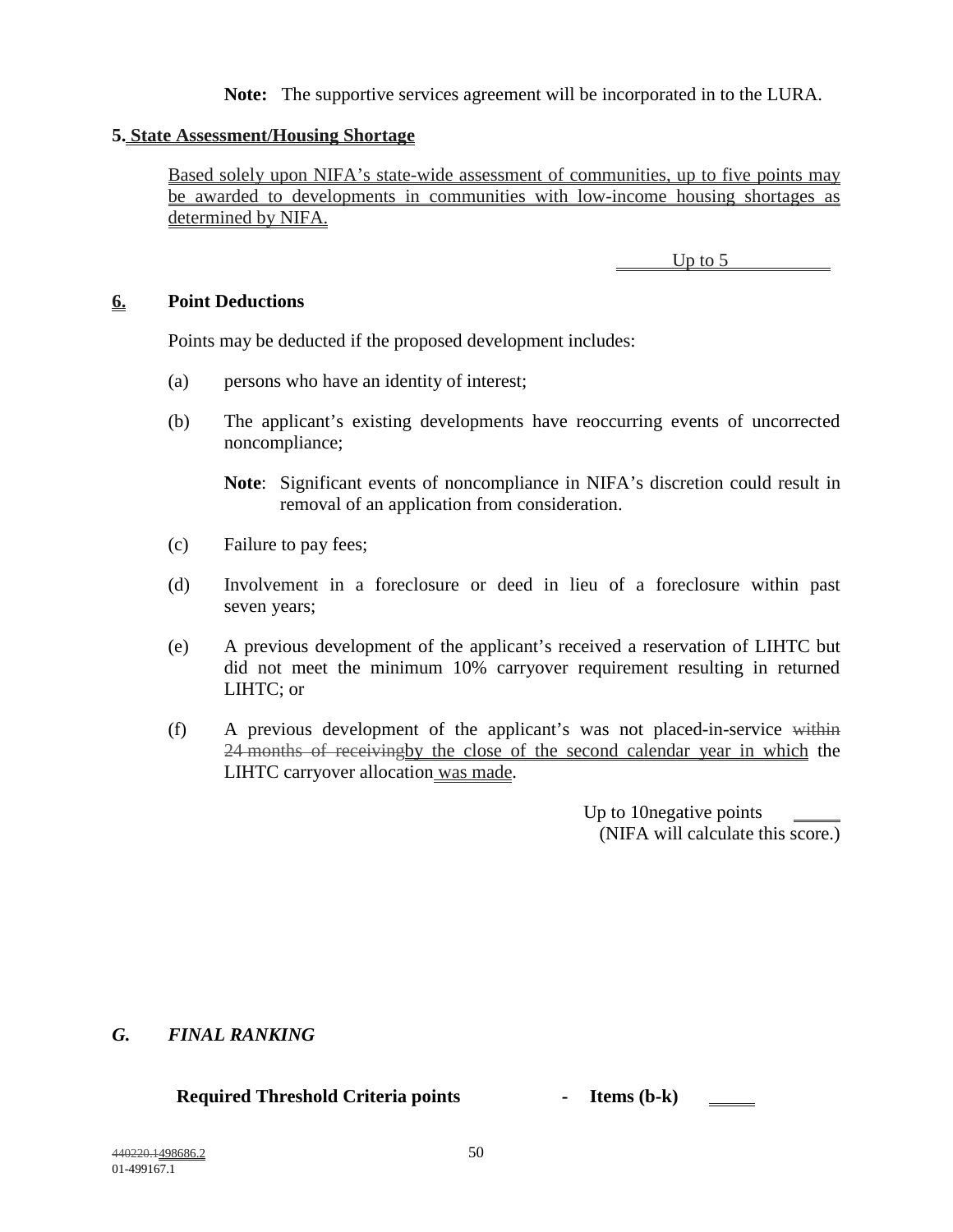|                                        | Total                    |  |
|----------------------------------------|--------------------------|--|
| <b>NIFA-scored Criteria points</b>     |                          |  |
| <b>Other Selection Criteria points</b> | - Items $(a-wy)$ _______ |  |

- (1) NIFA will rank each application according to the total number of points awarded in each of the Threshold, Other and NIFA-scored criteria. The results of the evaluation will be determined by NIFA in its discretion.
- (2) After evaluating and scoring all applications received for each application acceptance round, NIFA will utilize the following factors in determining which development will receive a LIHTC commitment in case of a tie between any applications:
	- (a) which serves the lowest-income tenants;
	- (b) which obligates the development owner to serve qualified tenants for the longest period of time;
	- (c) whose application demonstrates the highest readiness to proceed with the development;
	- (d) which provides the most efficient usage of the LIHTC on a per-unit basis; and
	- (e) which is located in a QCT and contributes to a concerted community revitalized plan.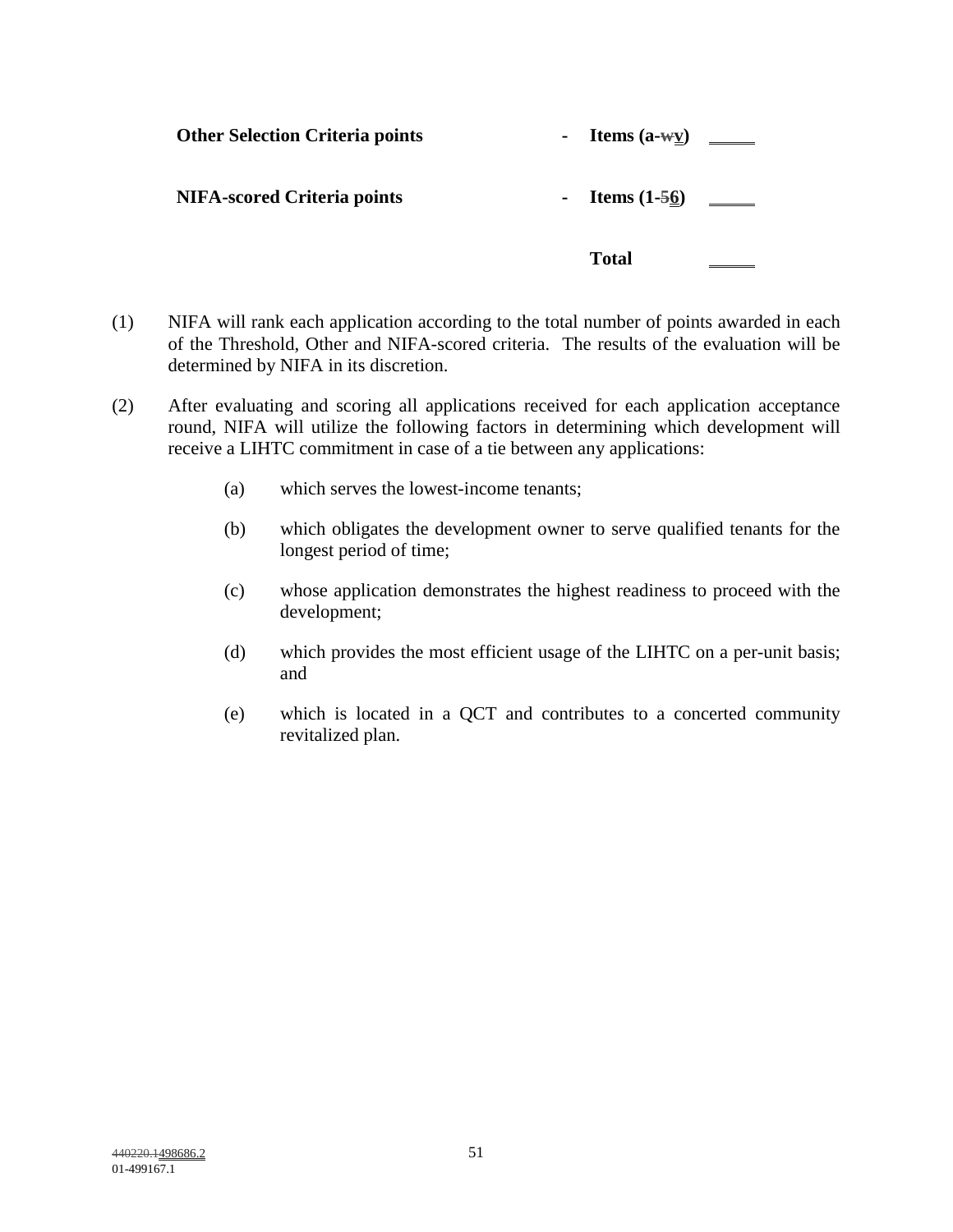# *H. OVERVIEW OF RANKING PROCESS*

# **CONSIDERATIONS.**

- (1) In reaching the final ranking of an application, NIFA will take into consideration the development owner's history of placing into service developments which have been awarded LIHTC in any state. NIFA may disqualify applications from applicants who are delinquent in fee payments (with respect to current or prior developments), who have previously failed to place into service developments which have received a LIHTC carryover allocation or who have not fulfilled the obligation of any previously issued commitment notice.
- (2) NIFA shall issue LIHTC only in the amount needed based on the review of the development. The issuance of LIHTC or the determination of any allocation amount in no way represents or purports to warrant the feasibility or viability of the development by NIFA. NIFA will, from time to time, set a maximum amount of LIHTC that can be allocated to a development in an amount which it deems appropriate, given the demand for Nebraska's LIHTC and the relative proposed costs of currently competing development applications. No member, officer, agent or employee of NIFA shall be personally liable concerning any matters arising out of, or in relation to, the allocation of the LIHTC.
- (3) NIFA has discretion to award additional points when scoring an application previously receiving an allocation of LIHTC when, upon re-application and re-award of LIHTC, the original allocation of LIHTC is returned to the authority and the following conditions are met:
	- (a) The original LIHTC allocation is determined to be inaccurate, as originally prepared, but was submitted in good faith; or
	- (b) The original LIHTC allocation requires developments modification due to community need; and
		- (i) The development is under construction, greater than 40% of the hard construction costs will be incurred by December 1st of the current year, and the costs are certified by an independent third-party certified public accountant or independent third-party attorney;
		- (ii) The rent AMI targeting will not exceed the originally proposed; and
		- (iii) The resubmitted development is requesting no more than a 115% of the original allocation.
	- (c) All applications that do not receive a reservation of LIHTC in any given round will be considered in the next available cycle in **20032004** if:
		- (i) The applicant notifies NIFA, in writing, that it still wishes the development to be considered for LIHTC;
		- (ii) The applicant submits the Reapplication Fee;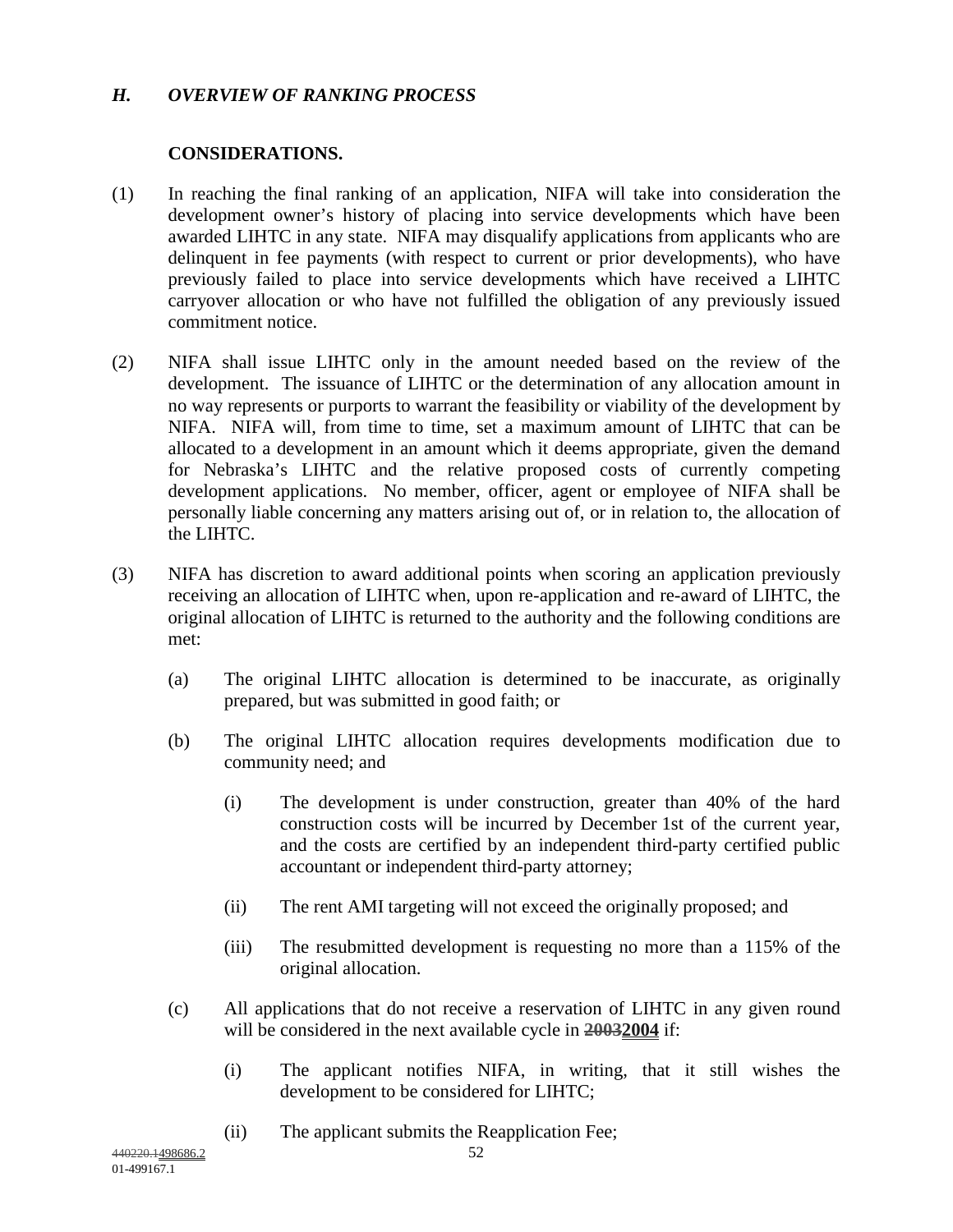- (iii) The development meets or exceeds the minimum threshold criteria established by NIFA;
- (iv) Evidence is provided to NIFA showing that site control, financing commitments and any other required time-sensitive documents remain valid; and
- (v) There are no substantial or material changes to the application.
- **Note:** Should the Internal Revenue Service ("IRS") or the Department of the Treasury release rulings, notices or regulations that modify or change any of the information of this application, these rulings, notices or regulations will take precedence over the written material in Nebraska's LIHTC Allocation Plan and application. All information submitted to NIFA shall be kept confidential and shall not be available to any other applicant. Applicants will be given their scoring results upon request and may receive the scoring results of other developments on an anonymous basis.

# *I. APPLICANT CONSULTANT INFORMATION*

# **1. IDENTIFICATION OF CONSULTANT**

Applicant is employing the services of the following consultant(s), as defined below, who will assist applicant and/or its joint venture or partner with all or a part of this application. For the purpose of this application, "consultant" shall include accountants, investment bankers, financial advisors, investors, syndicators, attorneys and any other advisor or consultant who is assisting the applicant in the completion and/or filing of this application:

Name of Consultant

Address \_\_\_\_\_\_\_

 $City$   $State$   $Zip$   $Zip$ 

Name of Consultant

Address \_\_\_\_\_\_\_

 $City$  State  $Zip$ 

Telephone Number ( ) Facsimile Number ( )

Telephone Number ( ) Facsimile Number ( )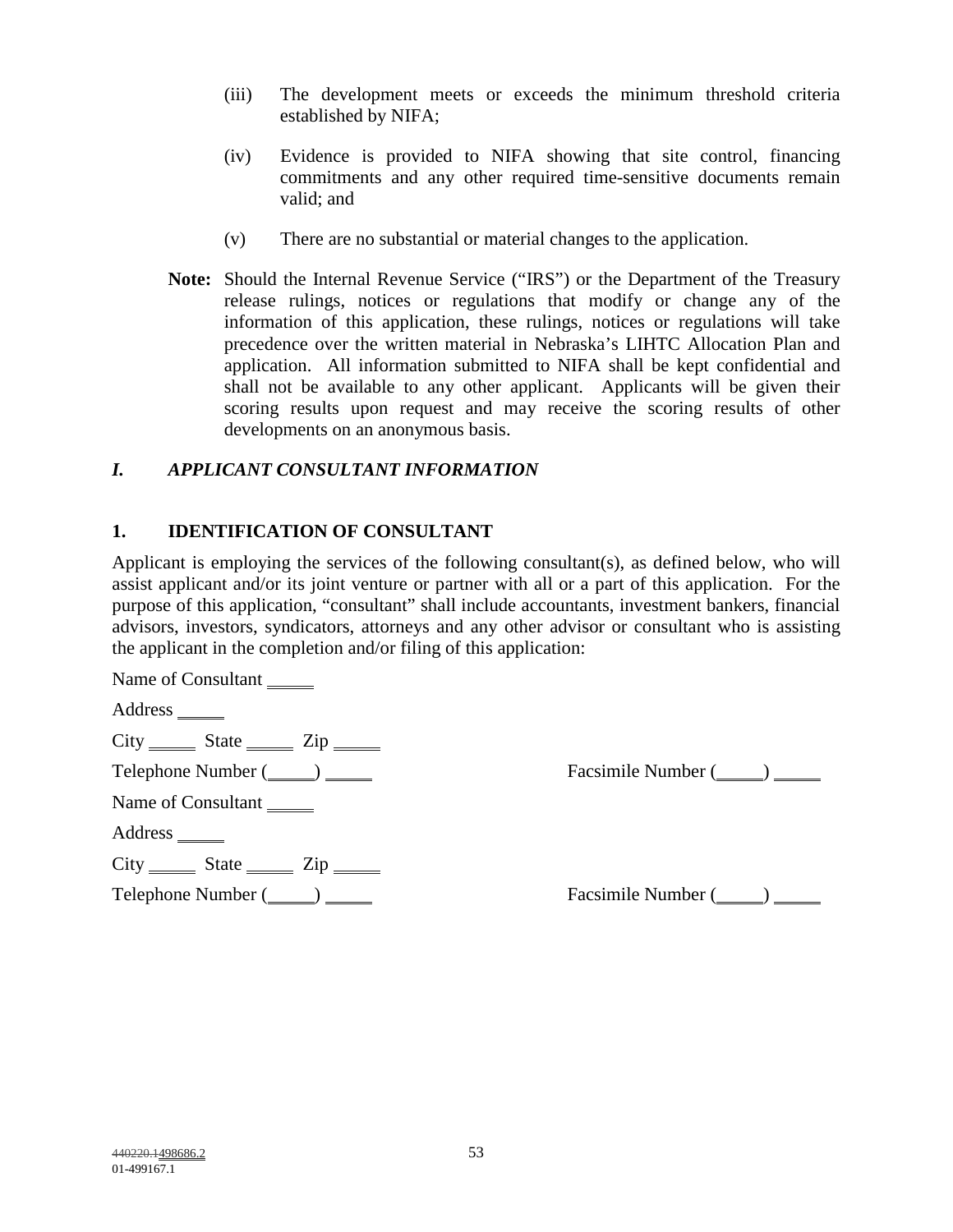# **2. STATEMENT AND CERTIFICATION OF CONSULTANT** *(if a consultant is utilized in the making or filing of this application)*

Individually, or as the consultant(s) or officer(s) of the applicant entity, I (we) am (are) familiar with the provisions of the Tax Reform Act of 1986 and subsequent revisions, with respect to the Low Income Tax Credit Program, and, to the best of my (our) knowledge and belief, the applicant entity has complied, or will comply, with all of the requirements which are prerequisite to issuance of the low-income tax credits by NIFA. I (We) understand that the Low Income Tax Credit Program will be governed and controlled by rules and regulations to be issued by the United States Treasury, and I (we) have read such rules and am (are) familiar with the requirements thereof.

To the best of my (our) knowledge and belief, no information contained in this application or in the listed attachments and exhibits is in any way false or incorrect; that it is truly descriptive of the development or property for which the low-income tax credit is being applied, and the proposed construction will not violate zoning ordinances or deed restrictions.

I (We) hereby certify that the information contained in the NIFA Low Income Housing Tax Credit Application Form is true and accurate. I (We) understand that any misrepresentations and/or fraudulent information contained within this application may result in the termination of tax credits by NIFA and potentially my (our) and related parties being barred from future program participation and notification of such to the Internal Revenue Service.

| Signature of Consultant |     | Date |  |
|-------------------------|-----|------|--|
| <b>STATE OF</b>         |     |      |  |
| <b>COUNTY OF</b>        | SS. |      |  |

I, the undersigned, a notary public in and for said County, in said State, hereby certify that , whose name signed to the foregoing statement, and who is known to me, acknowledged before me on this date, that being informed of the contents of this statement, executed the same voluntarily.

Given under my hand and official seal this  $\_\_\_$  day of  $\_\_\_\_\_$ , 20  $\_\_\_\_\$ .

Notary Public Date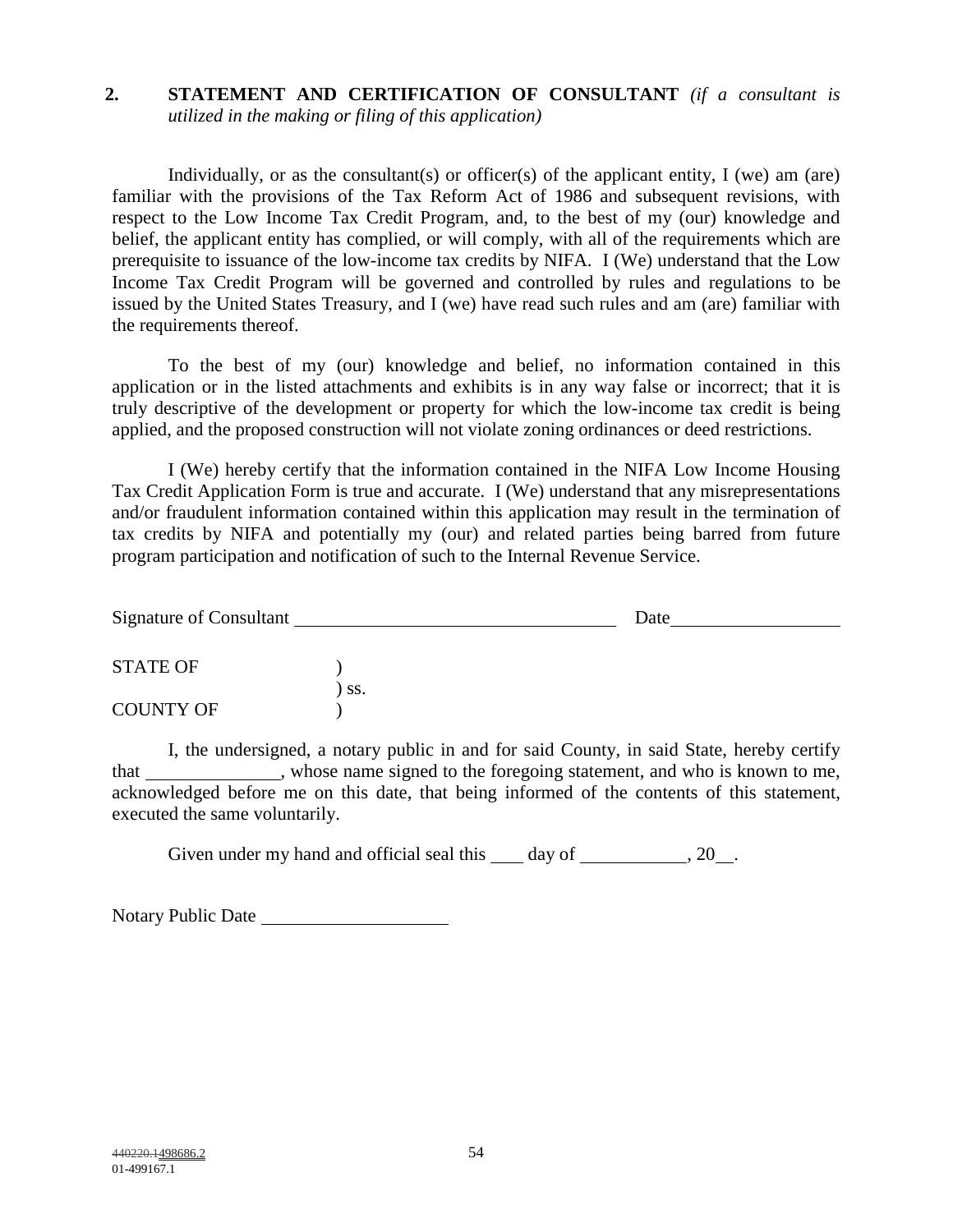## **3. STATEMENT AND CERTIFICATION OF APPLICANT/OWNER**

Individually, or as the general partner(s) or officers of the applicant entity, I (we) am (are) familiar with the provisions of the Tax Reform Act of 1986 and subsequent revisions, with respect to the LIHTC Program, and, to the best of my (our) knowledge and belief, the applicant entity has complied, or will comply, with all of the requirements which are prerequisite to issuance of LIHTC by the Nebraska Investment Finance Authority ("NIFA"). I (We) understand that the LIHTC Program will be governed and controlled by rules and regulations to be issued by the United States Treasury, and I (we) have read such rules and am (are) familiar with the requirements thereof. To the best of my (our) knowledge and belief, no information contained in this application or in the listed attachments and exhibits is in any way false or incorrect; that it is truly descriptive of the development or property for which the LIHTC is being applied; and the proposed construction will not violate zoning ordinances or deed restrictions.

I (We) hereby make application to NIFA for allocation of LIHTC. The undersigned hereby acknowledges that the making of an allocation by NIFA does not warrant that the development is financially feasible or otherwise qualified to claim credits. I (We) agree that NIFA's directors, officers, employees and agents will not be held responsible or liable for any representations made to the undersigned or its investors relating to the LIHTC Program; therefore, I assume the risk of all damages, losses, costs and expenses related thereto and agree to indemnify and save harmless NIFA or any of its directors, officers, employees and agents against any and all claims, suits, losses, damages, costs and expenses of any kind and of any nature that NIFA may hereinafter suffer, incur or pay arising out of its decision concerning the application for LIHTC or the use of the information concerning the LIHTC Program. The undersigned hereby certifies that the information set forth in this application form, and in any attachments and exhibits in support thereof, is true, correct and complete.

I (We) hereby certify that the information contained in the LIHTC Application is true and accurate. I (We) understand that any misrepresentations and/or fraudulent information contained within this application may result in the termination of LIHTC by NIFA and potentially my (our) and related parties being barred from future program participation and notification of such to the Internal Revenue Service.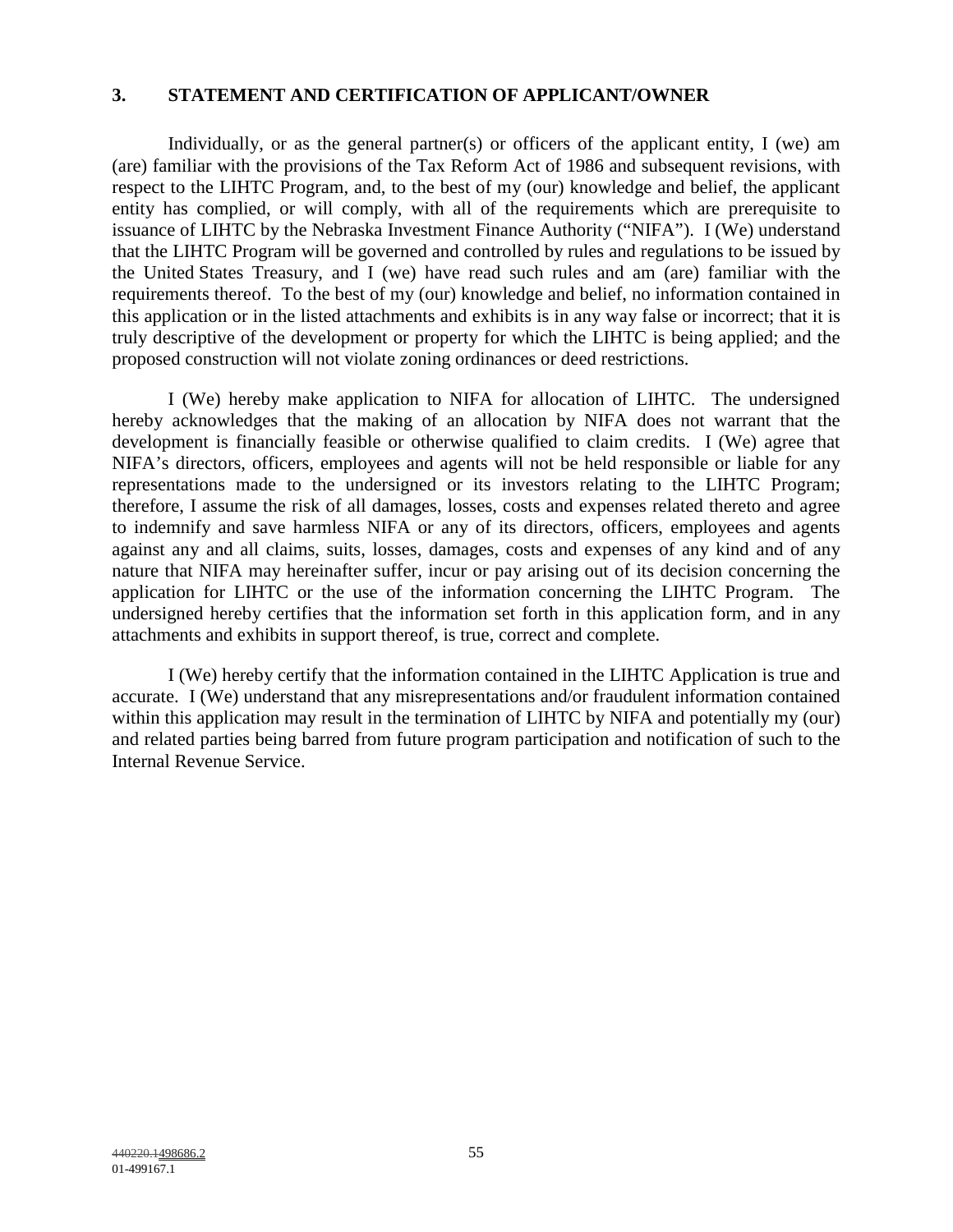I (We) hereby authorize any state LIHTC Allocating Agency to release to NIFA any and all information that such state LIHTC Allocating Agency has regarding development compliance, the curing of or failure to cure any development noncompliance, any formal or informal action taken by any state LIHTC Allocating Agency with respect to my/our participation in any low-income housing tax credit program and any other data that may be relevant to NIFA in its assessment of our development experience and compliance record.

Signature of Applicant/Owner Date

STATE OF  $\qquad \qquad$  ) ) ss. COUNTY OF )

\_\_\_\_\_\_\_\_\_\_\_\_\_\_\_\_\_\_\_\_\_\_\_\_\_\_\_\_\_\_\_\_\_\_\_\_\_\_\_\_\_\_\_\_\_\_

I, the undersigned, a notary public in and for said County, in said State, hereby certify that \_\_\_\_\_\_\_\_\_\_, whose name signed to the foregoing statement, and who is known to me, acknowledged before me on this date, that being informed of the contents of this statement, executed the same voluntarily.

Given under my hand and official seal this  $\_\_\_$  day of  $\_\_\_\_\_$ , 20 $\_\_\_\_\$ .

Notary Public Date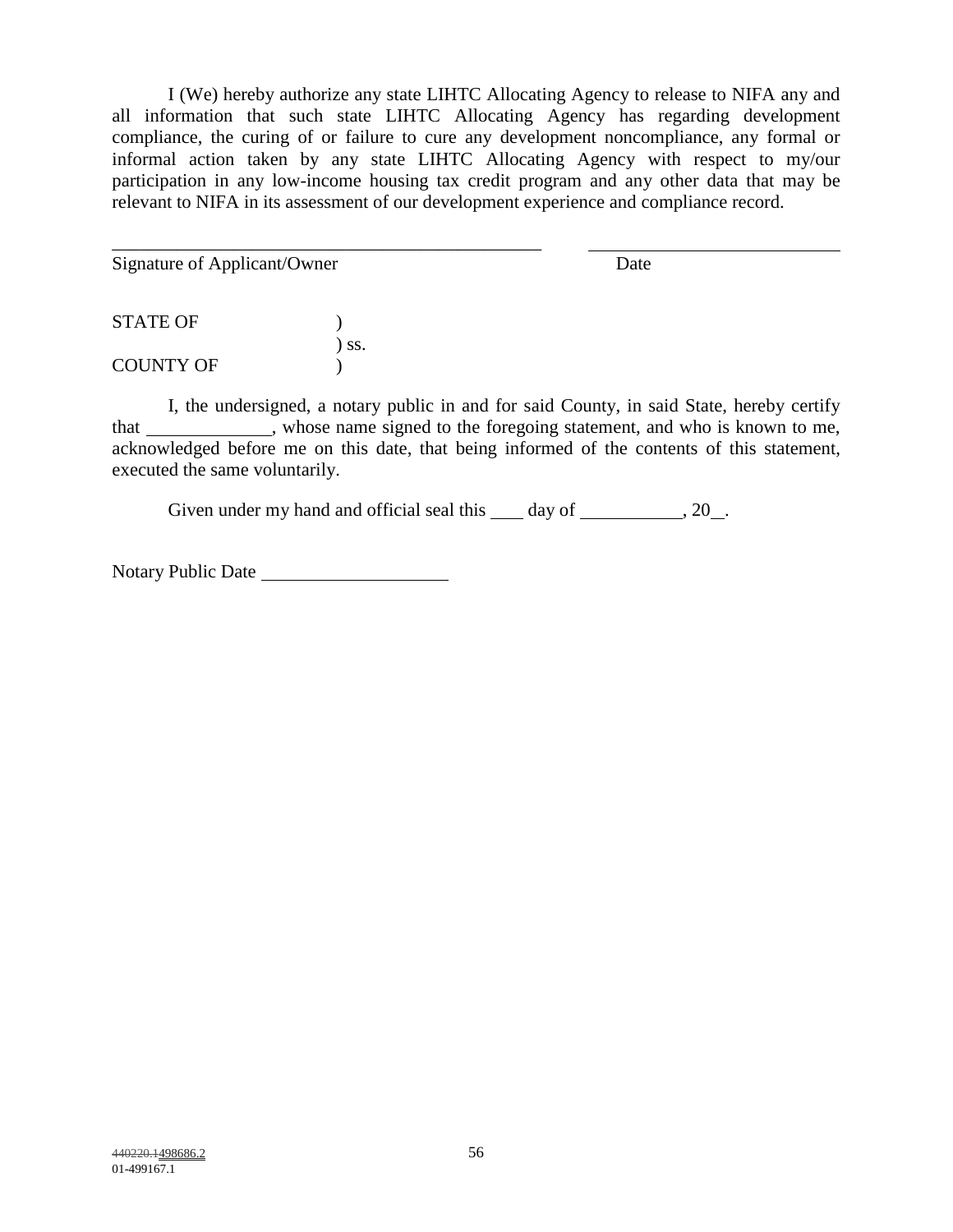INQUIRIES: Inquiries, applications and further questions should be directed to:

Nebraska Investment Finance Authority 1230O Street Suite 200 Lincoln, NE 68508-1402 Telephone: (402) 434-3900 Facsimile: (402) 434-3921 Internet address: www.NIFA.org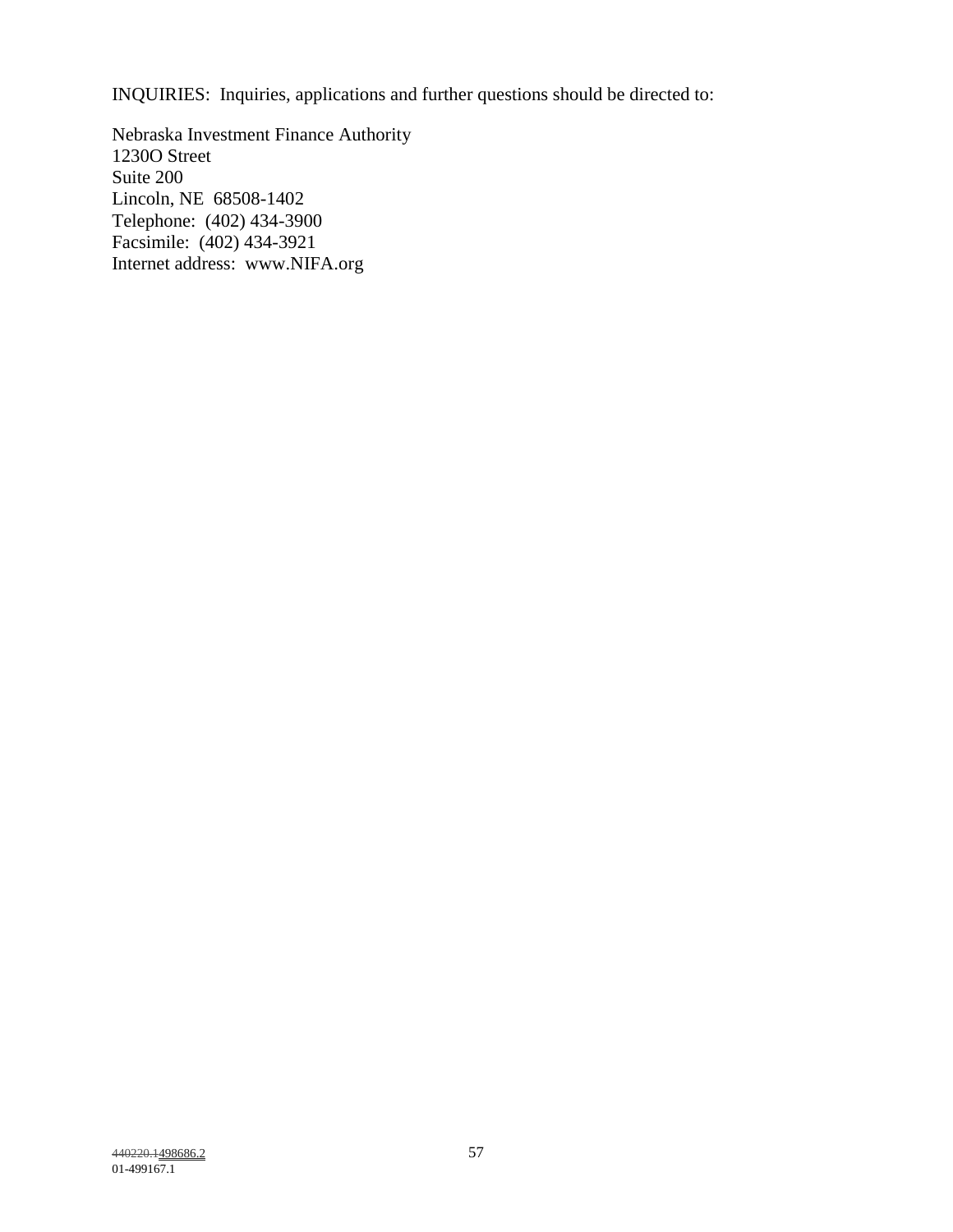# **Direct Construction Cost Breakdown**

## **LIHTC DETAILED CONSTRUCTION COST BREAKDOWN**

Development: Date:

| $\mathbf{1}$ |     | <b>General Requirements</b>    |           |  |
|--------------|-----|--------------------------------|-----------|--|
| 1            | 310 | Superintendent                 |           |  |
| 1            | 320 | <b>Contract Administration</b> |           |  |
| 1            | 330 | Cleanup                        |           |  |
| 1            | 430 |                                |           |  |
| 1            | 620 |                                |           |  |
| 1            | 630 |                                |           |  |
| 1            | 650 |                                |           |  |
| 1            | 810 |                                |           |  |
| 1            | 910 |                                |           |  |
| 1            | 950 |                                |           |  |
| 1            | 980 |                                |           |  |
| 1            | 985 |                                |           |  |
|              | 985 |                                |           |  |
|              | 990 |                                |           |  |
|              |     |                                | Subtotal: |  |

| $\boldsymbol{2}$ |     | <b>On-site Work</b>   |           |  |
|------------------|-----|-----------------------|-----------|--|
| $\mathfrak{2}$   | 110 | Demolition            |           |  |
| $\overline{2}$   | 230 |                       |           |  |
| $\overline{2}$   | 240 |                       |           |  |
| 2                | 250 |                       |           |  |
| 2                | 320 |                       |           |  |
| $\sqrt{2}$       | 350 |                       |           |  |
| $\mathfrak{2}$   | 360 |                       |           |  |
| 2                | 370 |                       |           |  |
| $\overline{2}$   | 340 |                       |           |  |
| 2                | 400 |                       |           |  |
| 2                | 510 |                       | Subtotal: |  |
|                  |     |                       |           |  |
| $\mathfrak{2}$   | 400 | Off-site Improvements |           |  |
| 2                | 610 |                       |           |  |
|                  |     |                       | Subtotal: |  |

| $\sim$ |     | <b>Concrete</b>                        |           |  |
|--------|-----|----------------------------------------|-----------|--|
| ⌒      | 110 | Excavation                             |           |  |
| 2      | 210 | Footing/Foundation Labor and Materials |           |  |
| 2      | 220 | Reinforcement Steel/Tie-downs          |           |  |
| 2      | 230 |                                        |           |  |
| 2      | 310 |                                        |           |  |
| 2      | 350 |                                        |           |  |
|        | 410 |                                        |           |  |
|        |     |                                        | Subtotal: |  |

|                  | <b>Masonry</b>              |    |  |
|------------------|-----------------------------|----|--|
| 100              | Masonry Labor and Materials |    |  |
| 200              | Stonework                   |    |  |
| 440220.1498686.2 |                             | 58 |  |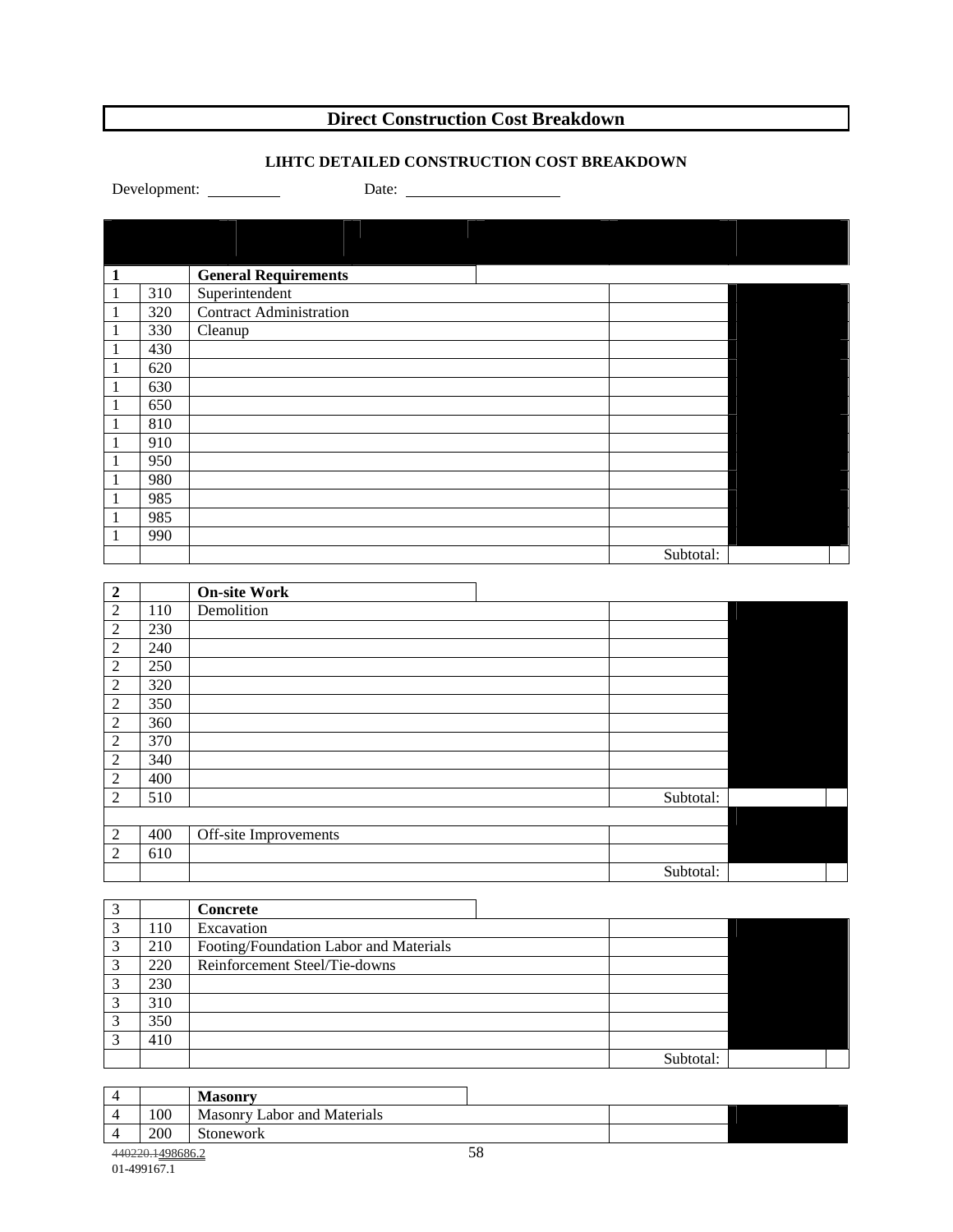| $\Delta$<br>┑ | 210<br>1 V<br>ັ         |           |  |
|---------------|-------------------------|-----------|--|
| $\prime$<br>┑ | 250<br>350              |           |  |
| ∠<br>┑        | $\overline{10}$<br>41 U |           |  |
|               |                         | Subtotal: |  |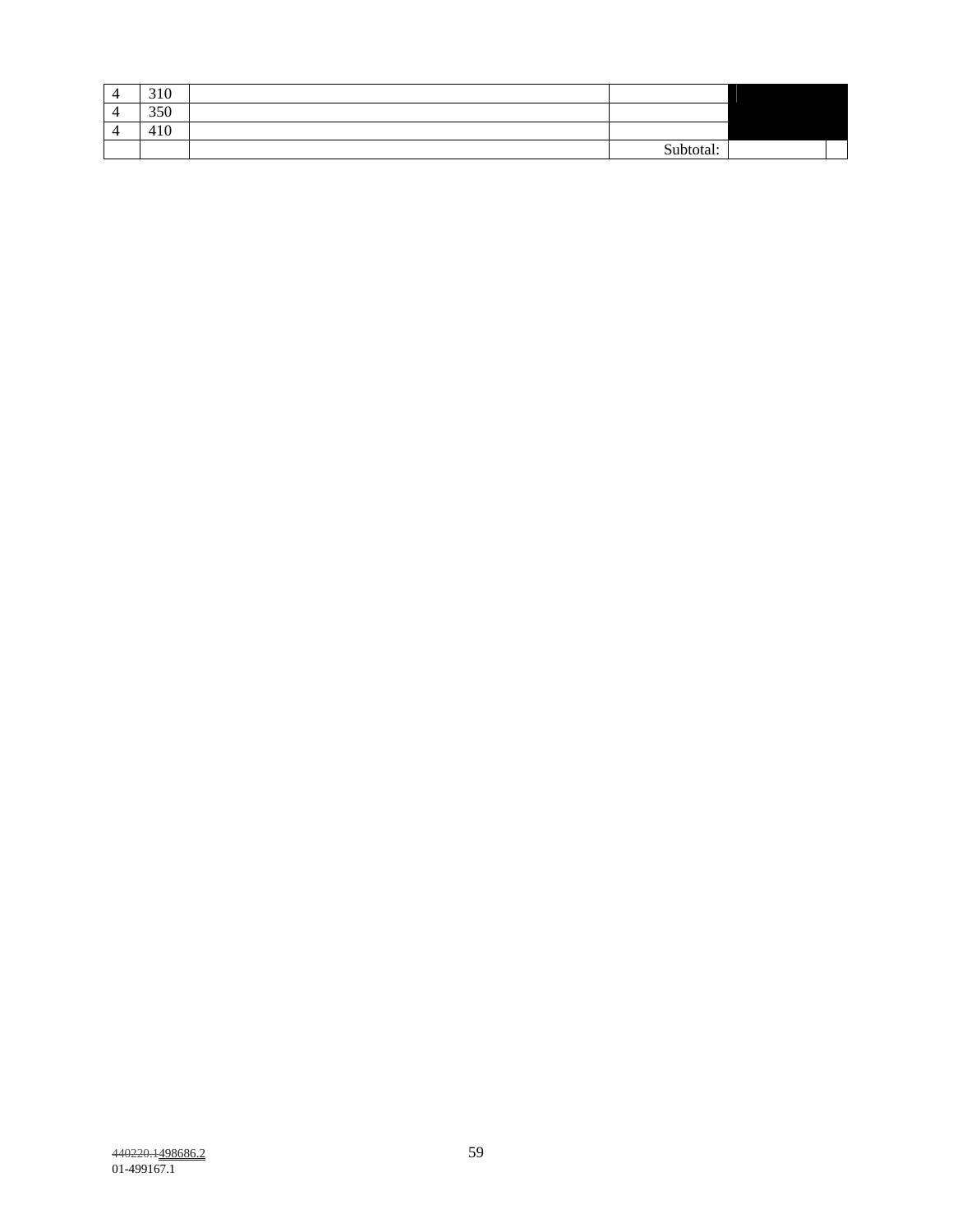#### **Direct Construction Cost Breakdown LIHTC DETAILED CONSTRUCTION COST BREAKDOWN**

|     | <b>Metals</b>            |           |  |
|-----|--------------------------|-----------|--|
| 210 | Miscellaneous Metals     |           |  |
| 310 | Steel Joists and Girders |           |  |
| 410 |                          |           |  |
|     |                          | Subtotal: |  |

| 6 |     | <b>Wood</b>            |           |  |
|---|-----|------------------------|-----------|--|
| 6 | 110 | Framing Material       |           |  |
| 6 | 115 | Framing Labor          |           |  |
| 6 | 310 | <b>Finish Material</b> |           |  |
| 6 | 315 | Finish Labor           |           |  |
| 6 | 510 |                        |           |  |
| 6 | 550 |                        |           |  |
| 6 | 610 |                        |           |  |
| 6 | 640 |                        |           |  |
|   |     |                        | Subtotal: |  |

|   |     | <b>Thermal/Moisture Protection</b>       |           |  |
|---|-----|------------------------------------------|-----------|--|
|   | 110 | Waterproofing                            |           |  |
|   | 210 | Soffit and Facia                         |           |  |
|   | 310 | Gutter and Downspout Labor and Materials |           |  |
|   | 410 | <b>Insulation Labor and Materials</b>    |           |  |
| 7 | 510 | Roofing Labor and Materials              |           |  |
| 7 | 610 | Vinyl Siding Labor and Materials         |           |  |
| 7 | 610 |                                          |           |  |
|   | 650 |                                          |           |  |
|   | 670 |                                          |           |  |
|   |     |                                          |           |  |
|   |     |                                          | Subtotal: |  |
| 8 |     | <b>Doors and Windows</b>                 |           |  |
| 8 | 110 | Hardware                                 |           |  |
| 8 | 210 | <b>Steel Doors and Frames</b>            |           |  |
| 8 | 310 | <b>Wood Doors and Frames</b>             |           |  |
| 8 | 410 | <b>Windows Labor and Materials</b>       |           |  |
| 8 | 510 | Sliding Doors Labor and Materials        |           |  |
| 8 | 550 |                                          |           |  |
| 8 | 610 |                                          |           |  |

|             |     | <b>Finishes</b>                                |           |  |  |  |  |
|-------------|-----|------------------------------------------------|-----------|--|--|--|--|
| 9           | 210 | Drywall Labor and Materials                    |           |  |  |  |  |
| $\mathbf Q$ | 310 | Ceramic Tile Labor and Materials               |           |  |  |  |  |
| Q           | 410 | Carpet Labor and Materials                     |           |  |  |  |  |
| $\mathbf Q$ | 415 | <b>Resilient Flooring Labor and Materials</b>  |           |  |  |  |  |
| 9           | 510 | Painting and Wall Covering Labor and Materials |           |  |  |  |  |
| 9           | 540 |                                                |           |  |  |  |  |
| 9           | 540 |                                                |           |  |  |  |  |
| $\Omega$    | 610 |                                                |           |  |  |  |  |
|             |     |                                                | Subtotal: |  |  |  |  |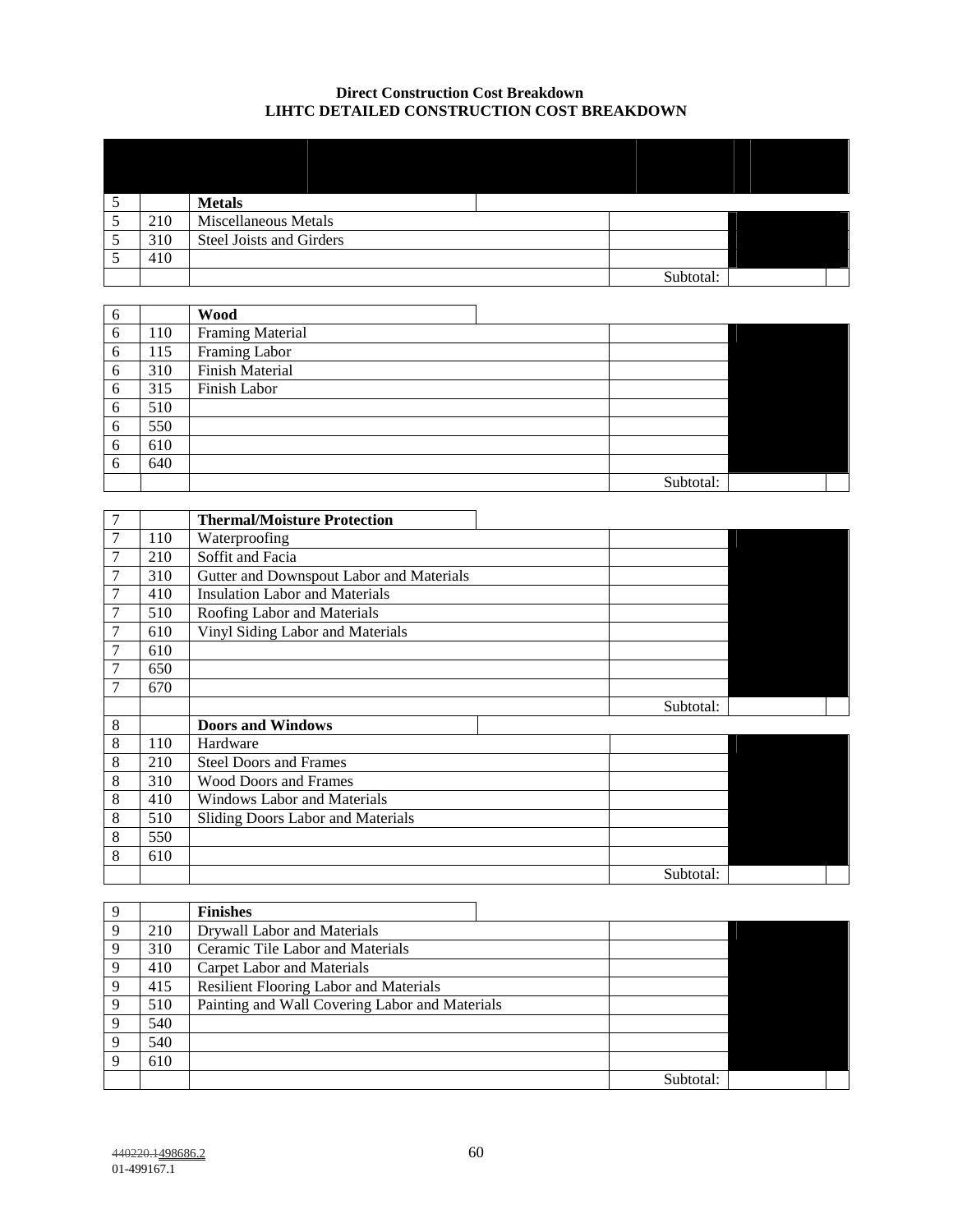# **Direct Construction Cost Breakdown**

# **LIHTC DETAILED CONSTRUCTION COST BREAKDOWN**

| 10     | 110 | <b>Bathroom Accessories</b>                |           |  |
|--------|-----|--------------------------------------------|-----------|--|
| 10     | 210 | <b>Address Numbers Labor and Materials</b> |           |  |
| 10     | 310 | <b>Shutters Labor and Materials</b>        |           |  |
| 10     | 410 | Mirrors Labor and Materials                |           |  |
| 10     | 510 |                                            |           |  |
| 10     | 610 |                                            |           |  |
|        |     |                                            | Subtotal: |  |
| 11     |     | Equipment                                  |           |  |
| 11     | 110 | <b>Bath Appliances</b>                     |           |  |
| 11     | 210 | Kitchen Appliances                         |           |  |
| 11     | 310 |                                            |           |  |
|        |     |                                            | Subtotal: |  |
| 12     |     | <b>Furnishings</b>                         |           |  |
| 12     | 110 | <b>Cabinets Labor and Materials</b>        |           |  |
| 12     | 210 |                                            |           |  |
|        |     |                                            | Subtotal: |  |
| 14     |     | <b>Conveying Systems</b>                   |           |  |
| 14     | 110 | <b>Elevator Systems</b>                    |           |  |
|        |     |                                            | Subtotal: |  |
| 15     |     | <b>Mechanical</b>                          |           |  |
| 15     | 110 | Heating Labor and Materials                |           |  |
| 15     | 210 | Air Conditioning Labor and Materials       |           |  |
| 15     | 310 | <b>Cooler Labor and Materials</b>          |           |  |
| 15     | 410 | Plumbing Labor and Materials               |           |  |
| 15     | 510 |                                            |           |  |
|        |     |                                            | Subtotal: |  |
| 16     |     | <b>Electrical</b>                          |           |  |
|        | 110 | Security System                            |           |  |
|        | 210 | <b>Electrical Labor and Materials</b>      |           |  |
|        | 310 | <b>Lighting Fixtures Materials</b>         |           |  |
|        | 410 | Fire Detection System Labor and Materials  |           |  |
|        | 420 |                                            |           |  |
|        | 510 |                                            |           |  |
|        |     |                                            | Subtotal: |  |
| 17     |     | <b>Profit and Overhead</b>                 |           |  |
| 17     | 110 | <b>Builder Profit</b>                      |           |  |
| $17\,$ | 210 | <b>Builder Overhead</b>                    |           |  |
| 17     | 310 | Contingency                                |           |  |
|        |     |                                            | Subtotal: |  |
| 18     |     | <b>Impact Fees</b>                         |           |  |
| $18\,$ | 110 | <b>Impact Fees</b>                         |           |  |
|        |     | Explain-                                   | Subtotal: |  |
|        |     |                                            |           |  |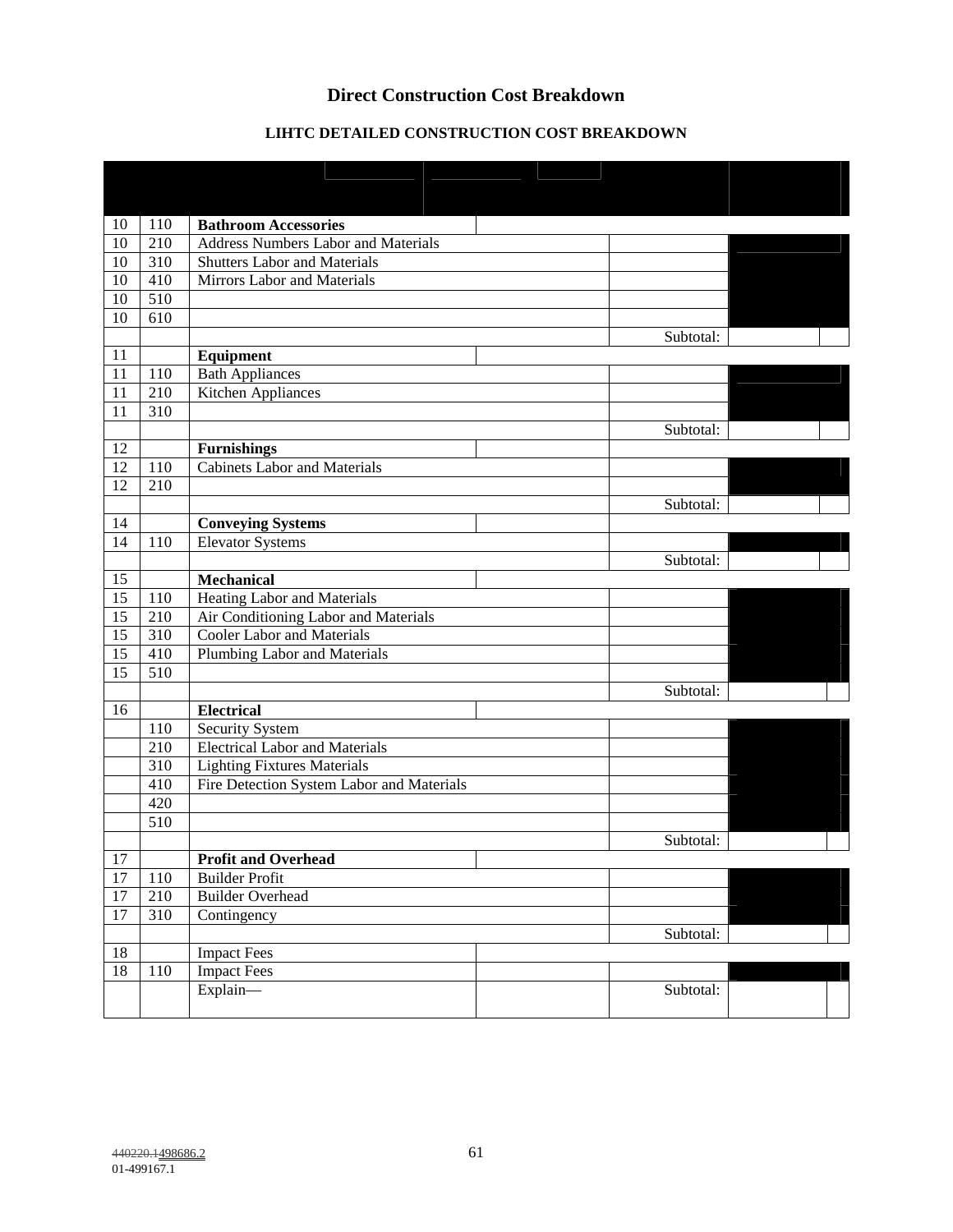## **EXHIBIT 101A FAIR HOUSING ACT ACCESSIBILITY CHECKLIST**

The following is a checklist of design and construction requirements of the Fair Housing Act (the "Act"). This checklist represents many, but not all, of the requirements to the Act. This checklist is not intended to be exhaustive; rather, it is a helpful guide in determining if the major requirements of the Act have been met in designing and constructing a particular multifamily development.

## GENERAL REQUIREMENTS

- $-$  Development has buildings containing 4 or more units and was designed and constructed for first occupancy on or after March 13, 1991.
- $\Box$  If it is an elevator building, all units are "covered units."
- $\Box$  All units in buildings with elevators have features required by the Act.
- $\Box$  If it is a non-elevator building, all ground-floor units are "covered units."
- $\Box$  All ground-floor units in buildings without elevators have features required by the Act.

**NOTE**: There is a narrow exception which provides that a non-elevator building in a development need not meet all of the Act's requirements if it is impractical to have an accessible entrance to the non-elevator building because of hilly terrain or other unusual characteristics of the site.

### ACCESSIBLE BUILDING ENTRANCE ON AN ACCESSIBLE ROUTE

- $\Box$  The accessible route is a continuous, unobstructed path (no stairs) through the development that connects all buildings containing covered units and all other amenities.
- $\Box$  The accessible route also connects to parking lots, public streets, public sidewalks and public transportation stops.
- $\Box$  All slopes are no steeper than 8.33%.
- $\Box$  All slopes between 5% and 8.33% have handrails.
- $\Box$  Covered units have at least one entrance on an accessible route.
- $\boxminus$  There are sufficient curb cuts for a person using a wheelchair to reach every building in the development.

### COMMON AND PUBLIC USE AREAS

H At least two percent of all parking spaces are designated as handicapped parking.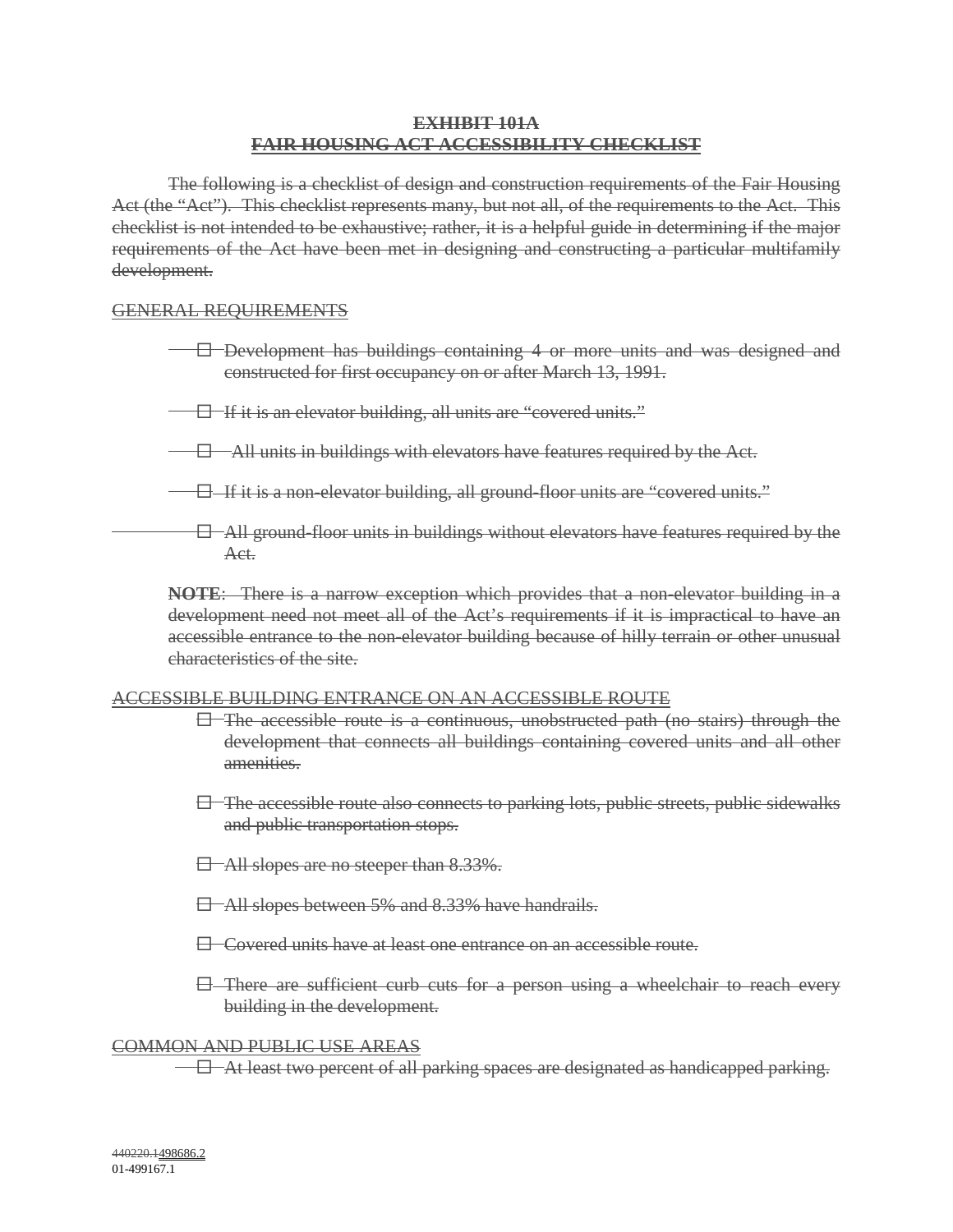- # At least one parking space at each common and public use amenity is designated as handicapped parking.
- $\Box$  All handicapped parking spaces are properly marked.
- $-\Box$  All handicapped parking spaces are at least 96" wide with a 60" wide access aisle which can be shared between two spaces.
- $\Box$  The accessible aisle connects to a curb ramp and the accessible route.
- $\Box$  The rental or sales office is readily accessible and usable by persons with disabilities.
- $\Box$  All mailboxes, swimming pools, tennis courts, clubhouses, rest rooms, showers, laundry facilities, trash facilities, drinking fountains, public telephones and other common and public use amenities offered by the development are readily accessible and usable by persons with disabilities.

### USABLE DOORS

- $\Box$  All doors into and through covered units and common use facilities provide a clear opening of at least 32" nominal width.
- $\Box$  All doors leading into common use facilities have lever door handles that do not require grasping and twisting.
- $-$  Thresholds at doors to common use facilities are no greater than  $1/2$ ".
- $\Box$  All primary entrance doors to covered units have lever door handles that do not require grasping and twisting.
- $\Box$  Thresholds at primary entrance doors to covered units are no greater than  $3/4$ " and beveled.

### ACCESSIBLE ROUTE INTO AND THROUGH THE COVERED UNIT

 $\Box$  All routes through the covered units are no less than 36" wide.

### ACCESSIBLE ENVIRONMENTAL CONTROLS

 $\Box$  All light switches, electrical outlets, thermostats and other environmental controls must be no less than 15" and no greater than 48" from the floor.

### REINFORCED BATHROOM WALLS FOR GRAB BARS

 $\Box$  Reinforcements are built into the bathroom walls surrounding toilets, showers and bathtubs for the later installation of grab bars.

### USABLE KITCHENS AND BATHROOMS

 $\Box$  At least 30" x 48" of clear floor space at each kitchen fixture and appliance.

 $\Box$  At least 40" between opposing cabinets and appliances.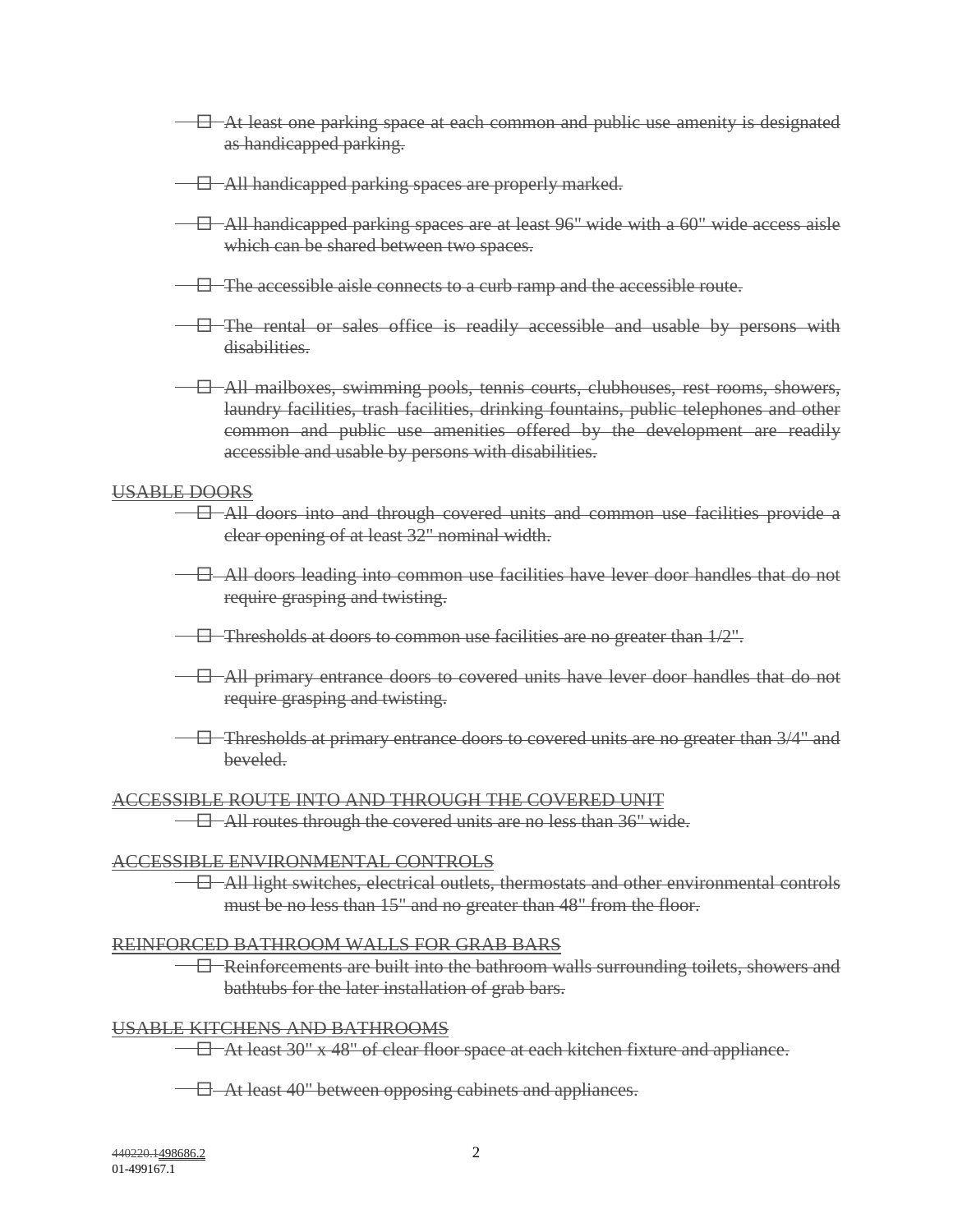| -At least a 60" diameter turning circle in U-shaped kitchens unless the cooktop or<br>sink at end of U-shaped kitchen has removable cabinets beneath for knee space. |  |  |  |  |  |
|----------------------------------------------------------------------------------------------------------------------------------------------------------------------|--|--|--|--|--|
| -In bathroom, at least 30" x 48" of clear floor space outside swing of bathroom<br>door.                                                                             |  |  |  |  |  |
| Sufficient clear floor space in front of and around sink, toilet and bathtub for use<br>by persons using wheelchairs.                                                |  |  |  |  |  |
| Checklist Completed By the Development<br>Architect                                                                                                                  |  |  |  |  |  |
| Printed Name                                                                                                                                                         |  |  |  |  |  |
| <b>EXHIBIT 103</b><br>Title<br><b>VERIFICATION OF ZONING</b>                                                                                                         |  |  |  |  |  |

(Applicable Local Jurisdiction Letterhead)

Nebraska Investment Finance Authority Suite 200 1230O Street Lincoln, NE 68508-1402

Development Name: Development Address/Site:

Development City: Proposed Number of Units: Housing Type:

The site for the above-described low-income housing tax credit development is zoned . The zone allows for residential development of (multifamily)/(single-family) housing. This zoning designation allows units per acre.

The proposed low-income tax credit housing development does/does not require a Conditional Use Permit/Variance/Density Bonus to be in compliance with local code.

If City Council or Board of Supervisors approvals are required prior to issuance of building permits, in addition to those listed above, please describe. Denote if the approvals are technical or discretionary in nature.

Zoning Ordinance No. \_\_\_\_\_\_\_\_\_ allows the development of the affordable housing developments as described above. Attach a copy of the Ordinance to this letter.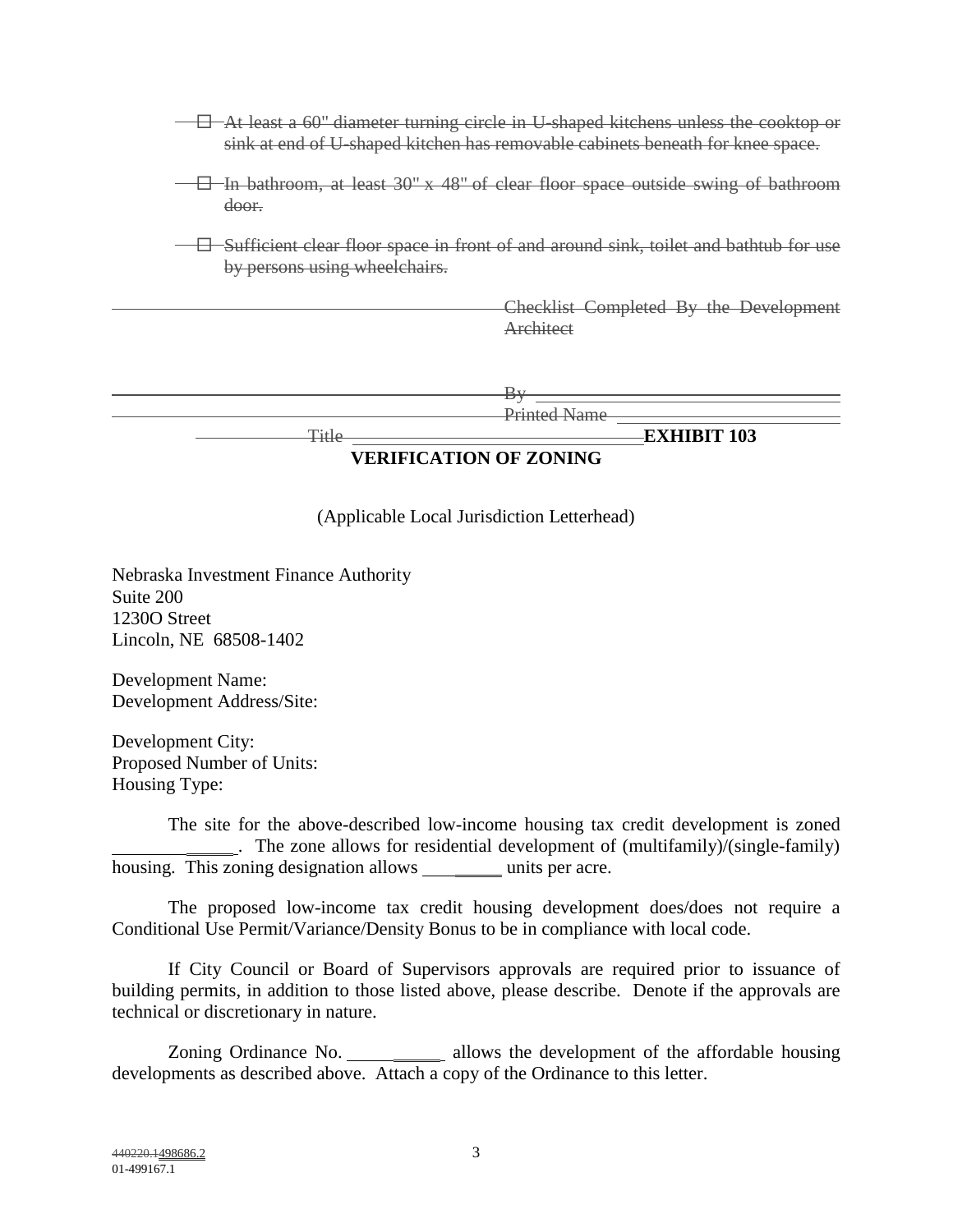Dated:

# STATEMENT COMPLETED BY:

By

Title

Printed Name

440220.1<u>498686.2</u> 440220.1498686.2 01-499167.1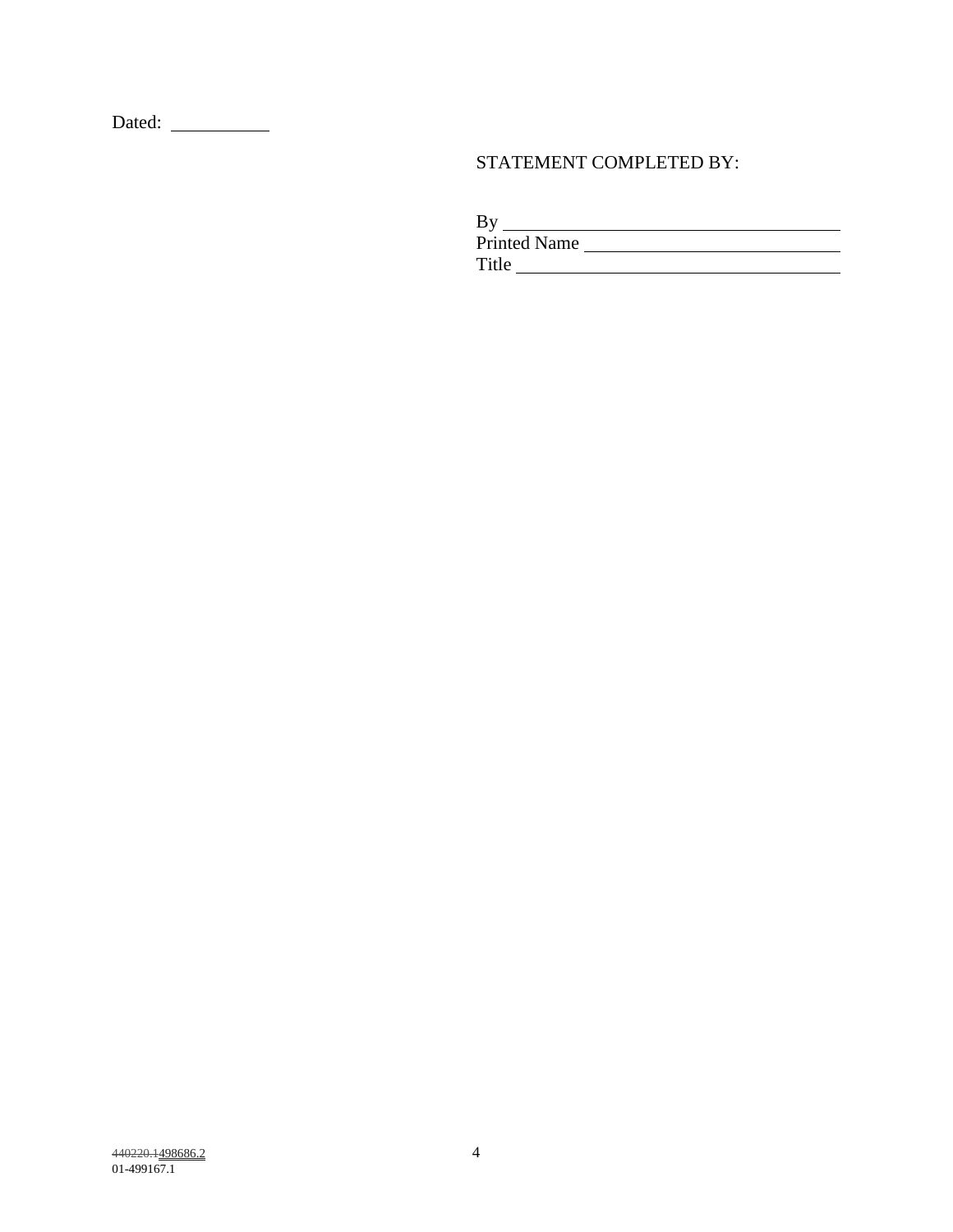## **EXHIBIT 105**

## **CERTIFICATION OF FINANCING COMMITMENT**

(Lender Letterhead)

Nebraska Investment Finance Authority Suite 200 1230O Street Lincoln, NE 68508-1402

.

The undersigned ("Lender") hereby certifies as follows to the Nebraska Investment Finance Authority ("NIFA") to urge NIFA to award \_\_\_\_\_\_ ("Applicant") low-income housing tax credits for the development located at or to be located at \_\_\_\_\_ known as or to be known as  $\overline{\hspace{1cm}}$ , and consisting of or to consist of units (the "Development").

1. All conditions precedent to the issuance of a binding [construction] [permanent loan] commitment (including, but not limited to, payment of commitment fees, other fees or any good-faith deposits) by Lender to Applicant for the financing of the Development have been met and are deemed satisfied by Lender.

2. Lender and Applicant have entered into a binding [construction] [permanent loan] commitment for the financing of the Development. This loan commitment is valid through

4. The Lender reasonably expects to close on the loan referred in the loan commitment by \_\_\_\_\_\_\_\_\_\_\_\_\_\_\_\_\_\_\_\_\_\_\_\_\_\_\_\_\_\_, subject to the performance of the Applicant.

<sup>3.</sup> The loan commitment does not contain any conditions, in connection with the financing for the Development, which are not customary and reasonable for financing of this nature and amount and which are not reasonably expected by Lender to be met at the time of the loan closing.

<sup>5.</sup> The undersigned is an authorized officer of Lender who has direct and personal knowledge of the facts contained in the certification and who is authorized to execute this certification on behalf of Lender.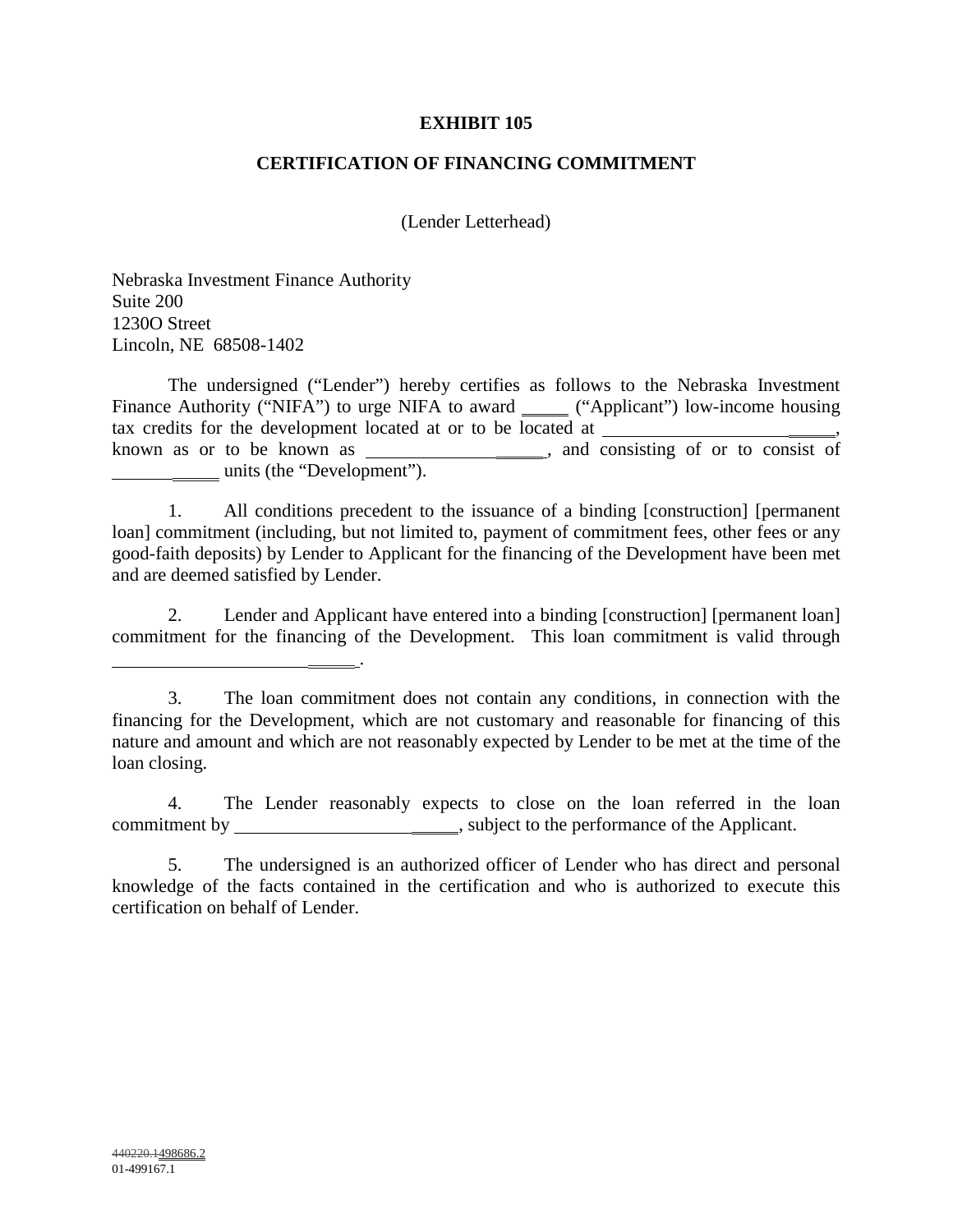6. Exhibit #105 is evidence of the existence of a loan commitment between Lender and Applicant and a summary of certain relevant terms. Reference must be made to the copy of the loan commitment which is attached for a complete description of all terms and conditions of the loan commitment.

Dated this  $\_\_\_\_$  day of  $\_\_\_\_\_\_$ , 20 $\_\_\_\_\$ .

LENDER

| Name  |  |
|-------|--|
| Title |  |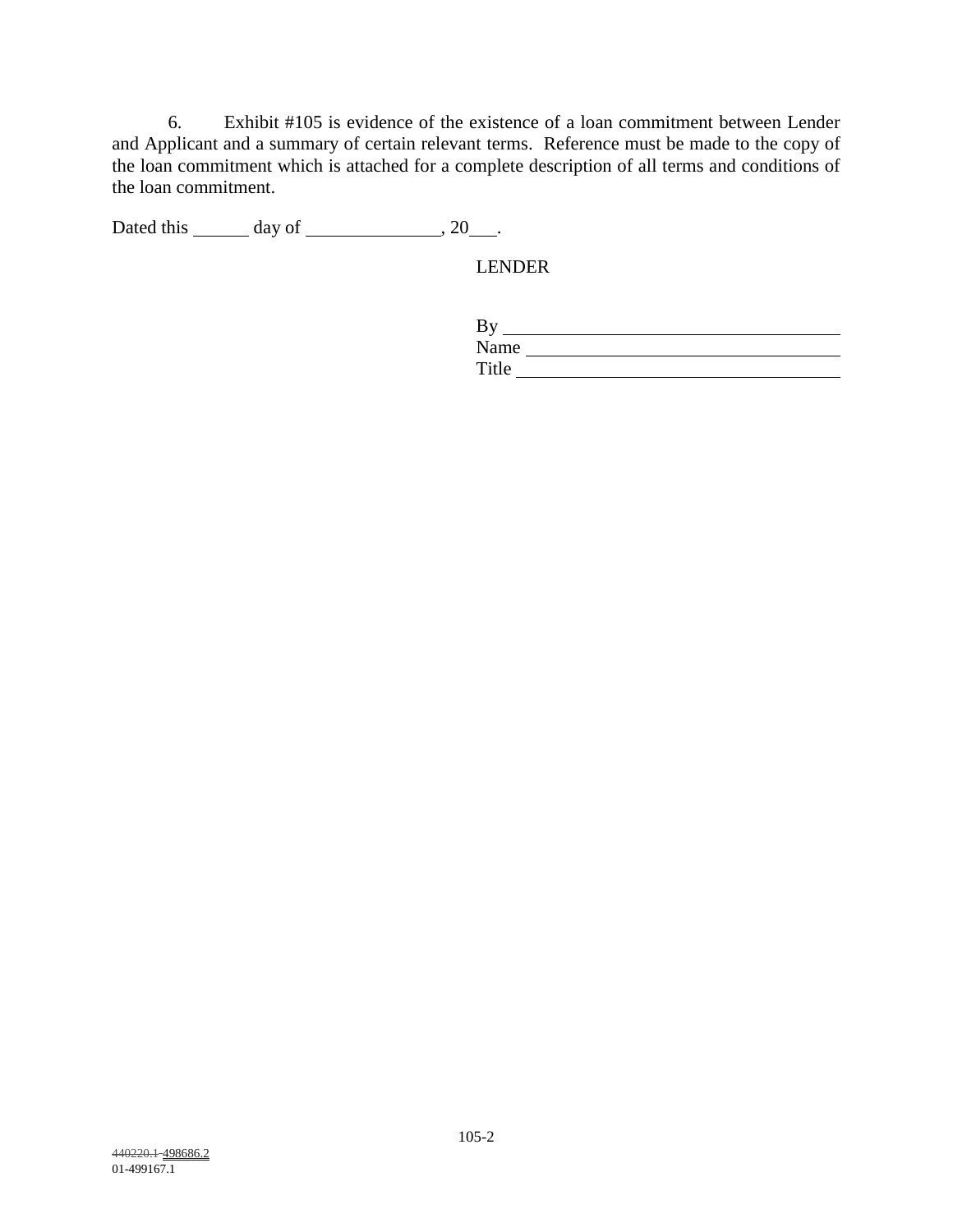## **EXHIBIT #110A**

## **INITIAL NO OBJECTION LETTER**

(Tax-Exempt Bond Developments Only)

# [DATE]

Nebraska Investment Finance Authority Suite 200 Commerce Court 1230O Street Lincoln, NE 68508

> Re: [DEVELOPMENT NAME] [ADDRESS]

Dear NIFA:

The City of \_\_\_\_\_\_\_\_\_\_\_\_\_\_ (the "City") has no objections, at this time, to the application of [DEVELOPER] (the "Developer") for tax-exempt financing for the above-referenced development.

### **Need and Demand**

The [DEVELOPMENT] (the "Proposed Development") involves the construction of residential units. The Developer has represented that at least % of the units will be occupied by low- and moderate-income individuals or families. Completion of the Proposed Development would assist in addressing the housing needs identified [by this Department] [by the City].

## **Zoning**

The parcel of land on which the Proposed Development will be located is zoned . This zoning designation permits (or will permit) multifamily residential use such as the Proposed Development.

### **Satisfaction of Conditions**

As a prerequisite to delivery of this letter, the Developer may have made certain commitments and agreed to certain conditions required by the City. The Developer's obligations have been identified by the City and agreed to by the Developer and are not conditions or standards established by Nebraska Investment Finance Authority ("NIFA").

As evidenced by the Developer's acknowledgment below, the undersigned has advised the Developer and the Developer understands that: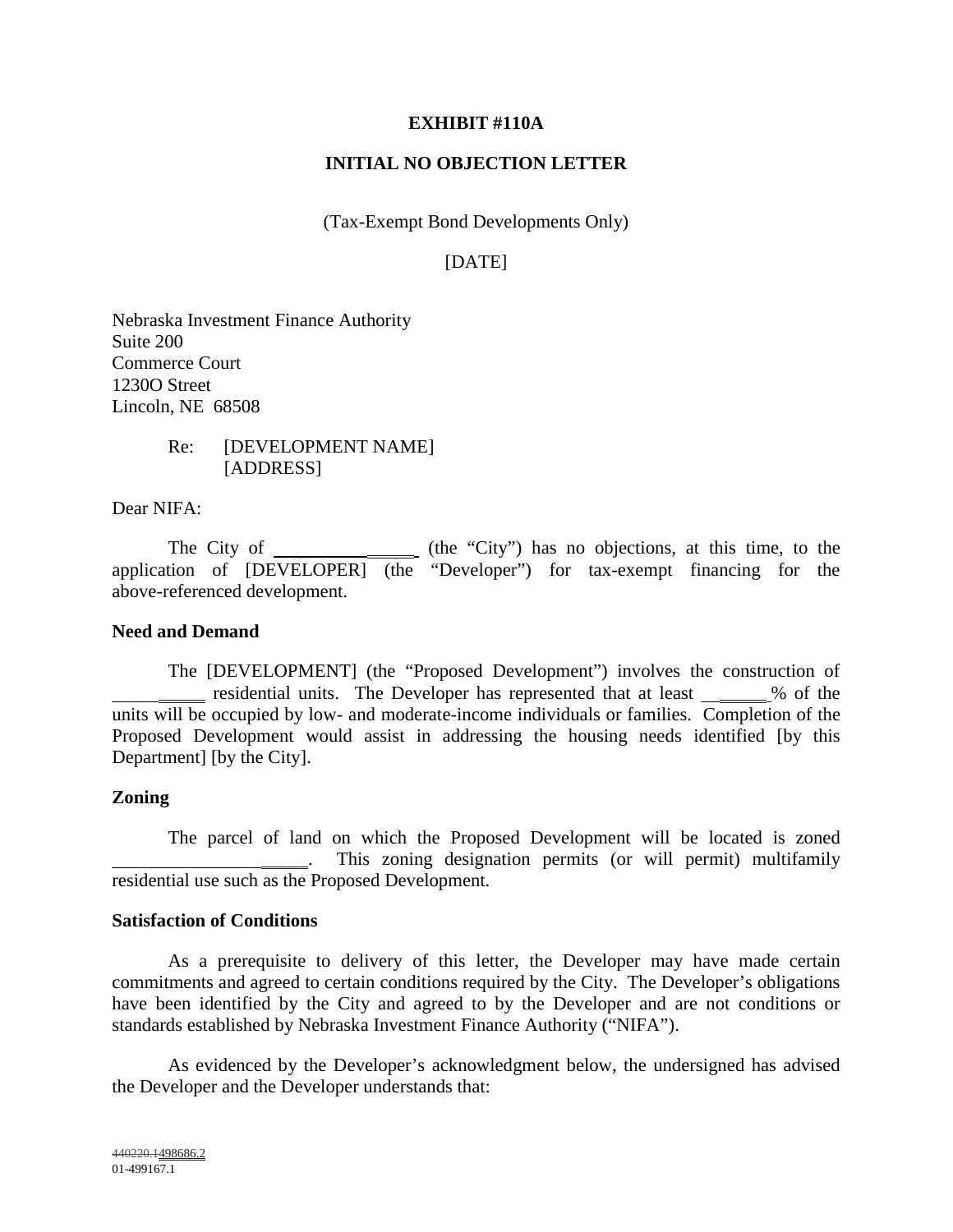(i) Delivery of this letter to NIFA is required by NIFA (in addition to such other requirements that may have been identified by NIFA to the Developer under separate cover) as a condition to receiving a NIFA Board of Directors' approved Intent Resolution;

(ii) Neither this letter nor adoption of the Intent Resolution by the NIFA Board constitutes a commitment by the City or NIFA to proceed with the proposed financing of the Proposed Development;

(iii) Prior to the allocation of volume cap by NIFA to the Developer with respect to the Proposed Development, a second "no objection" letter from the City will be required restating its acknowledgment of the Proposed Development; and

(iv) Delivery of that second letter by the City is conditioned on the Developer's performance of the obligations and agreements to take additional action, if any, requested by the City, to the satisfaction of the City.

Your favorable consideration in the context of an Intent Resolution with respect to the Proposed Development is appreciated.

Sincerely,

Planning Director

Acknowledged by:

[DEVELOPER]

Date: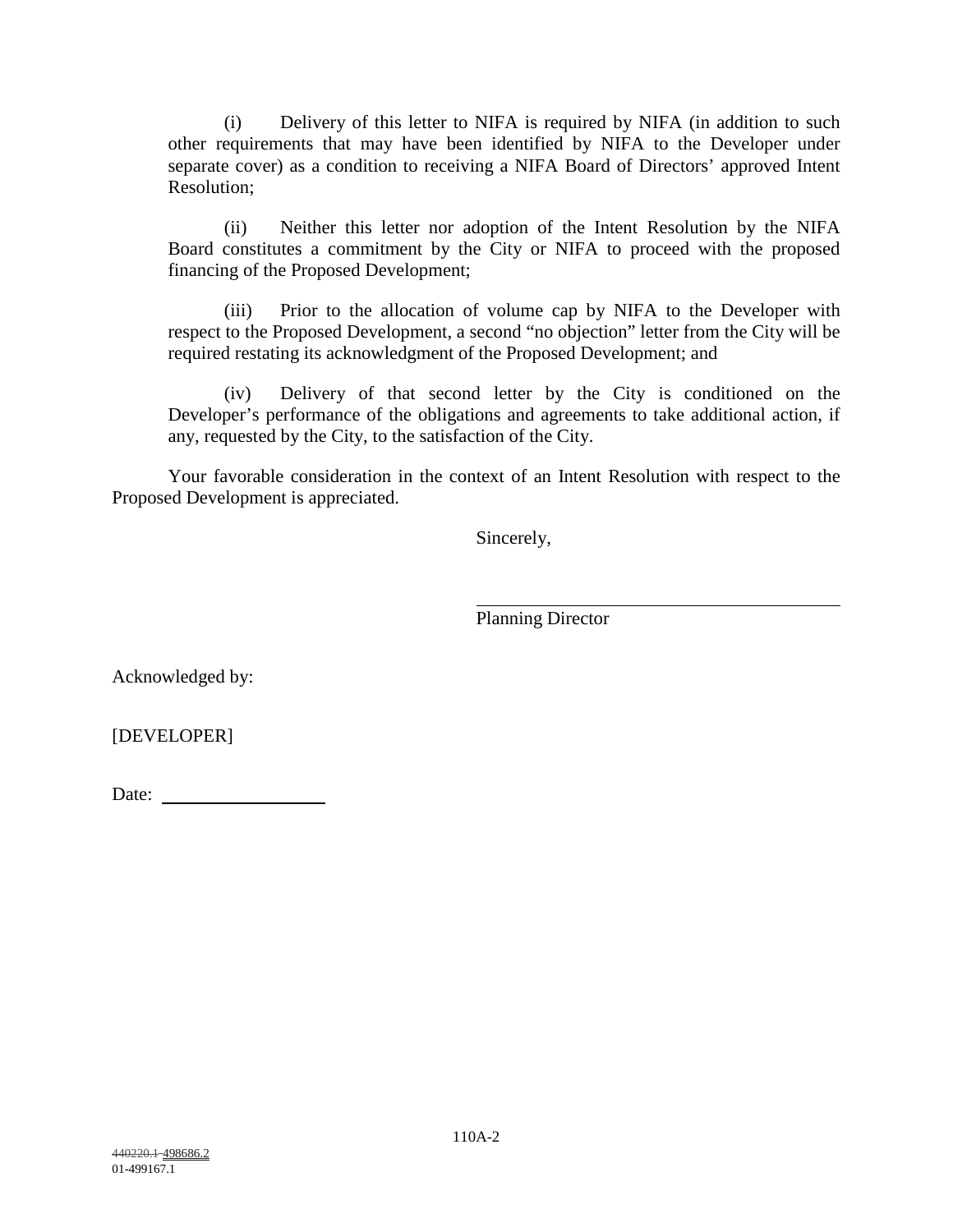## **EXHIBIT #110B**

## **FINAL NO OBJECTION LETTER**

(Tax-Exempt Bond Developments Only)

## [DATE]

Nebraska Investment Finance Authority Suite 200 Commerce Court 1230O Street Lincoln, NE 68508

> Re: Allocation of Nebraska Investment Finance Authority ("NIFA") Volume Cap [DEVELOPMENT NAME] [ADDRESS]

Dear NIFA:

The City of \_\_\_\_\_\_\_\_\_\_\_\_\_\_\_\_\_\_\_ (the "City") previously delivered to you its "no objection" letter with respect to the application of [DEVELOPER] (the "Developer") for tax-exempt financing for the above-referenced development. A copy of that letter is attached.

### **Need and Demand**

The [DEVELOPMENT] (the "Proposed Development") involves the construction of residential units. The Developer has represented that \_\_\_\_\_\_\_\_% of the units will be available to be occupied by low- and moderate-income individuals or families. It is the conclusion of the undersigned that completion of the Proposed Development would assist in addressing the housing needs identified [by this Department] [by the City].

### **Zoning**

The parcel of land on which the Proposed Development will be located is zoned . This zoning designation permits multifamily residential use such as the Proposed Development.

### **Satisfaction of Conditions**

All conditions imposed on this Development by the City have been met to date. It is understood that these conditions are between the City and the Developer and are not conditions or standards established by NIFA.

As evidenced by the Developer's acknowledgment below, the undersigned has represented and the Developer understands that: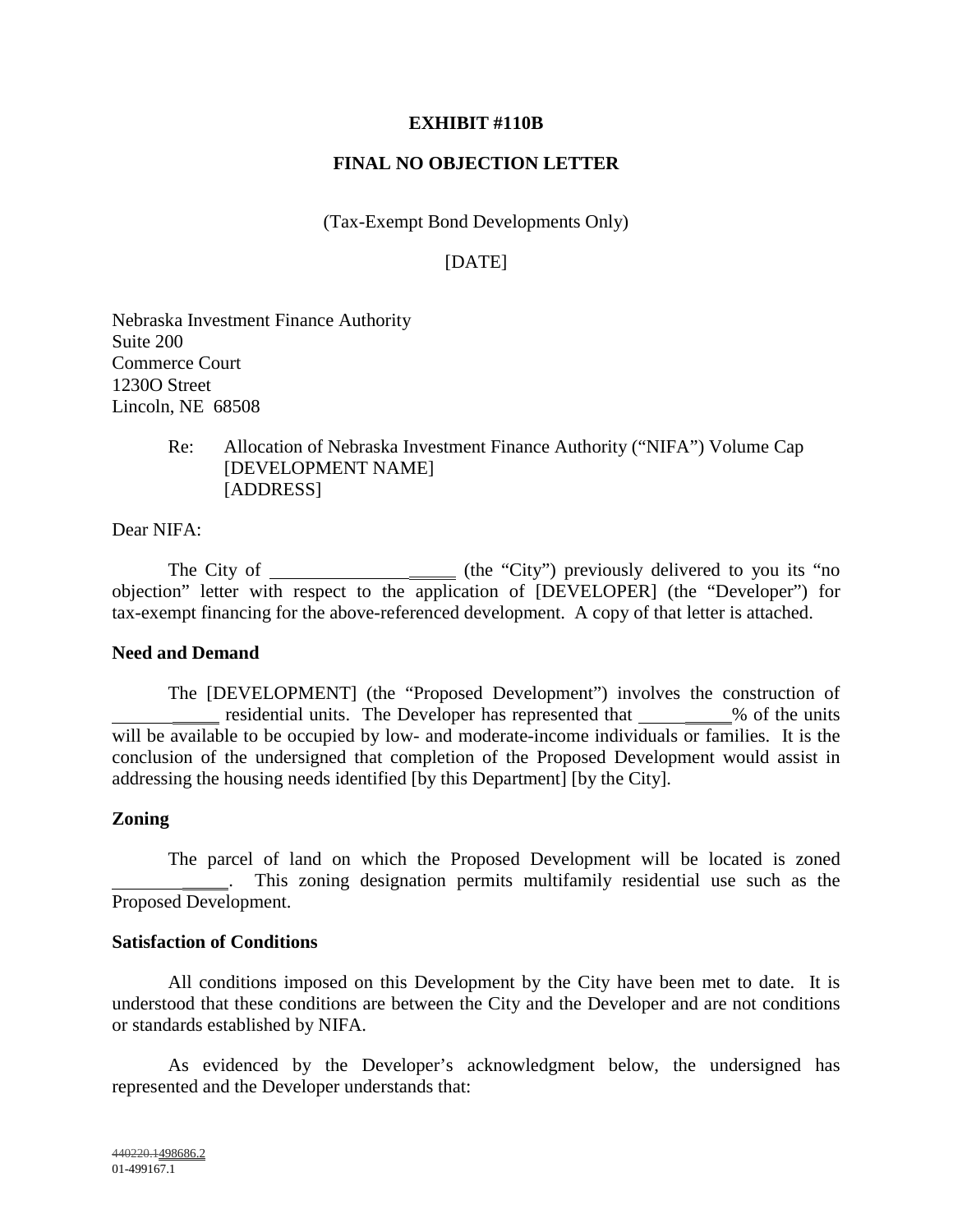(i) delivery of this letter to NIFA is required by NIFA (in addition to such other requirements that may have been identified by NIFA to the Developer under separate cover) as a condition to allocation of volume cap to the financing of the Development; and

(ii) in the event of changed circumstances or facts, neither this letter nor allocation of volume cap to the financing of the Proposed Development constitutes an irrevocable commitment by the City or NIFA to proceed with the proposed financing of the Proposed Development.

Your favorable consideration of allocation of volume cap to the financing of the Development is appreciated.

Sincerely,

Planning Director

Acknowledged by:

[DEVELOPER]

Date: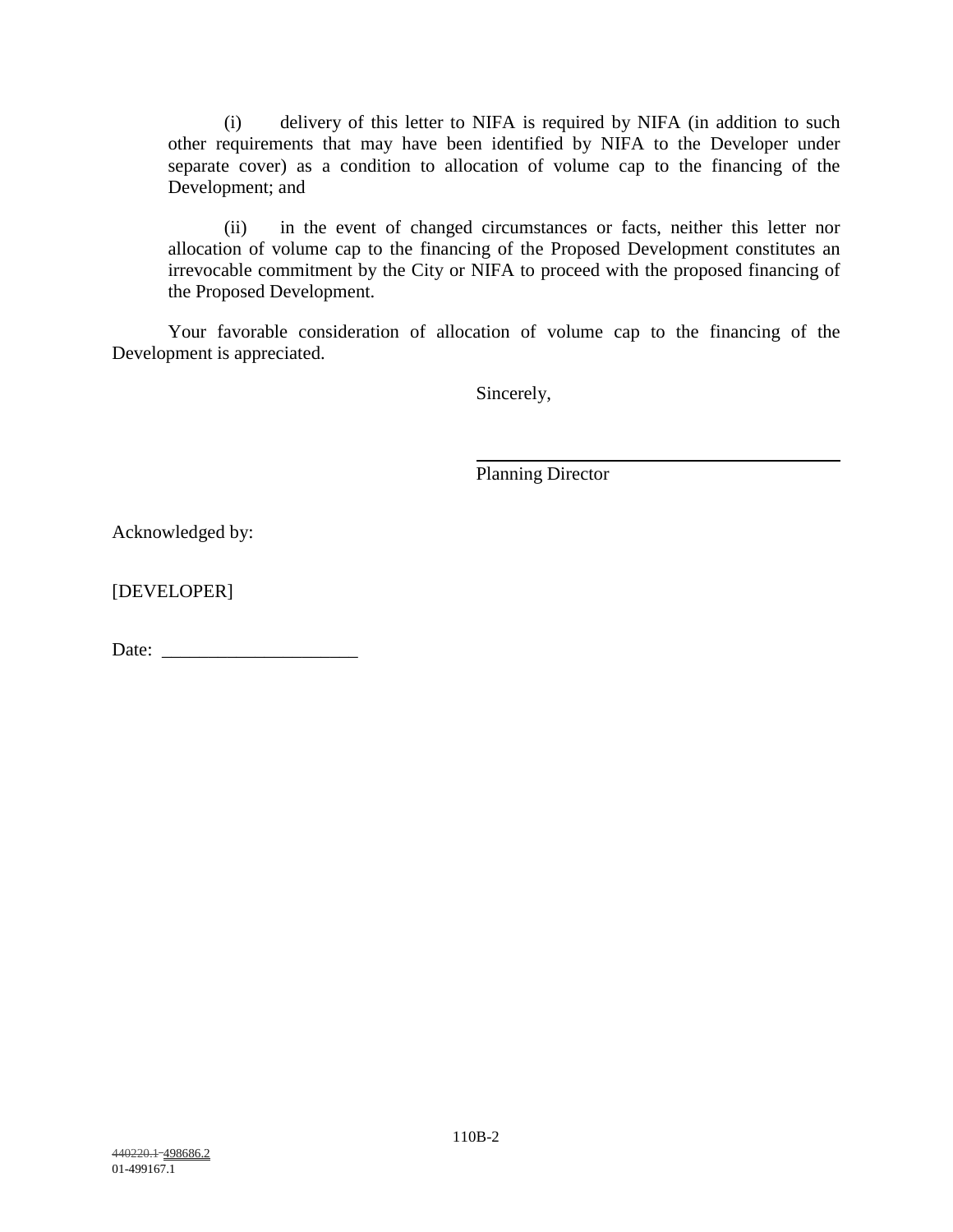## **EXHIBIT 212(A)**

## **HOUSING AUTHORITY REFERRAL ARRANGEMENT**

In connection with  $\overline{\phantom{a}}$  's (the "Applicant") application for an allocation of low-income housing tax credits, Applicant hereby agrees upon the conditions that the Applicant receives an allocation of low-income housing tax credits ("LIHTC's") from the Nebraska Investment Finance Authority, and the development is constructed, as follows:

If the Local Housing Authority (the "Authority") in the jurisdiction in which the Applicant's development is located maintains a public housing waiting list, the Applicant agrees:

- 1. To notify the Authority when target units, designated in the Applicant's application for LIHTC's, become available for rent. Such notice shall be given by telephone, facsimile or other immediate method and confirmed in writing to the Authority. The notice shall include information describing the location, size, type and rent for the unit.
- 2. For a period of seven days from the time notice is received by the Authority, Applicant shall receive and process applications for the unit from persons on the public housing waiting list of the Authority, who submit an application to the Applicant, and shall not advertise or seek renters from other sources during such period. Applicant, however, shall be under no obligation to consider a rental application from other than a low-income tenant under the provisions of the LIHTC program and Section 42 of the Internal Revenue Code.
- 3. It is expressly understood:
	- (a) That the Applicant shall have the final authority to accept tenants into the development pursuant to the fair housing laws applicable to the development and the rules and regulations applied to all tenants,
	- (b) That Applicant is not required to lease units to unqualified tenants pursuant to the rules applicable to the development and under the provisions of Section 42 of the Internal Revenue Code.
- 4. Applicant acknowledges that this agreement shall be recorded as part of the restrictive covenants and Land Use Restriction Agreement binding the Applicant, and his successors in ownership, to perform under this agreement during the effective period of the restrictive covenants.

| Receipt       | of | Agreement<br>$\_, 200$ . | Acknowledged | by | the | <b>Authority</b> | on |
|---------------|----|--------------------------|--------------|----|-----|------------------|----|
|               |    | $\mathbf{By:}$           |              |    |     |                  |    |
| <b>Title:</b> |    |                          |              |    |     |                  |    |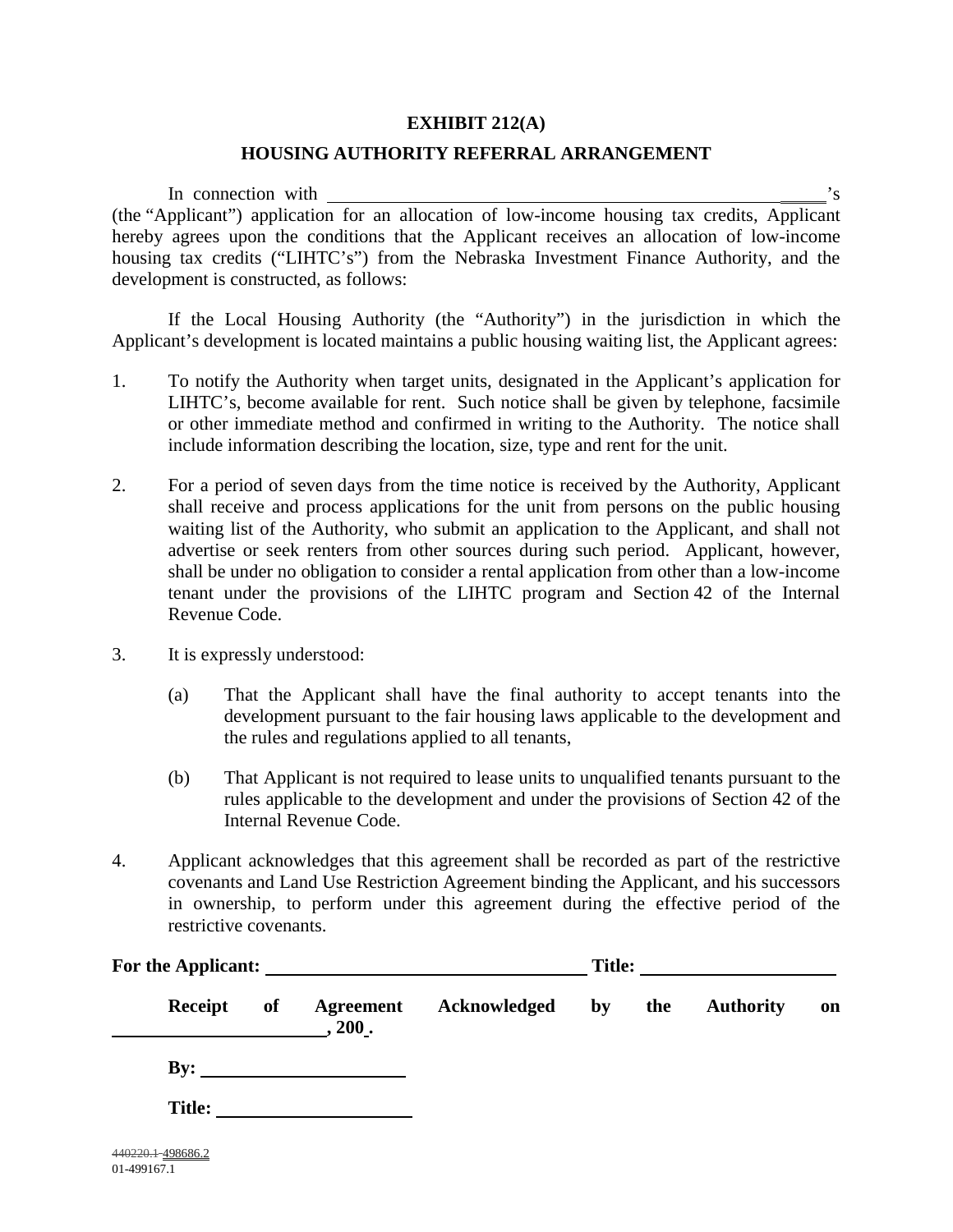### **EXHIBIT 212(B)**

### **TENANT REFERRAL ARRANGEMENT**

In connection with  $\overline{\phantom{a}}$  's (the "Applicant") application for an allocation of low-income housing tax credits, Applicant hereby agrees upon the conditions that the Applicant receives an allocation of low-income housing tax credits ("LIHTC's") from the Nebraska Investment Finance Authority, and the development is constructed, as follows:

If the U.S. Military Installation Housing Office (the "Housing Office") in the jurisdiction in which the Applicant's development is located maintains a waiting list, the Applicant agrees:

- 1. To notify the Housing Office when target units, designated in the Applicant's application for LIHTC's, become available for rent. Such notice shall be given by telephone, facsimile or other immediate method and confirmed in writing to the Housing Office. The notice shall include information describing the location, size, type and rent for the unit.
- 2. For a period of seven days from the time notice is received by the Housing Office, Applicant shall receive and process applications for the unit from persons on the waiting list of the Housing Office, who submit an application to the Applicant, and shall not advertise or seek renters from other sources during such period. Applicant, however, shall be under no obligation to consider a rental application from other than a low-income tenant under the provisions of the LIHTC program and Section 42 of the Internal Revenue Code.
- 3. It is expressly understood:
	- (a) That the Applicant shall have the final authority to accept tenants into the development pursuant to the fair housing laws applicable to the development and the rules and regulations applied to all tenants,
	- (b) That Applicant is not required to lease units to unqualified tenants pursuant to the rules applicable to the development and under the provisions of Section 42 of the Internal Revenue Code.
- 4. Applicant acknowledges that this agreement shall be recorded as part of the restrictive covenants and Land Use Restriction Agreement binding the Applicant, and his successors in ownership, to perform under this agreement during the effective period of the restrictive covenants.

| For the Applicant: |  |        | <b>Title:</b>                                           |  |  |  |    |
|--------------------|--|--------|---------------------------------------------------------|--|--|--|----|
|                    |  | , 200. | Receipt of Agreement Acknowledged by the Housing Office |  |  |  | on |

**By: Title:**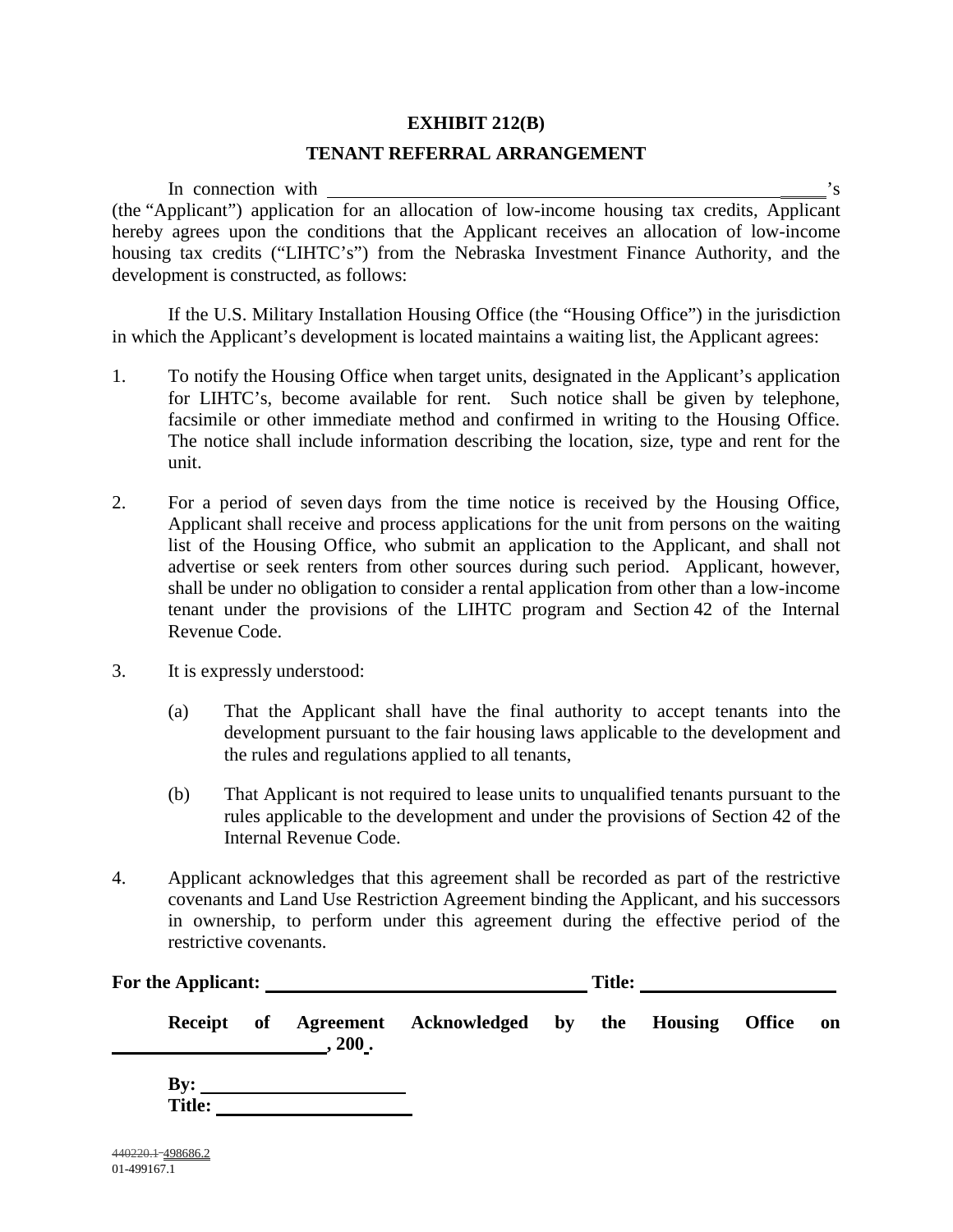|               | EXHIBUL                                                          | 300                                                                                                                                                                                                                            |
|---------------|------------------------------------------------------------------|--------------------------------------------------------------------------------------------------------------------------------------------------------------------------------------------------------------------------------|
|               | <b>MANAGEMENT PLAN</b>                                           |                                                                                                                                                                                                                                |
|               | PLEASE TYPE OR PRINT LEGIBLY                                     |                                                                                                                                                                                                                                |
|               |                                                                  |                                                                                                                                                                                                                                |
|               |                                                                  |                                                                                                                                                                                                                                |
|               |                                                                  | Contact: Phone: (Phone: (Phone: (Phone: (Phone: (Phone: (Phone: (Phone: (Phone: (Phone: (Phone: (Phone: (Phone: (Phone: (Phone: (Phone: (Phone: (Phone: (Phone: (Phone: (Phone: (Phone: (Phone: (Phone: (Phone: (Phone: (Phone |
|               | <b>Proposed Management Agent's</b>                               | Name and Location of                                                                                                                                                                                                           |
|               | Name, Address and Zip Code:                                      | <b>Proposed Facility:</b>                                                                                                                                                                                                      |
|               |                                                                  |                                                                                                                                                                                                                                |
|               |                                                                  |                                                                                                                                                                                                                                |
|               |                                                                  |                                                                                                                                                                                                                                |
|               |                                                                  |                                                                                                                                                                                                                                |
| <del>A.</del> | <b>Role and Responsibility of Proposed Managing Agent:</b>       |                                                                                                                                                                                                                                |
|               |                                                                  |                                                                                                                                                                                                                                |
|               | development staff? (Please attach an organizational chart.)      | What are the supervisory relationships between the sponsor, managing agent and                                                                                                                                                 |
|               |                                                                  |                                                                                                                                                                                                                                |
|               |                                                                  |                                                                                                                                                                                                                                |
|               |                                                                  |                                                                                                                                                                                                                                |
|               |                                                                  |                                                                                                                                                                                                                                |
|               | What qualities will you look for when hiring a management staff? |                                                                                                                                                                                                                                |
|               |                                                                  |                                                                                                                                                                                                                                |
|               |                                                                  |                                                                                                                                                                                                                                |
|               |                                                                  |                                                                                                                                                                                                                                |
|               | What is the proposed management fee? \$                          |                                                                                                                                                                                                                                |
|               |                                                                  |                                                                                                                                                                                                                                |
| ₿,            | <b>Personnel Policy and Staffing Arrangements:</b>               |                                                                                                                                                                                                                                |
|               |                                                                  | (All supervisory, bookkeeping/accounting and clerical expenses, along with all of the agent's                                                                                                                                  |
|               |                                                                  | overhead expenses that will be borne by the agent out of its own funds and will not be treated as                                                                                                                              |
|               | an operating expense of the development.)                        |                                                                                                                                                                                                                                |
|               |                                                                  |                                                                                                                                                                                                                                |

1. What is the planned staffing for the development? (Include a breakdown of jobs and salary schedules.)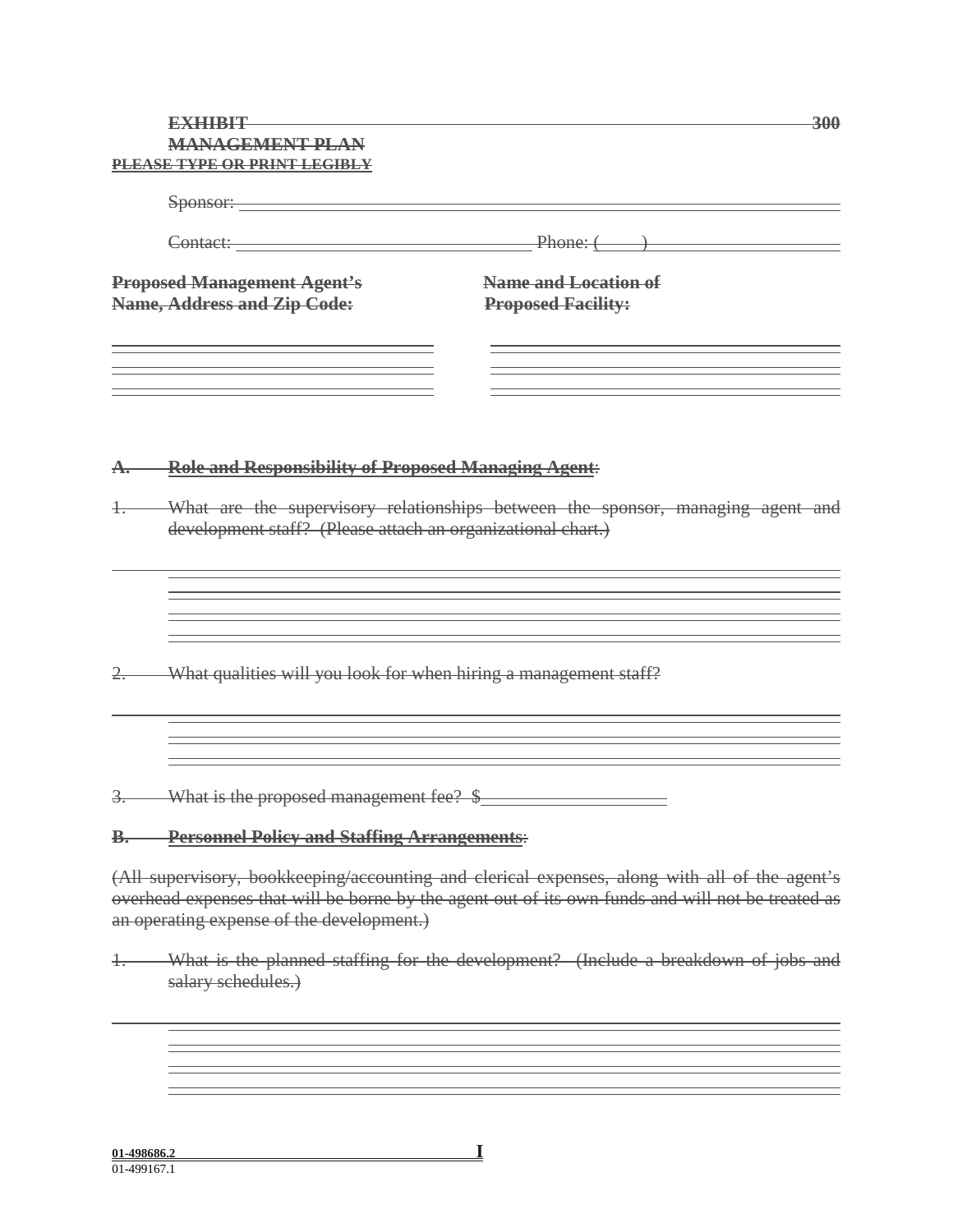- 2. Which position within the management entity is responsible for resolving personnel disputes and/or problems?
- 3. Who will be responsible for the NIFA's reporting requirements and compliance with program requirements?

**C. Plans and Procedures for Marketing the Development**:

Development funded through the HOME Program must follow HOME Affirmative Marketing Procedures.

Submit a copy of your marketing plan.

1. In which cities/communities will you advertise the development?

2. What method of advertising media will be used?

3. When will the marketing activities begin?

- 4. What orientation will be provided to residents to familiarize them with the development and acceptable practices for care of their unit?
- 5. What follow-up will you use to determine if residents are satisfied with their unit and the services provided?

### **D. Procedures for Selecting Residents**:

1. Who will be responsible for selecting residents?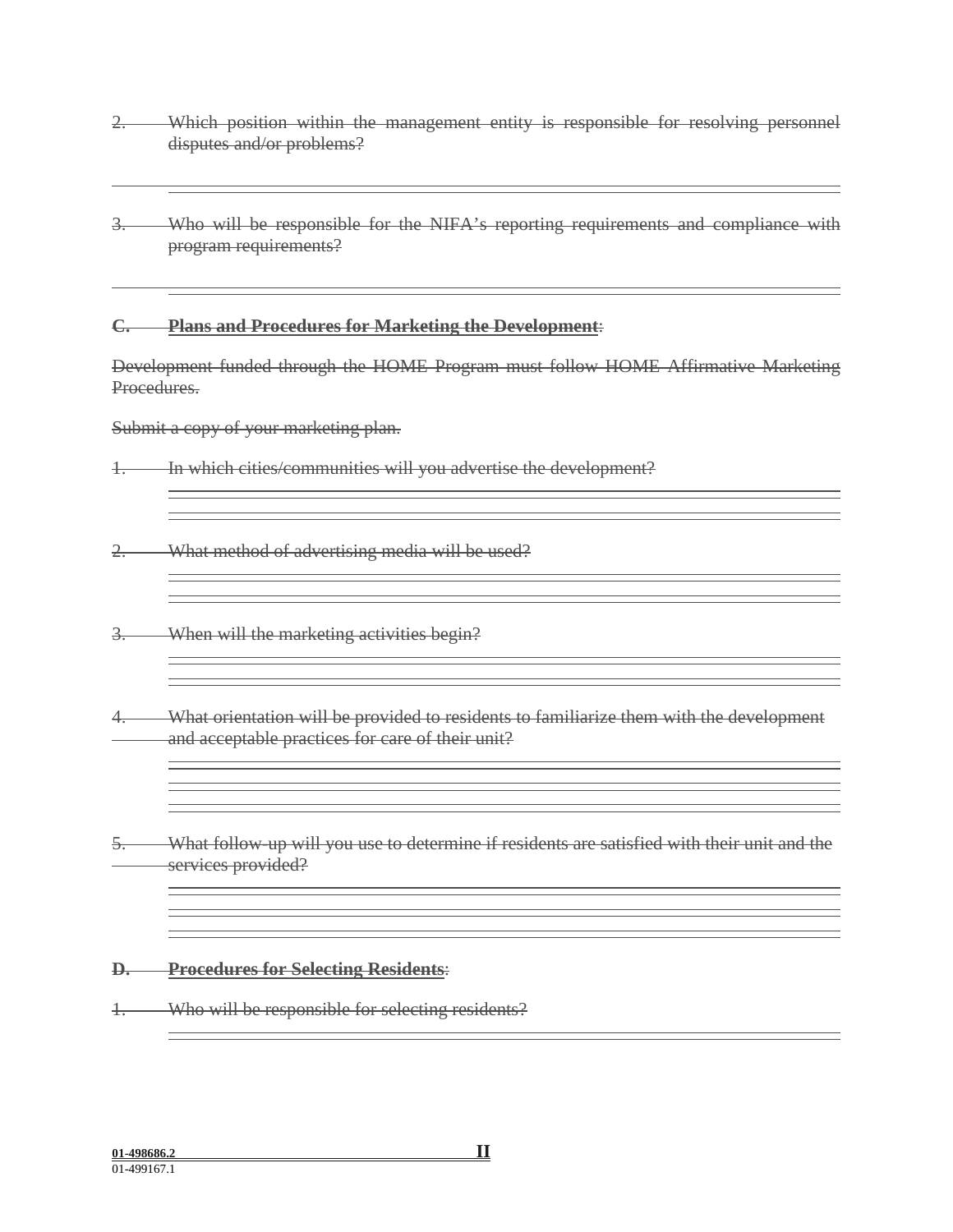- 2. What experience does this person have in selecting residents for this type of development? Provide a brief outline of such experience and state any provisions being made to train this person.
- 3. List the criteria to be used in selecting residents. (Indicate the income screening procedures, and include the requirements of the requested funding program.)
- What efforts will be made to insure compliance with the Fair Housing Act with respect to resident selection?

#### **E. Maintenance and Repair Program**:

- 1. What move-out inspection and repair procedures will you employ?
- 2. What is your procedure for residents to report any and all maintenance needs?

3. What is your procedure to have major repairs completed?

#### **MANAGEMENT AGENT'S QUALIFICATIONS**

#### **PLEASE TYPE OR PRINT LEGIBLY**

| Proposed Management Agent's              | Name and Location of         |
|------------------------------------------|------------------------------|
| Name, Address and Zip Code:              | <b>Proposed Development:</b> |
|                                          |                              |
|                                          |                              |
|                                          |                              |
|                                          |                              |
|                                          |                              |
|                                          |                              |
|                                          |                              |
|                                          |                              |
| <b>Management Agent's Phone Number (</b> |                              |
|                                          |                              |
|                                          |                              |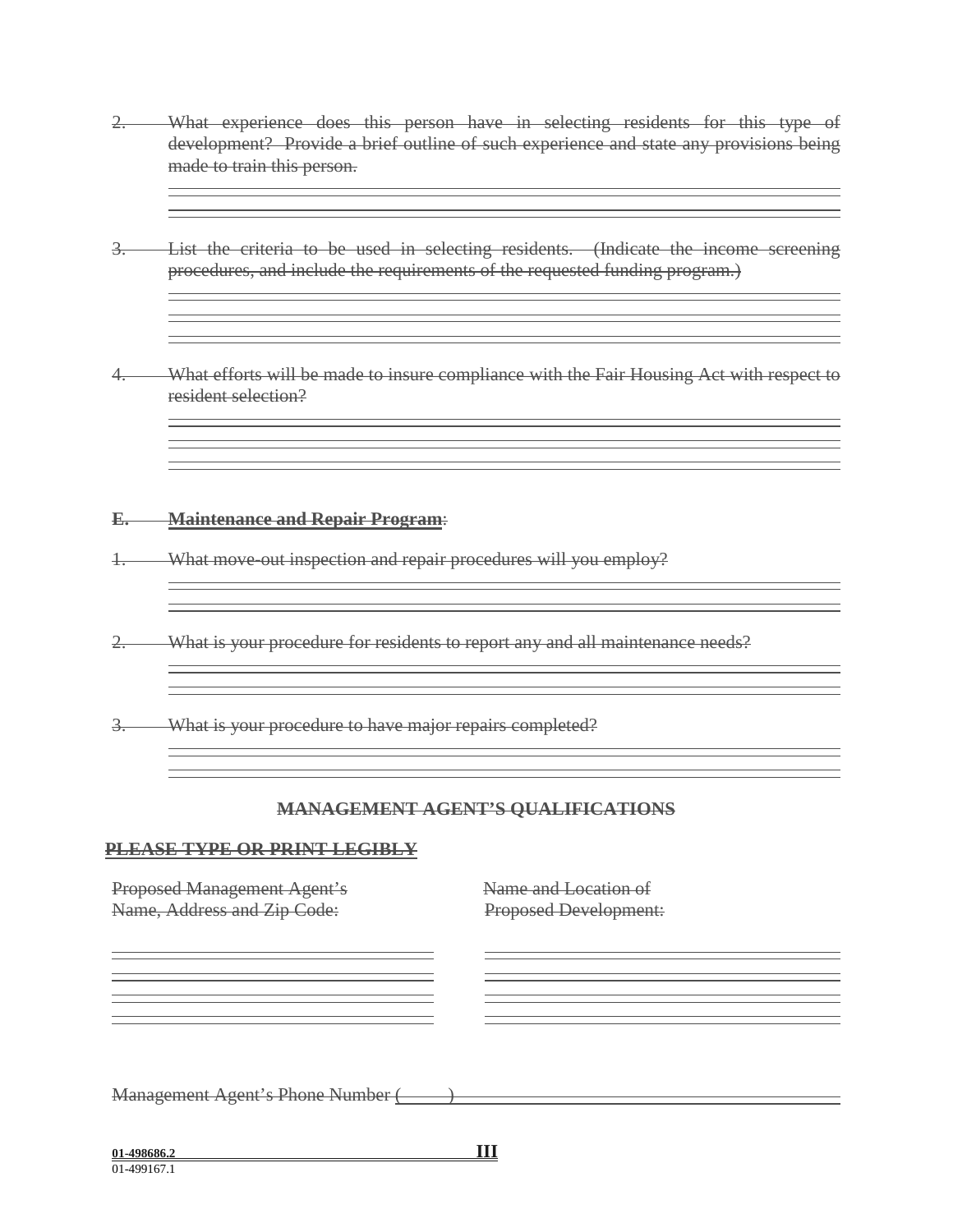- 1. Distance in miles from firm's office to proposed development:
- 2. Number of developments currently managed: Number of units:
- 3. Has this firm managed developments under different name? If yes, please list name, developments managed and date managed.
- Please attach recent photos of currently managed building(s), exteriors, grounds, parking lot and common areas (including, but not limited to, garbage areas, laundry rooms and play areas). Please identify photos.
- 5. What year did management activities begin?
- 6. Attach a narrative explaining what experience your firm has, or specific employees of the firm have, that qualifies it to manage this particular type of development. Please include all property management experience or other comparable experience which you consider provide the skills necessary to manage this development. Attach resumes if available.
- Have any of the developments that the firm managed/manages ever experienced a default?

If yes, please explain circumstances surrounding each default.

8. Describe frequency and type of direct supervision to be given to the resident manager and by whom:

### **F. Rent Collection Policies and Procedures**:

1. Describe the method by which monthly rents will be collected, receipted and deposited.

- 2. What is the procedure when a resident misses a rent payment?
- 3. Describe your proposed eviction policies and procedures.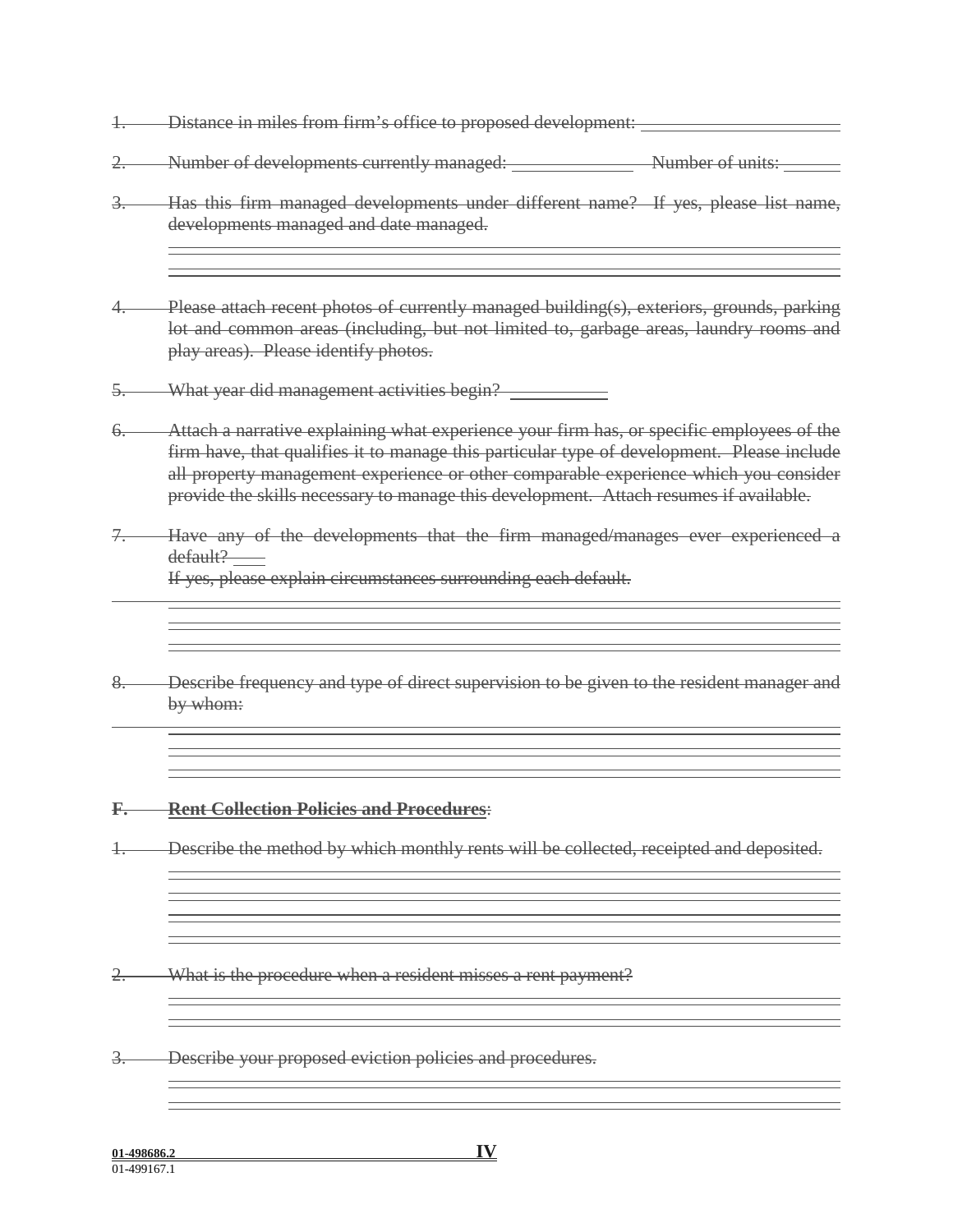### **G. Plans for Resident-Management Relations**:

1. How will resident grievances be handled?

- 2. Do you have published house rules? If yes, please attach a copy.
- 3. Do you have a published guest policy? If yes, please attach a copy.

### **H. Security Measures**:

1. What steps will be taken for the resident's security?

#### **I. Food Service Program**:

1. If there is a food service program, please indicate who will be responsible for that program and their experience in that area.

- 9. Does the firm have a Nebraska Broker's or Property Management license? \_\_\_\_\_\_ If yes, indicate in whose name and the type of license.
- 10. Does the firm have surety bond? The yes, state:

| $A$ mount of bonds<br><del>Alliount Or conus.   o</del> |  |
|---------------------------------------------------------|--|
| Name of bonding company:                                |  |

If no, is the firm eligible for a surety bond?

11. References: List references for whom management services have been provided:

|                           | Name | Address | Phone Number |
|---------------------------|------|---------|--------------|
| $\left(\mathrm{a}\right)$ |      |         |              |
| $\bigoplus$               |      |         |              |
| $\left(\mathrm{e}\right)$ |      |         |              |
|                           |      |         |              |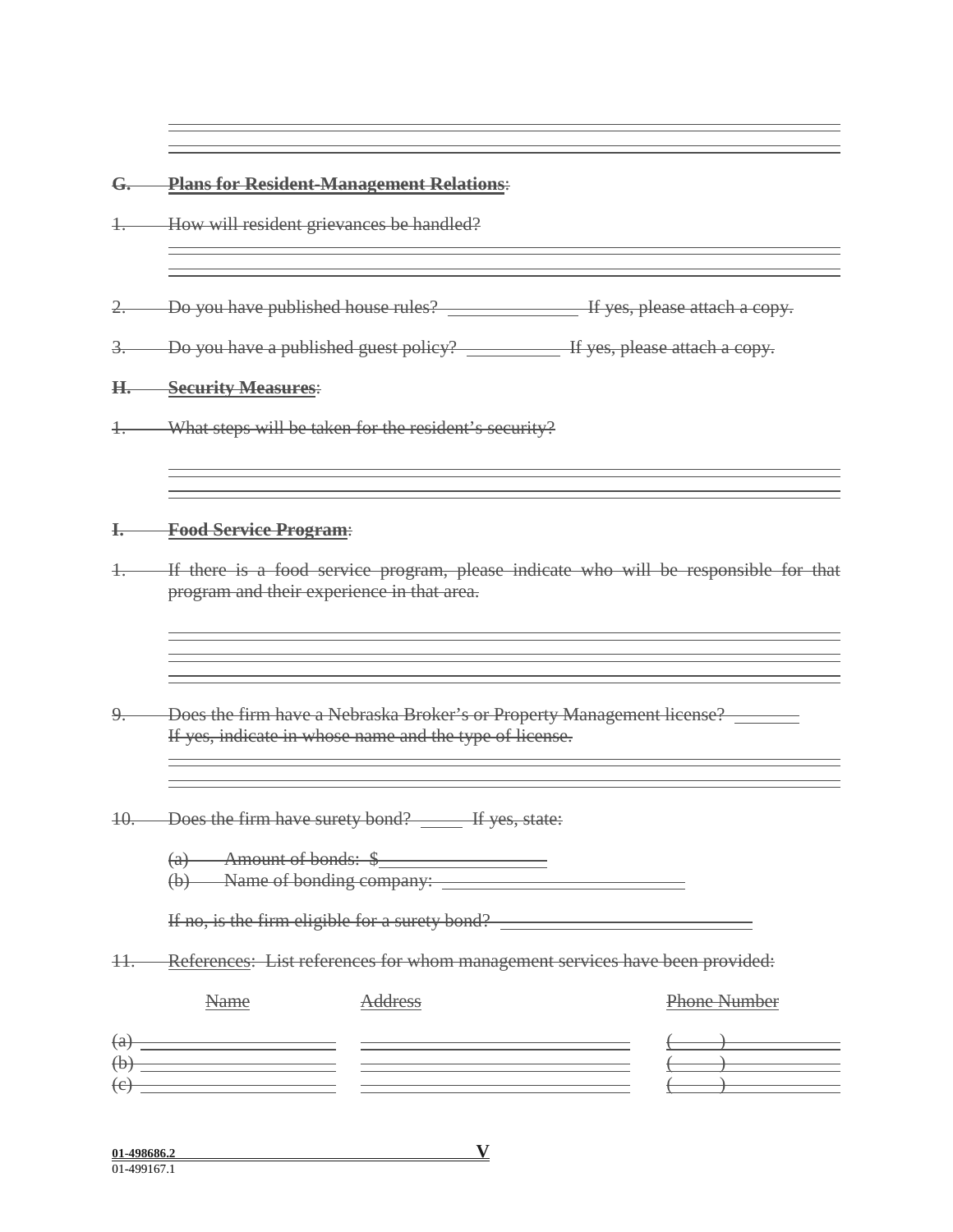### **CERTIFICATION**:

## THE UNDERSIGNED HEREBY CERTIFIES UNDER PENALTY OF PERJURY THAT THE INFORMATION SET FORTH IN THIS DOCUMENT, AND IN ANY ATTACHMENT IN SUPPORT THEREOF, IS TRUE, CORRECT AND COMPLETE.

| Name of Firm                                            |  |
|---------------------------------------------------------|--|
|                                                         |  |
| Bv:<br><u> 1989 - Jan Stein, amerikansk politiker (</u> |  |
| Title:                                                  |  |

Date:

### **NEBRASKA INVESTMENT FINANCE AUTHORITY LOW INCOME HOUSING TAX CREDIT PROGRAM**

#### **Table of Contents**

|  | pplication Form                |
|--|--------------------------------|
|  | Instructions and Cortification |
|  | <b>B.</b> Development Overview |
|  | Rent Floor Election            |
|  | C. Owner/Developer Information |
|  |                                |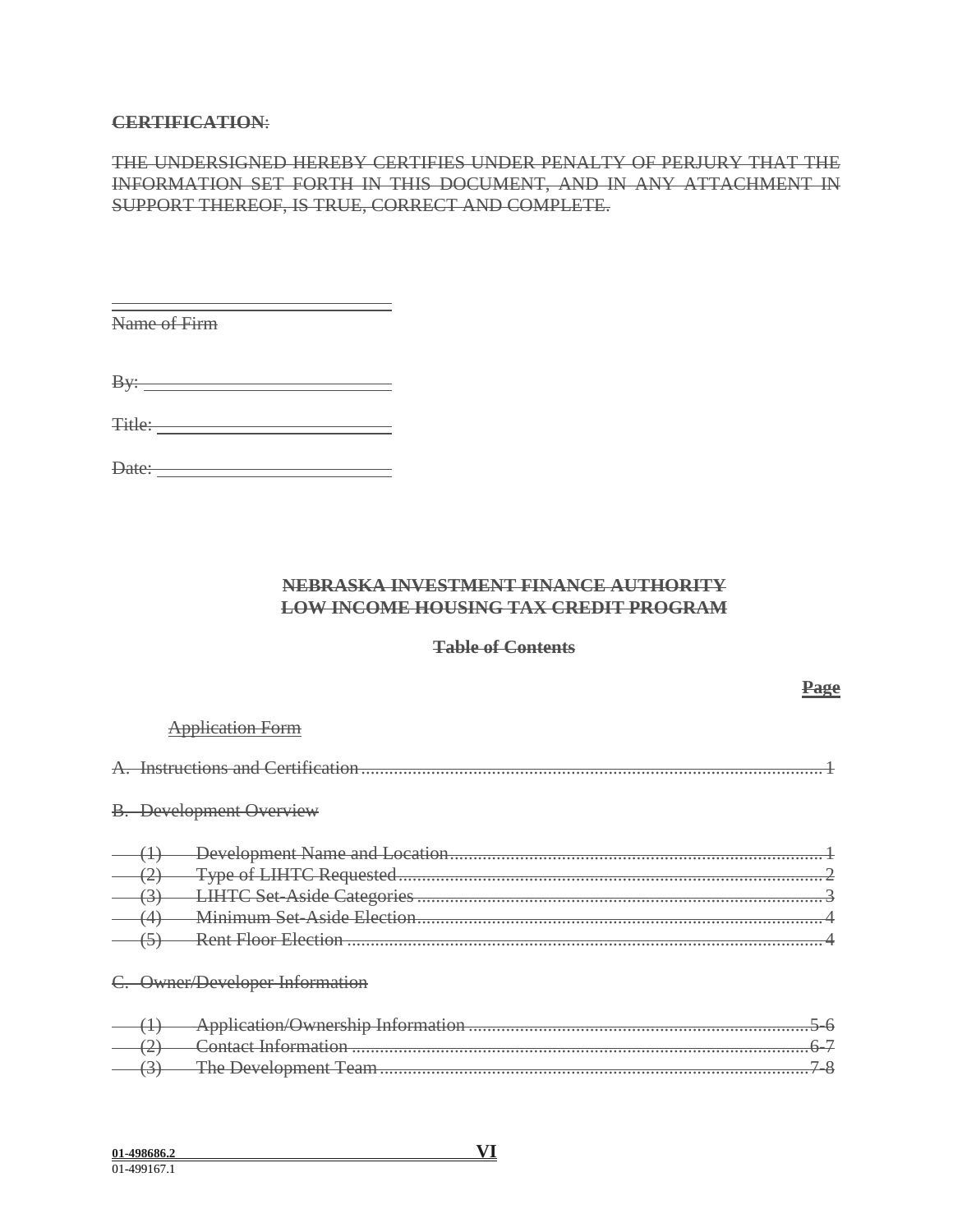# **D.** Development Characteristics

| (11) Financing Information            |       |
|---------------------------------------|-------|
|                                       |       |
|                                       |       |
|                                       |       |
|                                       |       |
|                                       |       |
|                                       |       |
|                                       |       |
|                                       |       |
|                                       |       |
|                                       |       |
| E. Self Scoring-Threshold Criteria    |       |
|                                       |       |
|                                       |       |
|                                       |       |
|                                       |       |
|                                       |       |
|                                       | 46-47 |
|                                       |       |
|                                       |       |
| I. Application Consultant Information |       |
|                                       |       |
|                                       |       |
|                                       |       |
|                                       |       |
|                                       |       |
|                                       |       |